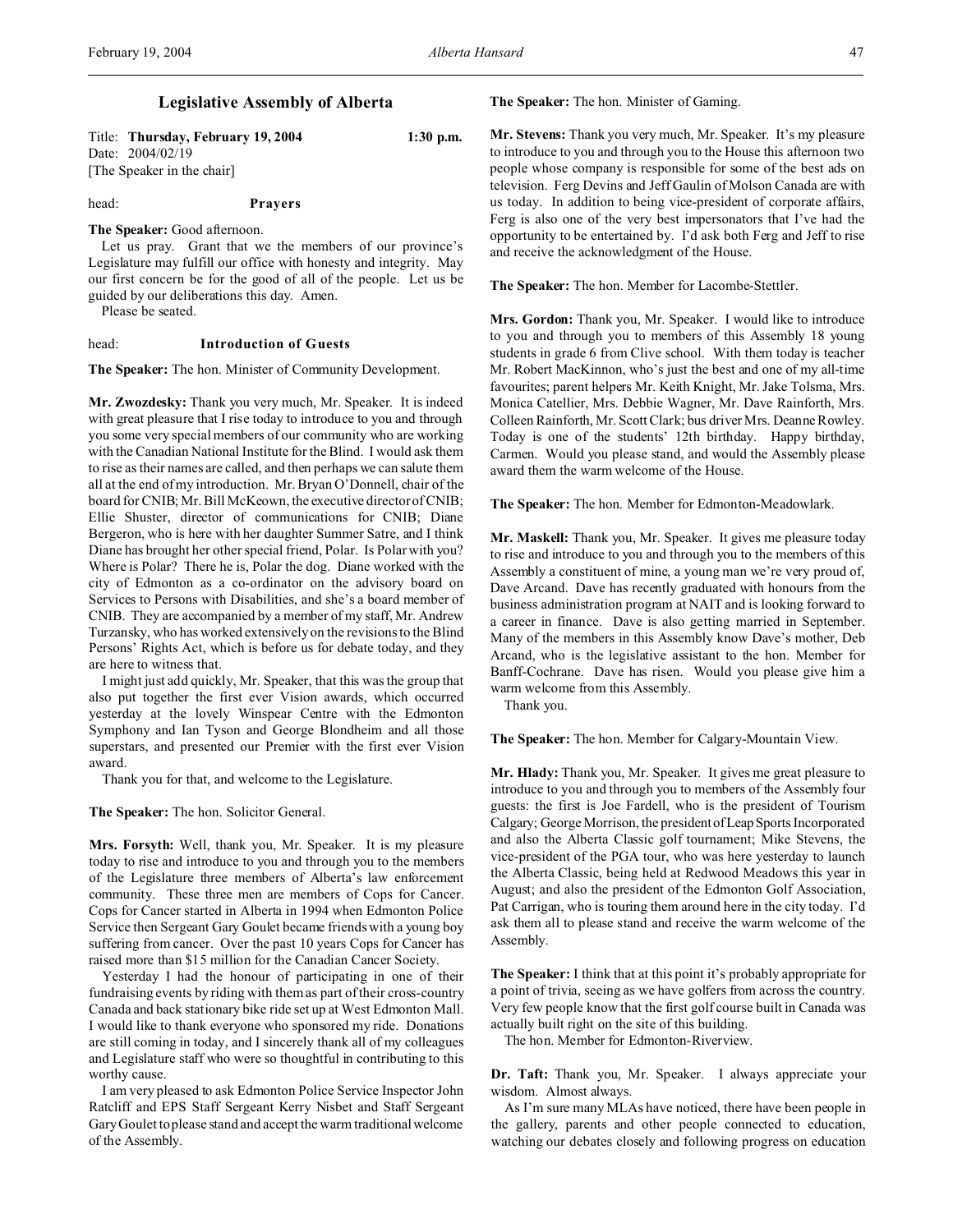issues. Today I'd like to introduce one of those people in the public gallery, Susan O'Neil. Susan is a parent with kids in the Edmonton public system. She is editor of *CommissionWatch* and with Education Watch and as such will be watching us very carefully as we debate in the Legislature today. Please give her a warm welcome.

**The Speaker:** The hon. Member for Edmonton-Strathcona.

**Dr. Pannu:** Thank you, Mr. Speaker. I'm pleased to rise today and introduce to you and through you to the Assembly two student leaders who are here to observe today's proceedings. They are Melanee Thomas, executive director of the Council of Alberta University Students, and Brett Bergie, provincial director of the Alberta College and Technical Institute Students' Executive Council. They are seated in the public gallery. I'll ask them to rise and receive the warm welcome of the Assembly.

**The Speaker:** The hon. Member for Edmonton-Highlands.

**Mr. Mason:** Thank you very much, Mr. Speaker. I'm pleased to rise today and introduce to you and through you to members of the Assembly two postsecondary students. Melissa Stephen is a firstyear social work student who is working in my constituency office at Edmonton-Highlands for the practicum portion of the social work program she is enrolled in at Grant MacEwan College. She is doing a very good job of handling the large volume of casework that comes to my office, and I'm very happy that she could join us today. Erin Lindon is a second-year student at Grant MacEwan in the correctional services program. She hopes to continue with her education following this program with a criminal justice degree, and her ultimate goal is to work with the RCMP. I'm very pleased that they could join us today, and I would ask them to rise and receive the warm welcome of this Assembly.

### head: **Oral Question Period**

**The Speaker:** First Official Opposition main question. The hon. Member for Edmonton-Gold Bar.

### **Government Expense Claims**

**Mr. MacDonald:** Thank you, Mr. Speaker. Yesterday the Premier tried to justify his government's travel expenses by saying that it was necessary to promote and sell Alberta abroad. Well, I'm sure Albertans would like to know what this government is doing with their money in the province. My first question is to the Premier. What was the government selling when the Premier and the executive director of his southern Alberta office spent \$750 of tax money for a meal at Caesar's restaurant in Calgary?

**Mr. Klein:** Mr. Speaker, I don't know and the hon. member has not said when, and I don't know who might have been at that meeting, but obviously there was more than one, more than two, more than three, perhaps more than four, perhaps five, perhaps six, perhaps seven, perhaps eight people at that particular meeting.

#### *1:40*

Mr. Speaker, I can't tell you how frustrated I am with the Liberals, who have FOIPed, as they have the right to do, and have put literally dozens and dozens of public service employees to work at great expense. They have spent countless hours investigating these matters. Countless hours. I would guess that once the tab has been tallied – and I plan to table it in this Legislature – it far exceeds the expenses incurred by my office over the past three years, and I will table that.

I'm frustrated and I'm disappointed that the Liberals would not be honest enough. You alluded to honesty and integrity in your prayer today, Mr. Speaker, and it's something that is desperately lacking within the Liberal Party: honesty and integrity. I read the headline in the *Edmonton Sun* today that a glass of orange juice cost \$27. That is not true, Mr. Speaker. It is not true, and they didn't go out of their way to say that that was not true.

As a matter of fact, what cost \$27 Canadian was three jugs of orange juice. Three jugs of orange juice. At £12 that was roughly \$27 Canadian, and that works out to approximately \$2.70 a glass. That wasn't in the *Edmonton Sun*, and the Liberals did not go out of their way to explain the situation. They did not go out of their way. That to me speaks to the lack of honesty and the lack of integrity within that party.

Mr. Speaker, yesterday they tabled information relative to the amount spent on transportation in New York. I will have to give credit to some of the media outlets who phoned New York and said that at that price, my delegation and myself got a bargain, an absolute bargain. Again, this speaks to their lack of integrity and honesty, not standing up and telling the public what the cost of doing business in New York actually is.

They raised the matter of \$1,100 spent on tips to hotel staff in Mexico City and others. Mr. Speaker, they lacked honesty and integrity when they failed to explain that this is not a discretionary expenditure. It is part of the way Mexican hotels and others bill customers. That fee covered the service costs of six people for four days and also included costs for meeting room use. They did not say that. They didn't go out of their way to explain that. That to me says that they are not honest and that they lack integrity.

**The Speaker:** The hon. member has been recognized.

**Mr. MacDonald:** Thank you, Mr. Speaker. Speaking of being frustrated and disappointed by a government, it's the citizens of this province who are on AISH and SFI. They have not had a raise.

Now, how does this Premier justify spending almost the same amount on a meal at Caesar's restaurant in Calgary as some Albertans on AISH receive from this government to live on for an entire month?

**Mr. Klein:** Again I speak to honesty and integrity, and this man, this person, lacks both tremendously, because he is implying that I spent personally \$750 on a meal for me. That, Mr. Speaker, is dishonest, and he knows it.

**Mr. MacDonald:** I'm tempted to ask if there's tuna fish on the menu at Caesar's.

My next question, Mr. Speaker, is: why are no details provided by the Premier's office on the dinners and hotel expenses charged to taxpayers by members of Executive Council? Why not?

**Mr. Klein:** Mr. Speaker, Executive Council is granted certain privileges by virtue of the oaths we take as ministers, oaths, by the way, that are not required of the opposition, not that they would keep them anyway.

Mr. Speaker, in many cases there are sensitive meetings that take place between members of Executive Council and individuals. That is the reason that some business meetings, whether they're over dinner or otherwise, are kept secret and the names of the clients or guests are not disclosed.

**Dr. Taft:** Mr. Speaker, at a time when a thousand teachers are laid off in Alberta, when tuition fees soar, and when seniors are left in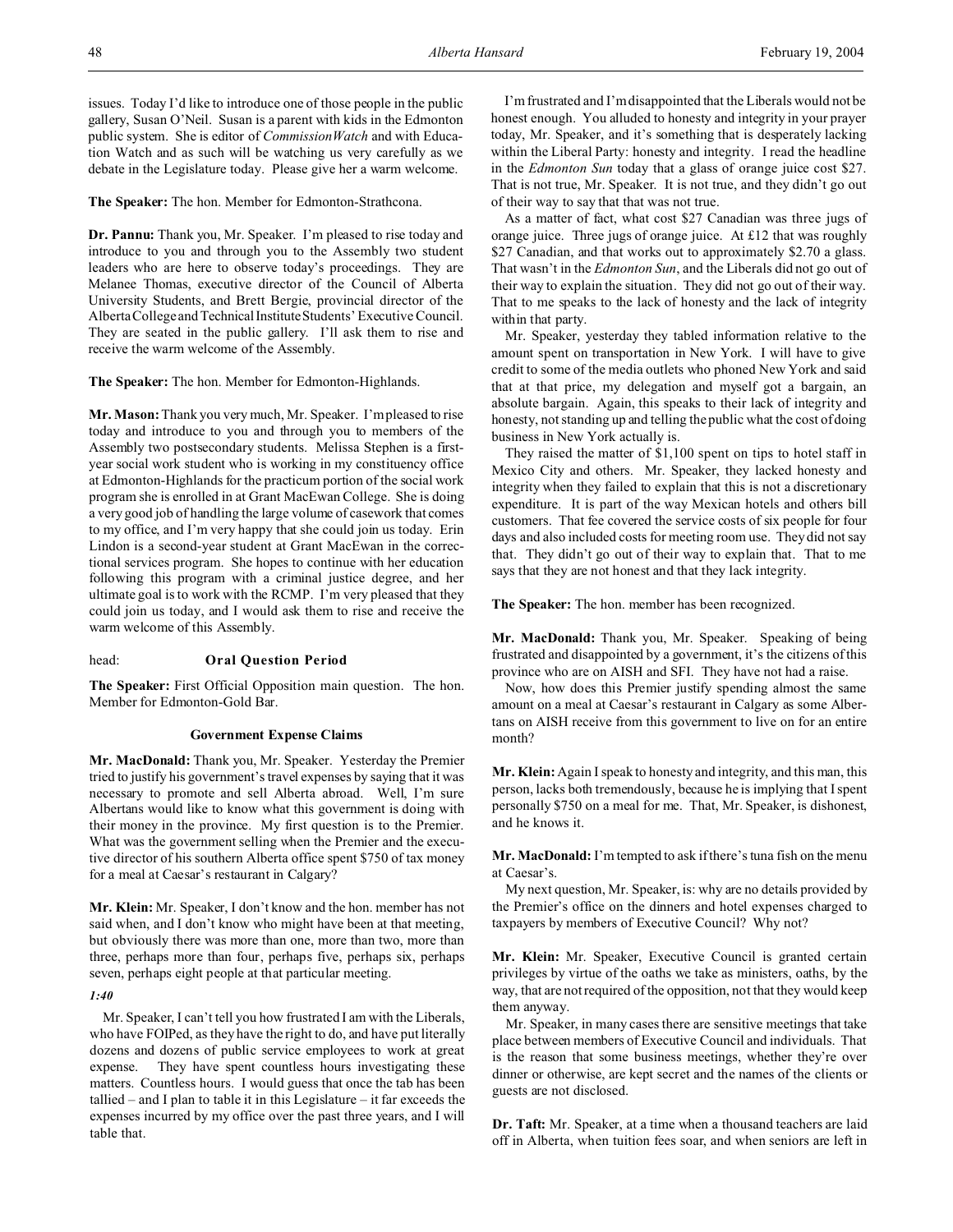jeopardy, this Tory government found plenty of money for travel and communications. In 1998 annual reports show that this government spent an amazing \$89 million for travel and communications. By last year that huge amount had soared an unbelievable 47 per cent to \$131 million. To the Premier: why has this government's travel and communications spending soared 47 per cent since 1998 to a mindboggling \$131 million a year?

**Mr. Klein:** Mr. Speaker, I'll attempt to get that information for the hon. member. I understand that he has a request for a written answer to that particular question on the Order Paper, and I'm sure that he'll be provided with that information. In addition, I've agreed to appear at Public Accounts at a time that will be suitable to the Member for Edmonton-Gold Bar, who I understand is chair of the Public Accounts Committee. We'll try to arrange a time. Be glad to answer those questions, and I'm sure there are detailed explanations for all of the expenditures.

Mr. Speaker, I'd like to point out to the hon. member that for the disabled alone I think we spend in excess of 1.7 billion – billion – dollars. Even this person can understand \$1.7 billion for disabled services in this province.

**The Speaker:** The hon. member.

**Dr. Taft:** Thank you. Can the Premier tell us if he himself is ultimately responsible for expense claims filed by staff in his office?

**Mr. Klein:** Am I responsible? I really don't know. I haven't given it any thought. But if he wants to know what I had for lunch today, I had a bowl of mushroom soup and an egg salad sandwich.

**Dr. Taft:** Mr. Speaker, in the interest of openness can the Premier explain why his chief of staff spent over \$1,500 of taxpayer money on hotel rooms in Edmonton when he lives in metro Edmonton?

**Mr. Klein:** I really don't know, but I'll ask him about that. I really don't know. If the hon. member will provide me with the documentation, I'll look into it. Perhaps – and I say perhaps – he had to secure those hotel rooms for out-of-town visitors, Mr. Speaker, visitors who had been invited to do business at our expense, various consultants. We have numerous people, literally hundreds of people, coming to Edmonton each and every day who do business, who require my office to give them help in securing transportation and securing accommodation, and we do that as a matter of courtesy.

Mr. Speaker, I guess these people don't understand, thank God, what government is all about and how government runs. If they look to their Liberal cousins in Ottawa, as an example, I would remind the Liberal Party that the total expenses they're talking about don't equal over three years the amount spent on one trip by the Governor General – one trip, \$5.3 million – and that was sanctioned by their Liberal cousins in Ottawa, and they think it's okay.

#### *1:50*

**The Speaker:** Third Official Opposition main question. The hon. Member for Edmonton-Centre.

**Ms Blakeman:** Thank you, Mr. Speaker. Yesterday the Premier claimed that his government was open and transparent. However, when one looks at the record of this government, that claim rings hollow. My questions are to the Premier. Why has the Premier and his executive staff not appeared before the Public Accounts Committee in over eight years despite having been issued invitations to appear? Eight years.

**Mr. Klein:** Very interesting. I said that I would. It's not normal for Premiers to appear before public accounts committees. As a matter of fact, I was the first Premier to appear before the Public Accounts Committee in almost 30 years, Mr. Speaker. No other Premier in this country, as I understand it – as I understand it – appears before Public Accounts. Now, I have agreed to do that.

**The Speaker:** The hon. member.

**Ms Blakeman:** Thank you. Again to the Premier: why is the Premier and his Executive Council provided special privileges to withhold information under the freedom of information act?

**Mr. Smith:** They signed off on the act.

**Mr. Klein:** On the FOIP Act.

**Mr. Smith:** Yes. They signed off on that.

**Mr. Klein:** Well, I'm advised by the hon. Minister of Energy that they signed off on the FOIP Act, which provides certain exemptions for members of Executive Council due to the sometimes sensitive nature of the discussions we have with our citizens.

**Ms Blakeman:** Okay. Then to the Premier again: will the Premier bring in amendments to the freedom of information act to drop the special exemptions for Executive Council around travel details?

**Mr. Klein:** Mr. Speaker, we are as open and transparent as we possibly can be. We don't sneak around. We don't hire operatives like the hon. Member for Edmonton-Riverview to find out what we're doing in London. If he wants to know or if the Liberals want to know, then get on a plane and go. Find out; don't sneak around.

Mr. Speaker, the Energy minister will be representing me in New York. He has issued this news release, and to me it's quite satisfactory because he'll be representing me in New York City. "The estimated cost of the trip for Minister Smith and his executive assistant is \$9,500." Estimated cost. It could be \$10,000; it could be \$9,000. We don't know. The full itinerary is listed, what he's going to be doing. I'm sure that he doesn't know everyone who's going to be there, because I've attended these conferences before and usually there are 150 to 200, sometimes 250 people. But he will travel to New York; he will attend the East Coast Canadian Energy Conference. There will be presentations by companies with operations in Alberta. Minister Smith will be the keynote speaker at that meeting. There will be media availability. Now, if you think this is all wrong, you stand up and say so. You stand up and say so, that it's wrong.

On Thursday he will attend the FirstEnergy research trust overview. He will do an interview with *Petroleum Intelligence Weekly*. He will attend a presentation by Henry Groppe, who's a well-known analyst in the oil and gas business. He will attend the FirstEnergy research update on oil sands evolution. He will do another media availability. He will attend presentations by companies with operations in Alberta on Friday. Then he will depart the conference for Edmonton or Calgary.

What is wrong with that? If the opposition feels that there is something wrong with this mission, stand up and say so. Be honest. Show integrity. Stand up and say that they don't agree with these missions to sell Alberta. Stand up and say it.

**Mr. Smith:** Mr. Speaker, I do want to supplement that. As a matter of fact, on the topic of yesterday and today, the trips to New York,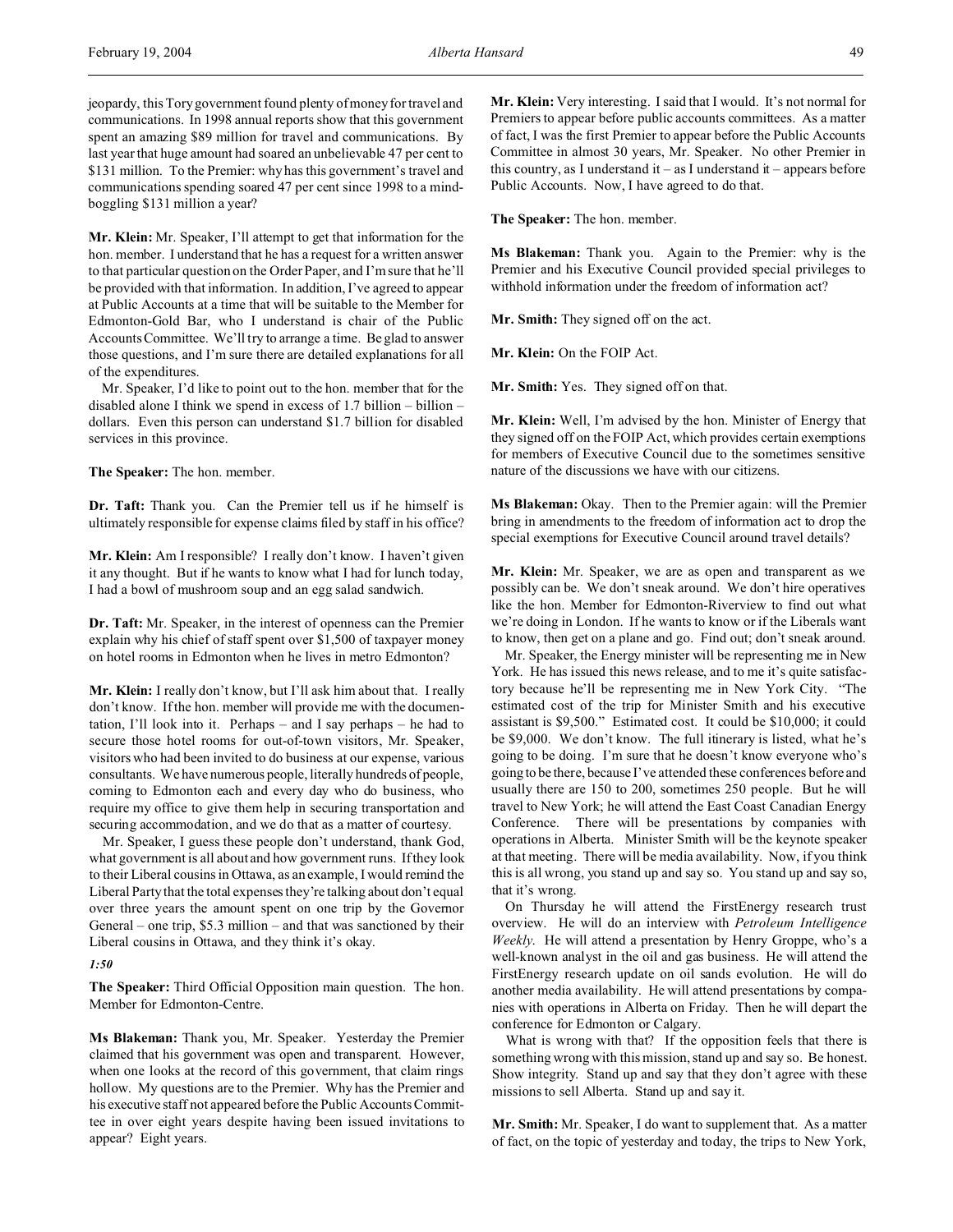the last time the Premier and I were in New York, while the Kyotoloving Liberals were sucking lattes down in the United Nations, we were downtown defending Alberta's interest and the destruction of the Alberta economy through the Kyoto protocol that those guys caused. So, boy, we'll continue to do that.

**The Speaker:** The hon. Member for Edmonton-Highlands.

# **Cattle Prices**

**Mr. Mason:** Thank you very much, Mr. Speaker. According to the most recent weekly survey done by the agriculture ministry, Alberta cattle prices are in free fall. In fact, cow-calf producers are only getting about half as much for their feeder calves as they were one year ago. With the news that the border for live cattle could remain slammed shut until next year, it's become pretty clear that this government's strategy of barbecues and pleading with their pals in the Bush administration just doesn't cut it. My question is to the Minister of Agriculture, Food and Rural Development. Why is the government turning its back on rural Alberta by refusing to even consider getting a floor price for cattle in this province?

**Mrs. McClellan:** Mr. Speaker, I have had a lot of questions in this House over a period of many years, and I have never heard one that was as off base as this one. I would invite this hon. member to go out to rural Alberta, to get out of the city and go sit in an auction market, to go stand before 1,200 people and discuss this industry, to spend nine and a half months meeting almost daily with them, and ask them how they feel about this government's support to agriculture. I'll tell you that it'll be not this member that has stood up for agriculture. I think two questions in the last session. I have listened for two days to the opposition benches questioning trips on trade missions for this province of ours while these important issues sit out there.

Mr. Speaker, we have provided support programs that have carried this industry, that were designed by this industry in its totality. Every member of every organization in agriculture, in beef production, including processors and retailers and truckers, has been at a round-table designing those programs. If he doesn't believe it's worked, tell the industry that because they designed them. We supported them to the tune of \$400 million, which is more than any province in Canada has provided and double what the federal government has provided to date.

**The Speaker:** The hon. member.

**Mr. Mason:** Thank you, Mr. Speaker. Well, given that only cattle producers are being devastated while the profit margins of supermarkets and packing plants are on the rise, why is this government letting the cow-calf producers bear the brunt of this crisis? Why don't they share the pain at least?

**Mrs. McClellan:** Well, Mr. Speaker, if we had time, I would give the hon. member a little lesson in market, but we don't have that kind of time in the House. It again displays his lack of knowledge of the industry. Through the programs that were provided last year that supported the chain of beef production, which is how it works, cow-calf producers received as good or better prices in the fall for their calves. No question; the evidence is there, and I can provide tapes from a sale one year ago to last fall. That is fact, and it's a simple matter. Pick it up on the web site. They're all there. Yes, you will find some feeder cattle today at half price, but generally, Mr. Speaker, 800-pound steers, if they're good cattle, are up to 65

cents. That is not satisfactory. It is not half. It's probably 25 cents off, 15 cents off what it should be.

*2:00*

Mr. Speaker, we do have in place, if we can convince the rest of the provinces to sign, a disaster assistance program called the Canada agriculture income stabilization program. If he could write to some of his NDP governments on either side of us, that would help, and then that support would be available to the producers of this province. We've signed.

**Mr. Mason:** Mr. Speaker, why is it that while cattle ranchers and feedlot owners are losing their land, losing their herds, all this minister can do is flip burgers and go on bended knee to Washington? [interjections]

**The Speaker:** The hon. Deputy Premier has been recognized.

**Mrs. McClellan:** Mr. Speaker, I must confess that I probably only flipped one or two burgers, and it was at a school in Edmonton where the teacher of that school had the foresight and wisdom to take his grade 4 class – and I wish he'd have invited the hon. member to attend – to do a study on BSE. He felt it was important that the students understood this issue thoroughly, to recognize this, and a special young lady in that school stylized the I Love Alberta Beef slogan by writing "still" - I Still Love Alberta Beef - on it. We did attend that school. I was proud to do that with the hon. Member for Edmonton-Mill Woods and recognize that grade 4 students take an interest in the struggles that our beef industry are going through right now. So I did; I flipped a burger there. That's the extent of it.

What I have done and what the hon. member has not done is sit down with this industry on almost a daily basis to try to work our way through what is a very complex and difficult situation that is no fault of theirs, and we continue to do that. I do not have to, I think, defend my work with this industry to that hon. member. The industry will determine that.

**The Speaker:** The hon. Minister of Economic Development to supplement?

**Mr. Norris:** Mr. Speaker, I think it's very important, if the hon. members want to ask questions, that they at least get their questions and facts right. There are, indeed, trips to promote beef. They're in conjunction with the CBEF and BIC. The hon. Member for Wainwright has gone on one; the hon. Member for Spruce Grove-Sturgeon-St. Albert is going on one. But this particular minister of agriculture has led the nation in defending this industry, and I can tell you as minister of industry that they're very proud of what she has done. For him to comment that she's out flipping burgers is not only incorrect; it's wrong. I want to say in front of the House that the industry is incredibly proud of what this particular ministry has done.

**The Speaker:** The hon. Member for Highwood.

# **Aldersyde Interchange**

**Mr. Tannas:** Thank you, Mr. Speaker. Last weekend there was yet another fatal collision at the intersection of highways 2, 7, and 547 near Aldersyde in my constituency. Today my question is to the Minister of Transportation. My constituents want to know how many collisions have to occur at this dangerous intersection before the Department of Transportation takes the initiative and builds an interchange.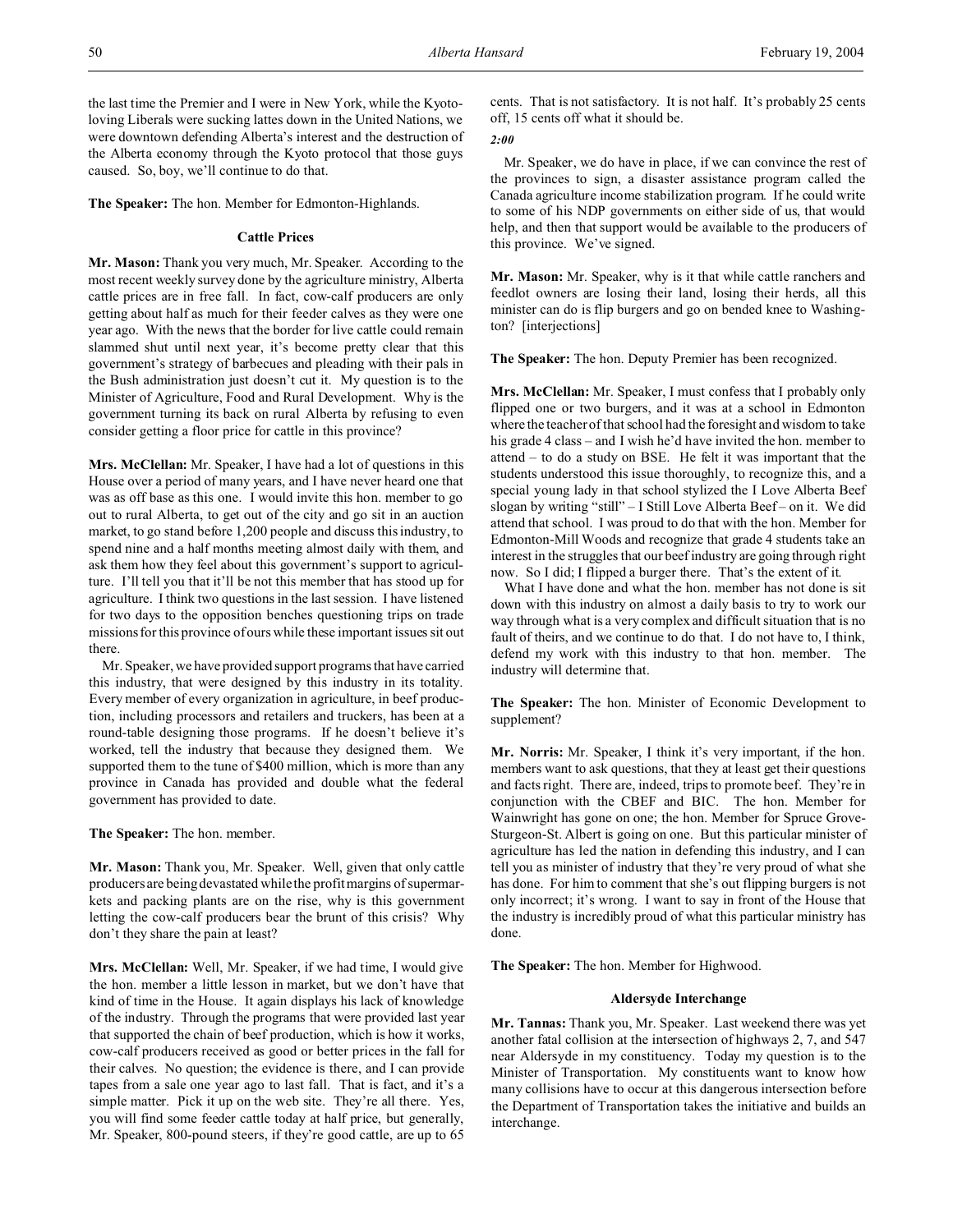**Mr. Stelmach:** Mr. Speaker, the Aldersyde interchange is a priority for the department. Presently, to date all of the preliminary functional planning has been complete. The land acquisition is in progress. In fact, a fair amount of the parcels of land required to accommodate the interchange have been purchased, and we will be now issuing an RFP for the very detailed engineering plan to be put in effect at that particular location.

**The Speaker:** The hon. member.

**Mr. Tannas:** Thank you, Mr. Speaker. My only supplemental question, then, is again to the Minister of Transportation. Recognizing the minister's comments that it takes time to build road infrastructure like that interchange, when can Albertans and my constituents expect to see construction at the intersection of highways 2, 7, and 547? When?

**Mr. Stelmach:** Mr. Speaker, the interchange in question is not in the 2003-2006 capital plan. However, with Budget 2004, which will be announced soon, and with every budget we always update our capital plan, always go back to it, revise it, add another year to that threeyear plan, and given this location, the traffic counts, and all the work that's been done to date, I'm looking forward to the capital plan being tabled in this House in the very near future.

**The Speaker:** The hon. Member for Edmonton-Centre, followed by the hon. Member for Edmonton-Meadowlark.

# **Lieutenant Governor's Residence**

**Ms Blakeman:** Thank you, Mr. Speaker. It's been discovered that next week the government is going to be tearing down the official residence of the Lieutenant Governor of Alberta and selling off onethird of the land. This residence has been significant in terms of architectural style as well as for the heads of state and other officials, including Princess Diana and Grant MacEwan, who have lived or been entertained there. The government has provided no concrete plan to rebuild this public asset. My questions are to the Premier. Is allowing an asset to deteriorate to the point where it will cost \$400,000 to repair it the government's version of good stewardship?

**Mr. Klein:** Mr. Speaker, unlike the hon. member I've been in the home, and it was a nice home.

**Ms Blakeman:** How do you know?

**Mr. Klein:** If she has been in the home, then stand up and say so. Maybe she will do it when she, you know, gets up to question. If you've been in the house, I will apologize.

#### **Ms Blakeman:** Answer the question.

**Mr. Klein:** I'm going to answer the question. You haven't been in the house; have you?

I have been in the house, Mr. Speaker, and it was maintained as best as it possibly could be. We spent, I understand, about \$25,000 a year on the bungalow, which is a considerable amount of money, but as that old song says, *This Old House*, you know, there are things that go wrong with a house: the heating systems, the wiring systems, the kinds of things that you can't see.

It was the opinion of the Department of Infrastructure that rather than spend \$400,000 to renovate the home and completely overhaul it, it would be better to sell one of the lots at a very good price –

because it is prime real estate – and develop the other two lots, and it seems to me that you can build a very, very nice home on two lots in Glenora, a very nice home indeed. I'm sure once the architects have the plans prepared, the hon. minister would be prepared to table those plans, and I can assure you that whatever is built there will be most appropriate for a head of state, the Lieutenant Governor, and anyone who might want to visit her or him in the future.

**The Speaker:** The hon. member.

**Ms Blakeman:** Thank you. Again to the Premier: why did the government not consult with Albertans and particularly with the neighbours in Glenora before deciding to demolish this historic building?

**Mr. Klein:** Mr. Speaker, relative to the process I'll have the hon. minister respond.

*2:10*

**Mr. Lund:** Mr. Speaker, I did tour the house on two occasions, and of course the hon. member has admitted that she did not. We also toured the house with Her Honour the Lieutenant Governor. If you've been in the house, you would quickly see that it's built in three sections. Even the dining room is not really conducive to having royalty live in it. So we, in fact, assessed the condition of the home in many areas, and the Premier has talked about the various things that were a problem. We discussed it with Her Honour, and she also agreed that the house needed to be replaced and not to try to just simply repair it.

**The Speaker:** The hon. member.

**Ms Blakeman:** Thank you very much. To the Minister of Infrastructure then: as the people's steward for this Lieutenant Governor's residence, under what authority did the minister decide to destroy the building?

**Mr. Lund:** Well, Mr. Speaker, she said that we're responsible for it, so I would assume that that gives us the authority to manage the property the way that we see fit to spend money wisely, because they are Albertans' dollars.

**The Speaker:** The hon. Member for Edmonton-Meadowlark, followed by the hon. Member for Edmonton-Glengarry.

### **Education Policy**

**Mr. Maskell:** Thank you, Mr. Speaker. Alberta students continue to be top achievers nationally and at the international level, and I know that everyone in this Assembly is proud of how well our students are doing. However, we must continue to maintain that momentum, and that doesn't happen easily. There must be a continuous plan for improvement. What I hear from teachers is that they want to be able to do their very best in teaching for all their students. What I hear from parents is that they want their children to learn to their potential. Teachers and parents believe that their children must be able to learn and succeed in a relatively pleasant environment. To the Minister of Learning: in the Learning department's planning what assistance will there be to ensure that every child, wherever they reside in the province, will learn to their potential?

**The Speaker:** Okay. Within the confines of the question period, please.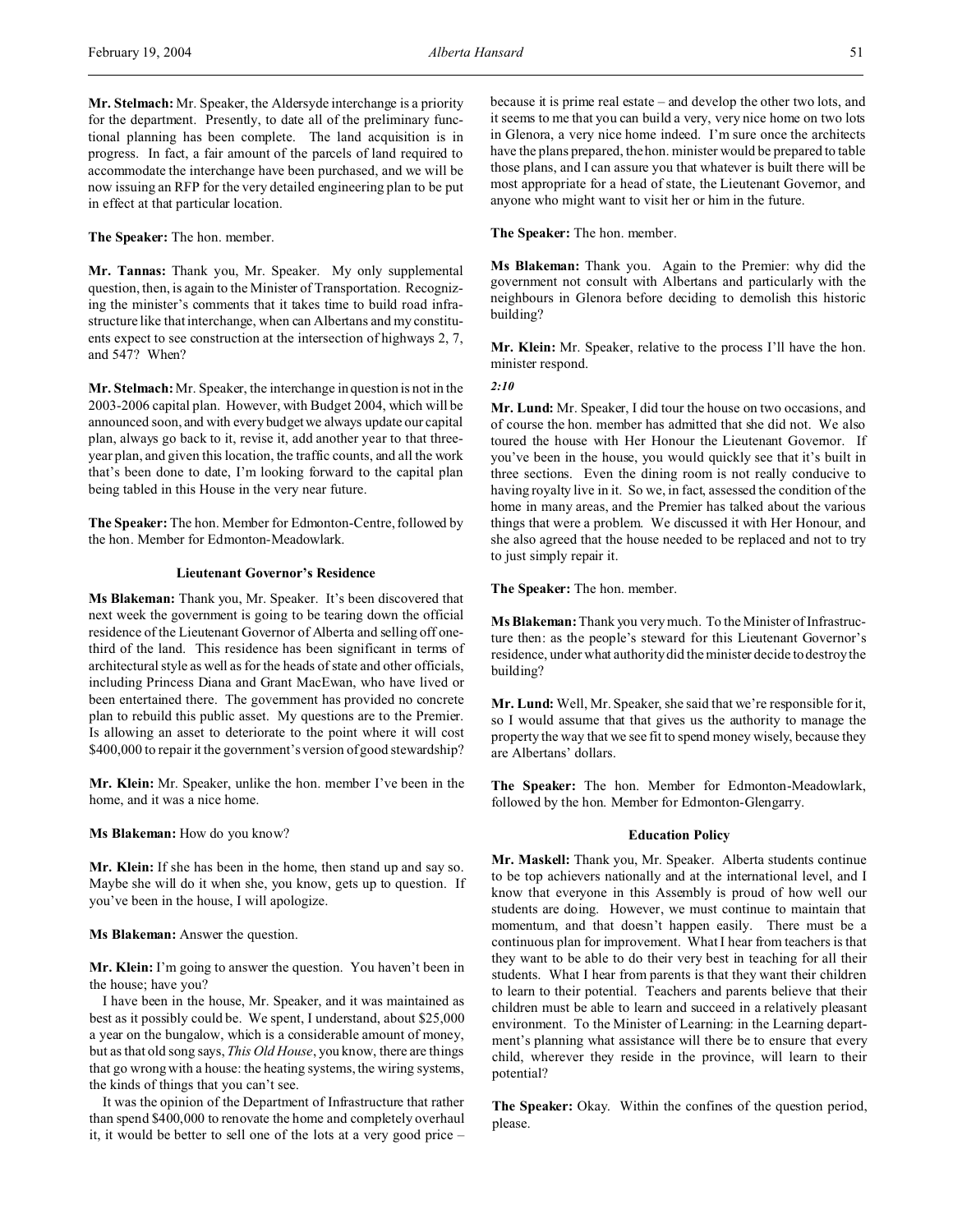**Dr. Oberg:** Thank you very much, Mr. Speaker. What the hon. member has just asked me is basically the essence of the Department of Learning. Our wish and our mandate is to ensure that every child succeeds so that every child can live to its full potential within the education system. I will say quite simply in one very short, succinct answer that that is exactly what we do in the Department of Learning.

**Mr. Maskell:** My second question is also to the same minister. Of the total Learning budget what percentage stays in the department and what kinds – and I say kinds – of support from the money retained is used to support schools and teachers and, as a result, students?

**Dr. Oberg:** Mr. Speaker, in the K to 12 system we presently spend about \$3.8 billion per year. Of that \$3.8 billion roughly \$72 million is kept within the department for such things as curriculum, such things as assessments, such things as school board and teacher supports. Again a succinct answer to the hon. member is that every dollar of that \$72 million is aimed to support teachers and students.

**Mr. Maskell:** My final question to the same minister. The Learning Commission recognized that working with ESL students and early intervention with high-needs students must happen as early as possible. What is the Learning department doing to ensure that these students' needs are met?

**Dr. Oberg:** Mr. Speaker, we do a lot when it comes to ESL, but in direct reference to the hon. member's question there were some interesting concepts raised in the Learning Commission about fullday kindergarten, about junior kindergarten, and we are currently looking at how we can best utilize those recommendations to ensure that the kids at an even younger age can do even better. ESL is incredibly important. We will be increasing our grants to ESL. Obviously, people in Alberta have to learn English if they are to succeed in the Alberta environment and the Alberta economy. Those two elements that the hon. member has mentioned are incredibly important to us, and it's something that the thousand people in my department work at continually to ensure that the best possible supports for ESL, the best possible supports for the teachers, the best possible supports for the students are out there and are looked at each and every day.

# **Municipal Financing**

**Mr. Bonner:** Mr. Speaker, aside from implementing a few shortterm financing measures, the minister's council on three Rs has failed to deliver long-term, stable financial solutions for municipalities. To the Minister of Municipal Affairs: when is this council going to implement reliable, predictable, long-term funding for municipalities?

**The Speaker:** The hon. minister.

**Mr. Boutilier:** Thank you very much, Mr. Speaker. I want to say that this minister's council is the only council of its kind in Canada, and I'm very proud of that initiative. Second of all, I want to say that the mayors of Edmonton and Calgary, our two biggest cities, but also every one of our 360 municipalities, are represented through the president of the AUMA as well as the president of the AAMD and  $\mathcal{C}$ 

What I'm really particularly proud of is – one of the initiatives was ME First. It's a hundred million dollars that goes to municipalities

interest-free in terms of promoting energy efficiency in the province. Second of all, we've been working very closely with the initiative of the issue of the police report that is coming out. It's going to be reflected in the budget when it's released in March. We've worked very closely with the Solicitor General because policing issues have been ones that have been identified by municipal leaders across this great province.

**Mr. Bonner:** To the same minister, Mr. Speaker: will this government show its commitment to a new deal for municipalities by matching the funding provided by the federal government?

**Mr. Boutilier:** Mr. Speaker, the short answer is yes, but I would like to elaborate even further. The Prime Minister has appointed a representative, the former Premier of British Columbia, who was also a former city mayor, Mike Harcourt. The first province he's visited is the province of Alberta. We met with him last week here in the Legislature office in Edmonton. I'm really pleased to see that both the mayors of Edmonton and Calgary participated. One of the things he said, and I quote: we want to follow the example that Alberta has shown to other cities across all of Canada.

**Mr. Bonner:** To the same minister, Mr. Speaker: given that the federal government has already formed a committee to work on a new deal for municipalities, will this ministry work with the feds to ensure that our municipalities are getting the best possible deal?

**The Speaker:** The hon. minister.

**Mr. Boutilier:** Thank you. Mr. Speaker, let me elaborate, and I'll also ask the Minister of Transportation, responsible for the only deal of any province in Canada where the province of Alberta gives our cities, in fact, 5 cents a litre of the 9 cents that's collected by the provincial government. In actual fact, of the 9 cents that the province of Alberta collects, we contribute back to roads across Alberta something like 16 cents, so I'm very proud of the fact. This is the first initiative that we'd like to see the federal government follow in terms of helping a new deal for Alberta cities and also rural cities, because we have a subsequent meeting with the presidents of both the rural and urban associations.

**The Speaker:** The hon. Member for Calgary-Fort, followed by the hon. Member for Edmonton-Mill Woods.

# **Gasoline Taxes**

**Mr. Cao:** Well, thank you, Mr. Speaker. Given that our Alberta government collects 9 cents per litre of gasoline and returns 5 cents to the municipalities of Calgary and Edmonton and also given that the federal government currently collects 10 cents per litre of gasoline, that translates to lots of dollars from Alberta, but none of this money is allocated and returned directly to our municipalities. They're now talking about increasing the gasoline tax in the name of the Kyoto agreement commitment. So reflecting the concerns from my constituents, my question today is to the minister of municipalities. What has the minister been doing to help Alberta cities convince the federal government to do the same as our Alberta government for our fast-growing Alberta municipalities?

**The Speaker:** The hon. minister.

**Mr. Boutilier:** Thank you. Mr. Speaker, of the 10 cents that Albertans pay to the federal government, the Minister of Transporta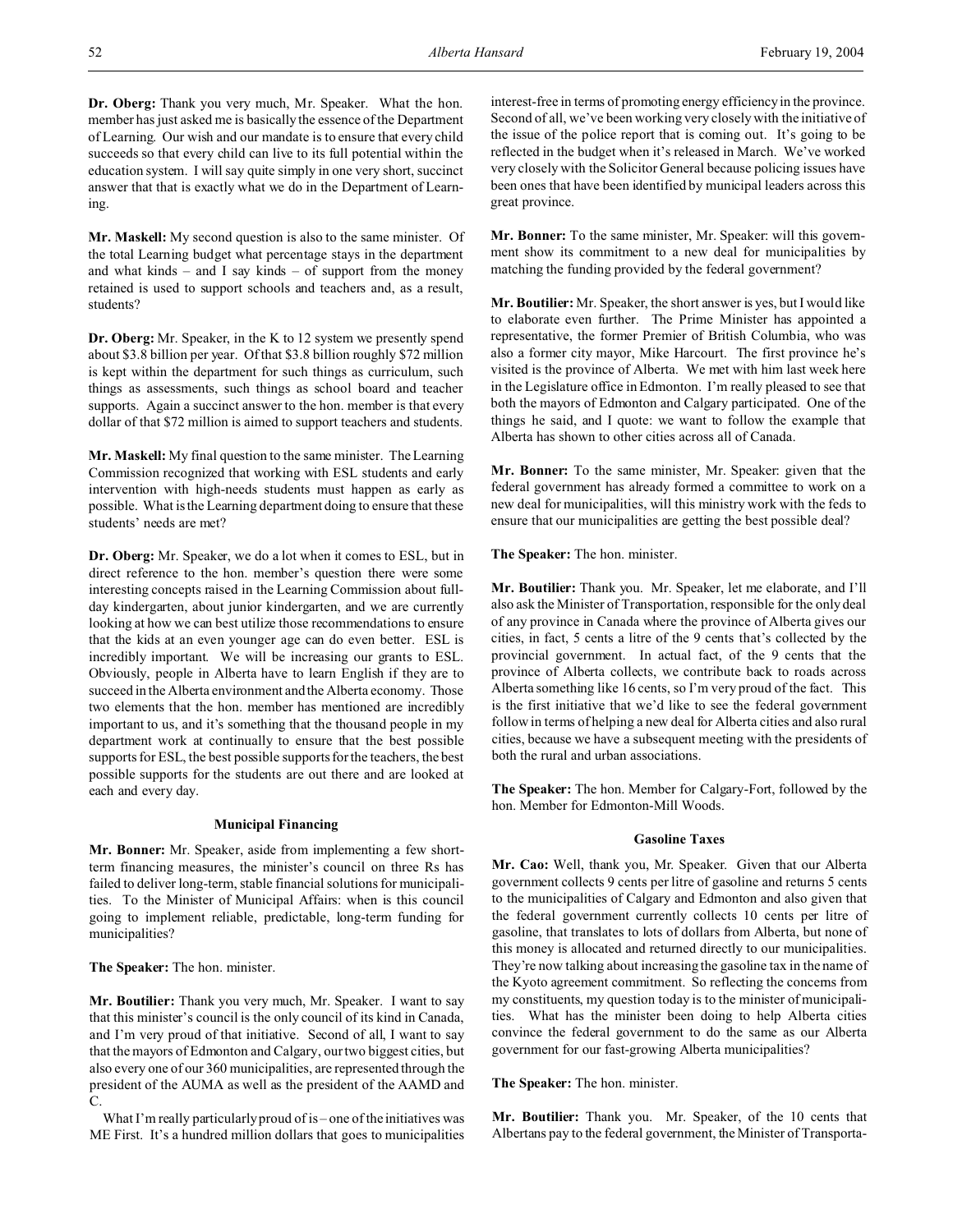tion has informed us that the amount of money sent to the federal government over the last 10 years was \$7 billion. What we said is: we do not need to create a bureaucracy. We have a system in place that works very, very well. So rather than creating another bureaucracy – and I want to say that I applaud the federal government and the Prime Minister for saying that they want to help municipalities. That's positive, but why create another bureaucracy? Mr. Harcourt said that he would like to see a deal quickly and to follow the Alberta way of doing it. It's my hope that that will benefit all motorists in Alberta and that that money can go directly. I know that mayors across this province want to put that money back into roads, and certainly I know that the Minister of Transportation would agree with that statement.

```
2:20
```
**Mr. Cao:** Well, my last supplemental question is, in fact, to the Minister of Transportation. What is the minister doing now to facilitate or expedite the federal transfer of gasoline sales tax to the pressing needs of the cities of Calgary and Edmonton?

**The Speaker:** The hon. minister.

**Mr. Stelmach:** Well, thank you, Mr. Speaker. We're also privileged in the province of Alberta to have the president of the AAMD and C as a member of the committee that was put together by the Prime Minister to review some method, some process of providing all municipalities with some of the revenue that goes to Ottawa in the form of a gas tax, so we have a good strong voice at the table. He is there as a citizen of rural Canada, not in his official capacity, but he is bringing forward, of course, the Alberta position.

Next week we will be in Ottawa with our first meeting of the provincial ministers of transportation and actually meeting the federal minister for the first time. This will be a topic of discussion. There are certainly musings from Ottawa. The committee has been put together, but we want to see the money, and we also are very adamant, Mr. Speaker, that we feel that all dollars from the federal government in terms of gas tax have to flow through to the province, and then we will sit down with our municipalities and decide how then that money will go to every municipality in this province.

**The Speaker:** The hon. Member for Edmonton-Mill Woods, the Interim Leader of the Official Opposition.

### **School Construction**

**Dr. Massey:** Thank you, Mr. Speaker. Schools in Devon are badly overcrowded. A new separate school was approved in 1999, and in 2000 a budget was established. The board planned to open the school in September of this year. My questions are to the Minister of Infrastructure. With a budget within approximately 5 per cent of the planned cost, why has the government not proceeded with this badly needed project?

**Mr. Lund:** Mr. Speaker, it would have been very helpful if the member would have told me what school it is that he's talking about; I'm not sure. Certainly, within the city of Edmonton, in both the public and the separate boards, their utilization is still well below the 85 if you take it over the whole jurisdiction. There are some sectors that are somewhat higher, particularly in the separate board, and we, of course, have facilitated. As a matter of fact, since I was appointed Minister of Infrastructure, I have been present at the opening and/or the modernization of four separate schools and one public within the city of Edmonton, so over the last couple, three years.

I think that if we look at what has happened province-wide, in fact since the year 2000 we've spent some \$1.1 billion on schools within the province, some 774 projects. So it's not as though this government hasn't been spending money on new schools and modernization within the province.

**The Speaker:** The hon. member.

**Dr. Massey:** Thank you. I'm sorry, Mr. Speaker; I think the minister misunderstood. The school has been approved, and a budget of \$4 million was established in 2000. So my question is: how can boards be expected to plan for student accommodation when four years after they have the approval for a building, they're still not allowed to go to tender?

**Mr. Lund:** Well, Mr. Speaker, once again the member has not told me what school it is or what area. As I just indicated, just in schools alone we have some 774 projects, so if he comes to me and asks about one specific school, how am I supposed to know all 774 projects? I'm sorry, but I just don't have that information right at my fingertips, especially when he does not even have the courtesy to tell me what the name of the school is.

**Dr. Massey:** Well, I'm sure there are a number of schools being built in Devon. It's Evergreen Catholic separate regional.

My third question, then, is again to the minister. What does getting approval for a school mean if the school is never built?

**Mr. Lund:** Mr. Speaker, there's a whole process that we go through, and the process starts off with the boards giving us their capital plan. They have to priorize the plan. Then we take all of those from all of the jurisdictions within the province and priorize them on a provincial basis. A school may get an approval but not with funding. Very often what happens after that process is that the next year or subsequent years the boards may very well have changed their capital plan and have raised another school to a priority. He's suggesting that it was in the year 2000. We'll try to research and find out exactly what has happened and give an answer, but it's very, very interesting that he raises that here because I have met, as a matter of fact two weeks ago, with the separate board here in the city of Edmonton and they've never mentioned it, so I'm at a bit of a loss as to exactly what the problem is.

**TheSpeaker:**The hon. Member for Edmonton-Strathcona, followed by the hon. Member for Innisfail-Sylvan Lake.

### **Health Care Funding and Revenue Generation**

**Dr. Pannu:** Thank you. Mr. Speaker, after gouging Albertans on electricity, after forcing drivers to pay the highest car insurance in western Canada, after jacking up health premiums and 70 other user fees and taxes, apparently this government wants more. Apparently, it wants more out of the pockets of Albertans, for the Premier now says that the Graydon report, which called for user fees for health care, is still under active consideration. Apparently, this government now thinks that parents rushing children to the emergency room should have to worry about receiving a bill, as if any parent wants to think about that when their child is running a 104-degree temperature. My question is to the Minister of Health and Wellness. On January 22 the minister ruled out accepting the Graydon report recommendations. Why?

**Mr. Mar:** Mr. Speaker, I want to say that we have a good health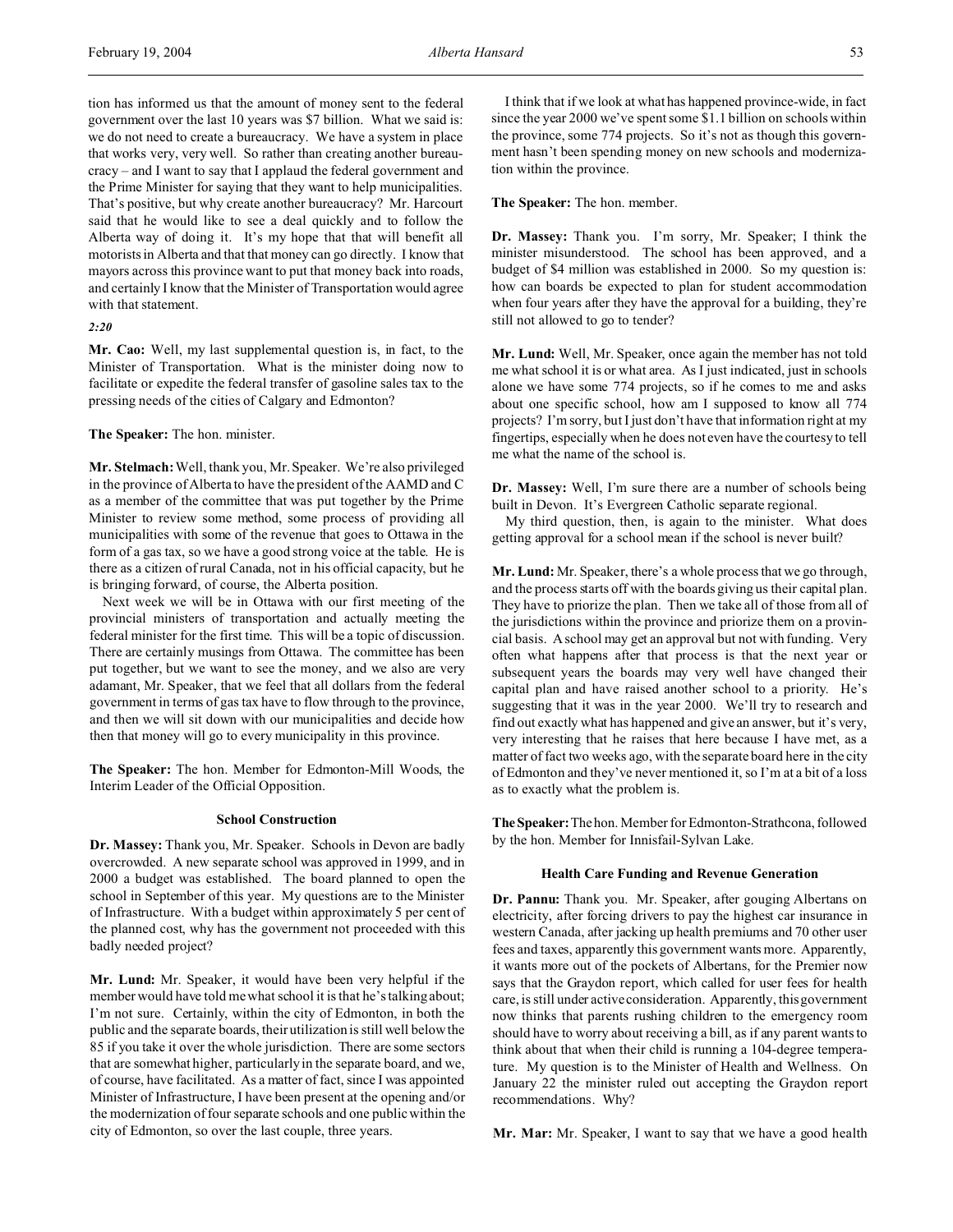care system. We have a good health care system in Canada, but the reality is – and Albertans and Canadians need to know this – that health care expenditures have risen between 8 and 10 per cent each year over the last 10 years and government revenues over the same period of time have only gone up 2 to 4 per cent a year. So that's the reason why a province like Nova Scotia now spends more than 50 per cent of its entire budget on one budget item, health care. They spend more on health care than everything else that they do put together.

Mr. Speaker, in this province we have the good fortune of resources that have assisted us, but the reality remains the same here. In 1993 roughly 24 per cent of our budget was spent on health care. That compares interestingly with 1971 when it was only about 10 per cent, and this year we'll spend about 36 per cent of our budget on health care, and in its current track we'll spend over 50 per cent within the medium-term future.

So, Mr. Speaker, we need to look at different ways of financing our health care system. We look for every efficiency that we can. We try our very best to pay for those things that make a difference to the health outcomes for individuals. We try our best not to waste our money. We try our very best to gear down our administrative costs, but we have to look at other jurisdictions around the world and ask: what is it that they're doing in their jurisdictions?

### *2:30*

Now, let me say this, Mr. Speaker. In Canada we believe in values of sharing and caring as it relates to some of our social services, and one of our great social services in this country is medicare. We don't want to do anything to impair medicare, but unless we start looking at other ways of dealing with the ongoing costs and expenditures of our health care system, what will ultimately end up happening is that a duality in our health care system will accrue.

That means that there will be physicians who start to opt out of the Canada health system, and they will set up an entirely private system of health care. We will have at that point a two-tiered health care system, Mr. Speaker, something that we are very much committed to trying to avoid in the sense that our own provincial legislation adopts the principles of the Canada Health Act. But duality is inevitable, and it will be forced upon us by circumstances instead of by choice.

So, Mr. Speaker, we need to be open minded and looking at jurisdictions around the world, places that also have long traditions of social democracy and slightly left-of-centre perspectives when it comes to things like health care. We need to look at places like New Zealand. We need to look at Australia, we need to look at the U.K., we need to look at Sweden, and we need to look at France, all of which have elements of private and public delivery of health care service and all of which have elements where patients need to make a contribution to ensure that the health care system that they treasure is, in fact, sustainable.

#### **The Speaker:** The hon. member.

**Dr. Pannu:** Thank you, Mr. Speaker. On January 22 the minister gave reasons for not implementing the Graydon report, and they are as follows. He said that people in Alberta have not been clamouring for health care user fees, and therefore he wouldn't implement the Graydon report. What has changed from January 22 to today?

**Mr. Mar:** Mr. Speaker, the whole issue of the Graydon report is not so much interesting from the point of view that it suggests that there is a single solution to this remorselessness of arithmetic of health care costs going up at 8 per cent and revenues going up by 4 per cent. The most important part of the Graydon report, in my opinion, is that it helps define the issue.

There are many Albertans who will talk about the issue in health care being one of access. But that's not the core issue, Mr. Speaker. The core issue is sustainability, and unless we come to grips with the fact, until Albertans and Canadians come to realize that something has got to give when you've got 8 per cent growth in expenditures and 4 per cent growth in revenues, we don't have a hope of ever dealing with the issues that precipitate from that, such as problems with access.

This, Mr. Speaker, is the reason why Mr. Romanow wonders out loud right now why a year after the Romanow report nobody has implemented his report. The reason is because Mr. Romanow, who I have a great deal of respect for, presented, frankly, a false picture of the choices that Canadians have. He suggested that your choice is between an American system that has 50 million uninsured Americans and tens of millions more underinsured or the Canadian system.

The fact is, Mr. Speaker, that if one looks at the World Health Organization's review of health care systems throughout the world, Canada is ranked somewhere around number 27. France is marked as number 1. I think that means that there are many choices along this continuum between the Canadian system and the American system that we should be responsible in looking at in order to determine: are there things that are being done in other jurisdictions in the world that can help make our health care system sustainable?

**The Speaker:** The hon. member.

**Dr. Pannu:** Thank you, Mr. Speaker. Given the minister's flip-flop on this issue and given that the government is now actively considering the recommendations of the Graydon report, why won't the minister release the report and let Albertans have a say in the process?

**Mr. Mar:** Mr. Speaker, we are going through that process right now. The hon. member doesn't know, having had no experience, how the process works for the release of reports. It goes through a process of going to our Agenda and Priorities Committee, it goes to our standing policy committees, it goes to our caucus, and it goes to our cabinet, all of which have the opportunity to vet it at each and every point before a report is released. That would be our intention, in fact, that if after going through that process, it's deemed that this report should be released, it will be.

**The Speaker:** The hon. Member for Edmonton-Strathcona interjected at least six times in that last response. Is that really the way your students dealt with you in the classroom?

Thirty seconds from now we'll call on the first of the hon. members to participate in Members' Statements.

Well, hon. members, I can remember when I turned 40, so happy birthday to the hon. Member for Lacombe-Stettler.

#### head: **Members' Statements**

**The Speaker:** The hon. Member for Peace River.

### **Alberta Winter Games**

**Mr. Friedel:** I wish it was me.

Thank you, Mr. Speaker. Last week the entire Peace country livened up to the sounds of excitement as several thousand young athletes, coaches, supervisors converged on the region for the 2004 Alberta Winter Games. For the first time in its history the games were hosted by multiple communities; in fact, 19 communities came together to sponsor and host the event. In spite of the logistical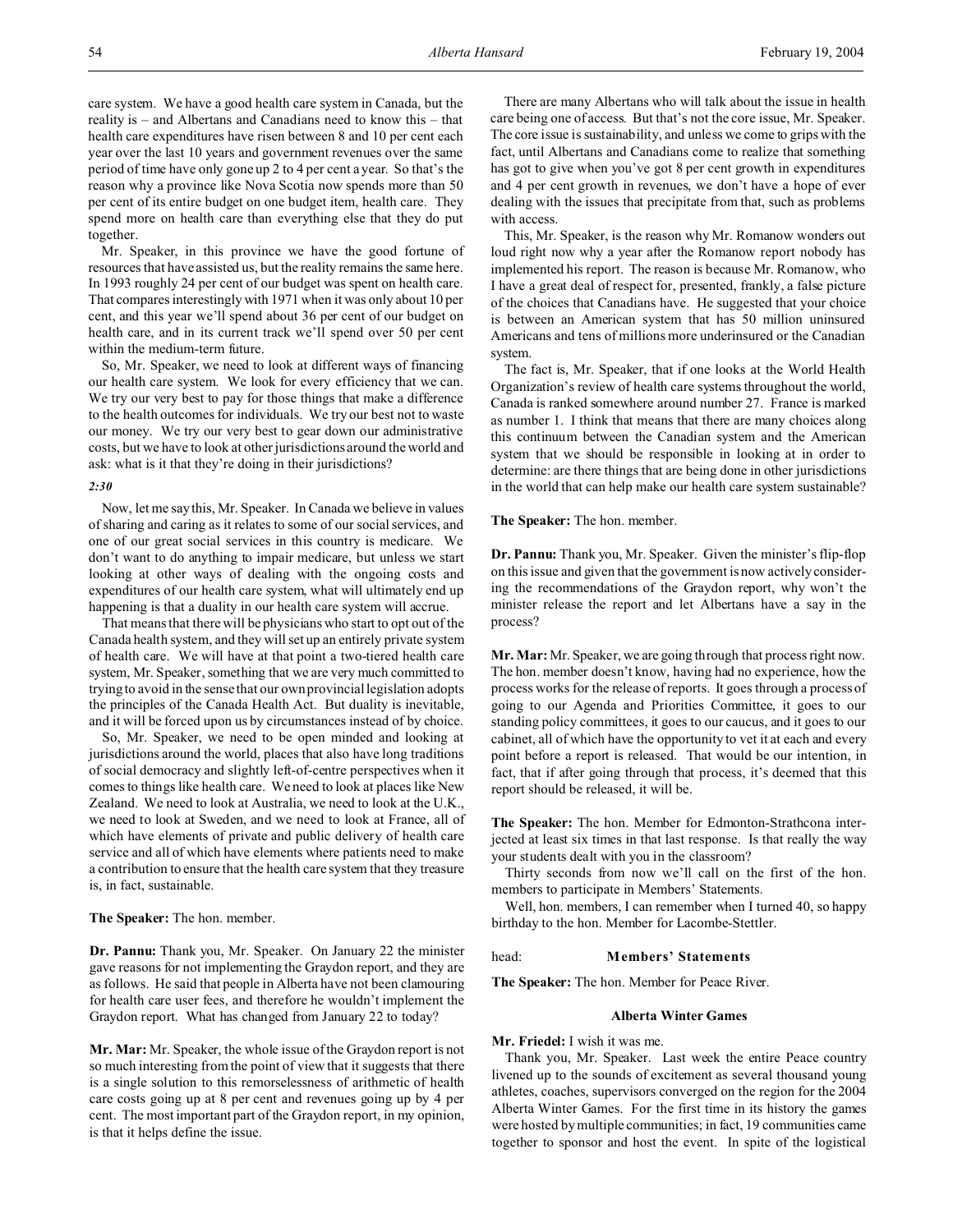challenges of splitting the event venues among the communities, it worked out remarkably well, and all the reports that I heard were extremely positive.

On top of it all, the games coincided with the St. Isidore Winter Carnival, which is a major annual cultural event in the region. The two events gave our visitors an even broader perspective of the Peace country notwithstanding the added challenges to the volunteer pool.

It's hard for me to put into words the pride that I felt for the organizers when thousands of spectators converged, along with the athletes, for the spectacular opening event. Our Premier along with a number of my colleagues and the mayors, reeves, and chiefs were there to show how proud we are of our province and our communities. I salute those who participated in the games and congratulate the winners of the various events.

The Peace country is renowned for its hospitality, but this one has to stand out as the mother of all co-operative events. It has opened the doors for other smaller communities to work together and host games of this stature in the future.

To all the organizers, the volunteers, the coaches and parents, and especially the athletes, we couldn't be prouder of you than we are right now. Thank you.

**The Speaker:** The hon. Member for Calgary-North Hill.

# **Society for Treatment of Autism**

**Mr. Magnus:** Thank you, Mr. Speaker. I rise today to bring to the attention of this House a growing problem for children and families in Alberta but also a message of hope. Autism is becoming one of the greatest threats to Canadian children today. It's now agreed that autism affects at least one in 300 children across Canada. Autism impairs communication and learning. Often children with autism don't understand the world around them, and there is nothing more crushing for a family than to receive the diagnosis of autism and to hear the words "there is no cure."

But there is hope. Early intensive treatment is remarkably effective in improving the lives of children with autism. This treatment can take children away from the path of institutionalization and reintegrate them with families and into schools. It is a miracle, but it needs our help.

In Calgary the Society for Treatment of Autism needs desperately to expand. A North American leader in autism treatment, the society needs the support of all Albertans to end waiting lists and provide treatment. Their dream of construction of a facility where all children with autism can receive treatment quickly and effectively is a dream shared by families across Alberta who have children with autism. Built on land they already own, opening in Alberta's centennial year of 2005, the new facility will create a critical mass of staff and expertise. It will allow the society to ensure that now and in the future children with autism never have to wait for muchneeded treatment.

The society is working hard to raise private funds, but autism is a quiet affliction, one that does not generate headlines. For the families of children with autism there is no greater hope than for society to realize that they deserve help and that help makes a difference, and I call on this House today and on Albertans to lend a hand. We can't cure autism, but we can make a huge difference in the lives of hundreds of Albertans. Let's recognize the need, respond to that need, and give hope.

Thank you, Mr. Speaker.

# *2:40* **Government Travel Expenses**

**Dr. Taft:** Mr. Speaker, the people of Alberta expect this government

to be responsible stewards of the public purse. However, this government provides very few details on its entertainment and travel expenses, and we believe Albertans deserve to know where their hard-earned tax dollars are going.

First, let's talk about the trips. Between the last election and January 2004 the government has released information on 122 outof-province trips taken by ministers and MLAs. While the total reported cost of all trips was over a million dollars, the government did not publicly provide costs for 26 of those trips, so the actual total is probably considerably higher. The government also failed to provide itineraries for 79 of the trips. That means that taxpayers do not know specifically what business was conducted during these trips.

Now let's look at what those trips cost. When the Premier, the Minister of Economic Development, and the Minister of Energy went to New York in December 2002, taxpayers paid \$8,320 for four days of car services, enough for over 250 trips from LaGuardia Airport to downtown Manhattan. During the same trip a senior staff member for Executive Council spent almost \$6,000 in just four days on accommodation, food, and the mini-bar at the Sheraton Hotel. During the Team Canada mission to the U.K. and Ukraine in May 2002 the managing director of Alberta's trade office in London charged \$15,720 to taxpayers, including \$4,922 for accommodation, \$4,511 for car service, and \$1,451 on one lunch at the London Marriott Hotel, a lunch worth two weeks of an average Albertan's earnings.

Mr. Speaker, it's time this government came clean with Albertans and opened their books. This issue is not just about what the government spent but what they have not told us or refuse to tell us about what they spent.

Thank you.

**The Speaker:** The hon. Member for Edmonton-Gold Bar.

#### **Government Travel Expenses**

**Mr. MacDonald:** Thank you, Mr. Speaker. Today many Albertans are questioning why the Premier and his entourage dumped taxpayers with an \$8,320 bill for car service in New York City. Albertans want to know why they should have to foot such an outrageous bill.

The following are the government's top eight reasons why Albertans should pay \$8,320 for them to ride around in luxury, according to their own document that we have obtained by a freedom of information and privacy request. Reason number one: it was holiday season in New York. Reason number two: at least five cabs to each event would have been required. Reason number three: travel times are longer in New York. Reason number four: they needed security when they were leaving the New York Yacht Club. Number five: briefing. Reason number six: the lines for taxis are too long. Reason number seven: meetings and dinners are too late at night. The number eight reason why the government is charging Albertans \$8,320 for car service: they didn't want to go onto the street to capture taxis in New York City.

I would like to conclude, Mr. Speaker, by saying that a minimumwage earner in Alberta would have to work 1,410 hours to make what the Premier and his entourage spent in four days on car services alone.

Thank you.

### head: **Presenting Petitions**

**The Speaker:** The hon. Member for Edmonton-Centre.

**Ms Blakeman:** Thank you. I'd like to present a petition signed by a number of individuals. It looks like they're mostly living in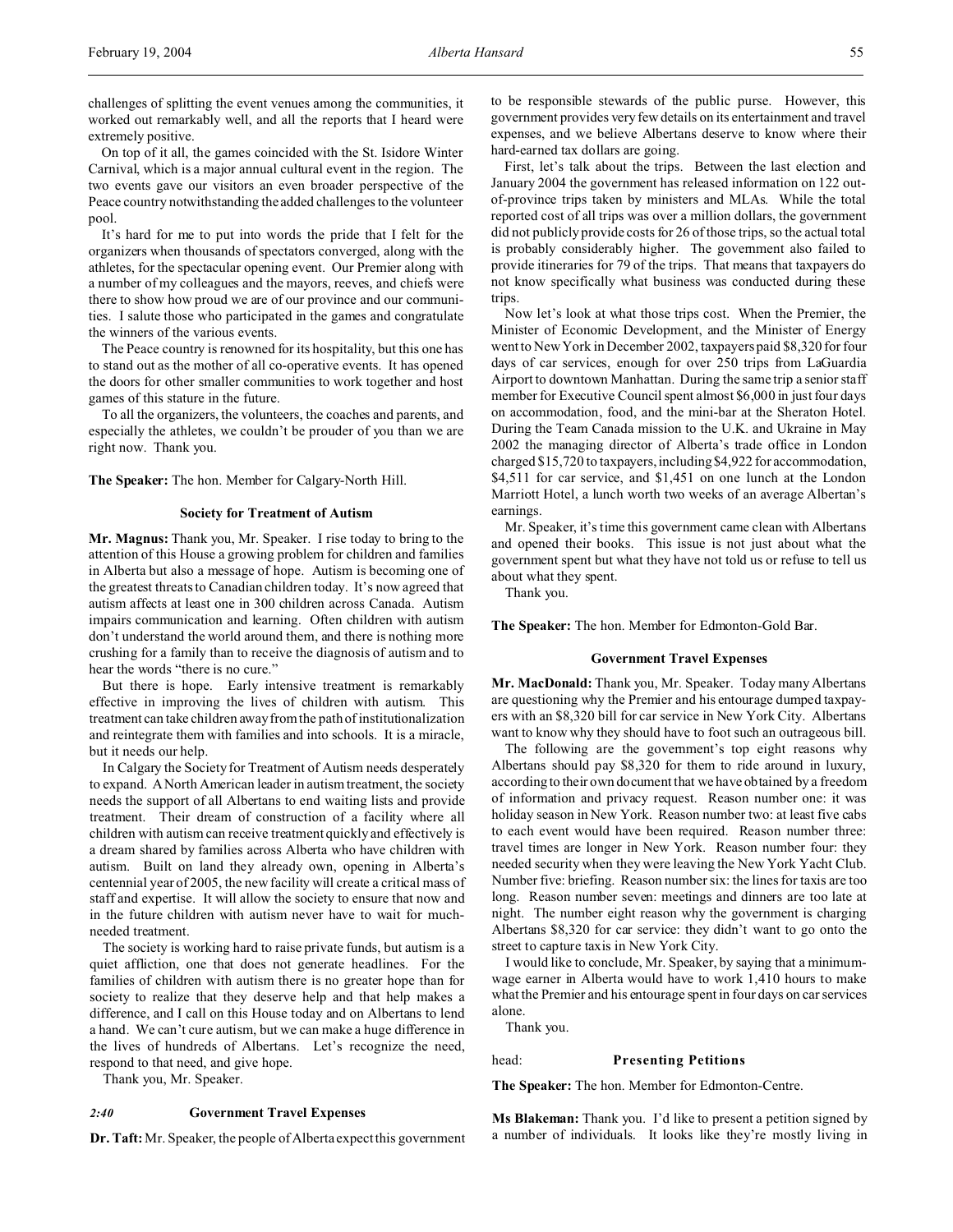Edmonton and St. Albert. They're asking the Legislative Assembly to urge the government to honour senior Albertans by "adopting the guidelines for rent increases pursuant to Section 14 of the Residential Tenancies Act" and "limit increases to no more than ten percent in any twelve month period" for long-term care.

Thank you.

**The Speaker:** The hon. Member for Edmonton-Ellerslie.

**Ms Carlson:** Thank you very much. Mr. Speaker, today I'll present a petition signed by approximately 150 people throughout Alberta who petition the Legislative Assembly to urge the government of Alberta "to support the establishment of Bighorn Country as a legislated protected area."

### head: **Notices of Motions**

**The Speaker:** The hon. Deputy Government House Leader.

**Mr. Zwozdesky:** Thank you. Mr. Speaker, I rise pursuant to Standing Order 34(2)(a) to give notice that on Monday I will move that written questions appearing on the Order Paper do stand and retain their places.

I'm also giving notice that on Monday I will move that motions for returns appearing on the Order Paper do also stand and retain their places.

# head: **Introduction of Bills**

**The Speaker:** The hon. Member for Calgary-Lougheed.

### **Bill 8 Blue Cross Statutes Amendment Act, 2004**

**Ms Graham:** Yes. Thank you, Mr. Speaker. This afternoon I request leave to introduce Bill 8, being the Blue Cross Statutes

Amendment Act, 2004. This bill, Mr. Speaker, will have the effect of modernizing the duty of care to be exercised by directors and officers of Alberta Blue Cross and the duties of the board as a whole, and it will also go a fair distance to create fair competition between Alberta Blue Cross and other private insurance companies in the area of private insurance. Under the amendments the Alberta Blue Cross Benefits Corporation will start paying a 2 per cent premium tax and a payment in lieu of federal and provincial tax on its private insurance programs. To be clear, these latter changes only affect private insurance programs offered by Blue Cross. They do not affect government-sponsored insurance programs.

[Motion carried; Bill 8 read a first time]

**The Speaker:** The hon. Deputy Government House Leader.

**Mr. Zwozdesky:** Thank you, Mr. Speaker. I would move that Bill 8, the Blue Cross Statutes Amendment Act, 2004, be moved under Government Bills and Orders.

[Motion carried]

**The Speaker:** The hon. Member for Calgary-Lougheed.

# **Bill 9 Prevention of Youth Tobacco Use Amendment Act, 2004**

**Ms Graham:** Yes, Mr. Speaker. I also request leave to introduce

Bill 9, being the Prevention of Youth Tobacco Use Amendment Act, 2004.

The original act, the Prevention of Youth Tobacco Use Act, was brought into force April 1, 2003, making it illegal for anyone under 18 to use or possess tobacco in a public place. Bill 9 will provide amendments that will clarify how the original act should be enforced to reduce tobacco use among youth and includes valid exemptions for tobacco use and possession by youth, such as allowing young sales clerks to sell tobacco in the workplace, permitting aboriginal youth the ceremonial use of tobacco, and allowing young people to be used in tobacco enforcement. There will also be amendments to provide a broader definition of public places where the act can be enforced, such as in school buildings, streets, shopping malls, and parks.

Thank you, Mr. Speaker.

[Motion carried; Bill 9 read a first time]

**The Speaker:** The hon. Deputy Government House Leader.

**Mr. Zwozdesky:** Thank you, Mr. Speaker. I would move that Bill 9, Prevention of Youth Tobacco Use Amendment Act, 2004, be placed on the Order Paper under Government Bills and Orders.

[Motion carried]

**The Speaker:** The hon. Member for Lac La Biche-St. Paul.

# *2:50* **Bill 11 Alberta Personal Income Tax Amendment Act, 2004**

**Mr. Danyluk:** Thank you very much, Mr. Speaker. I request leave to introduce a bill being Bill 11, the Alberta Personal Income Tax Amendment Act, 2004.

Mr. Speaker, Bill 11 will introduce amendments that will make technical and clarification changes to ensure that provincial legislation remains consistent with federal legislation, with current administration, and with other parts of the act.

Thank you very much.

[Motion carried; Bill 11 read a first time]

**The Speaker:** The hon. Deputy Government House Leader.

**Mr. Zwozdesky:** Thank you, Mr. Speaker. I would move that Bill 11, the Alberta Personal Income Tax Amendment Act, 2004, be placed on the Order Paper under Government Bills and Orders.

[Motion carried]

# **Bill 201**

# **Safety Codes (Barrier-free Design and Access) Amendment Act, 2004**

**Mr. Lougheed:** Mr. Speaker, I request leave to introduce Bill 201, the Safety Codes (Barrier-free Design and Access) Amendment Act, 2004.

This bill will enable the creation of a new barrier-free design and access council as part of the Safety Codes Council, and it will also provide a greater opportunity for input regarding safety codes for persons with disabilities.

Thank you.

[Motion carried; Bill 201 read a first time]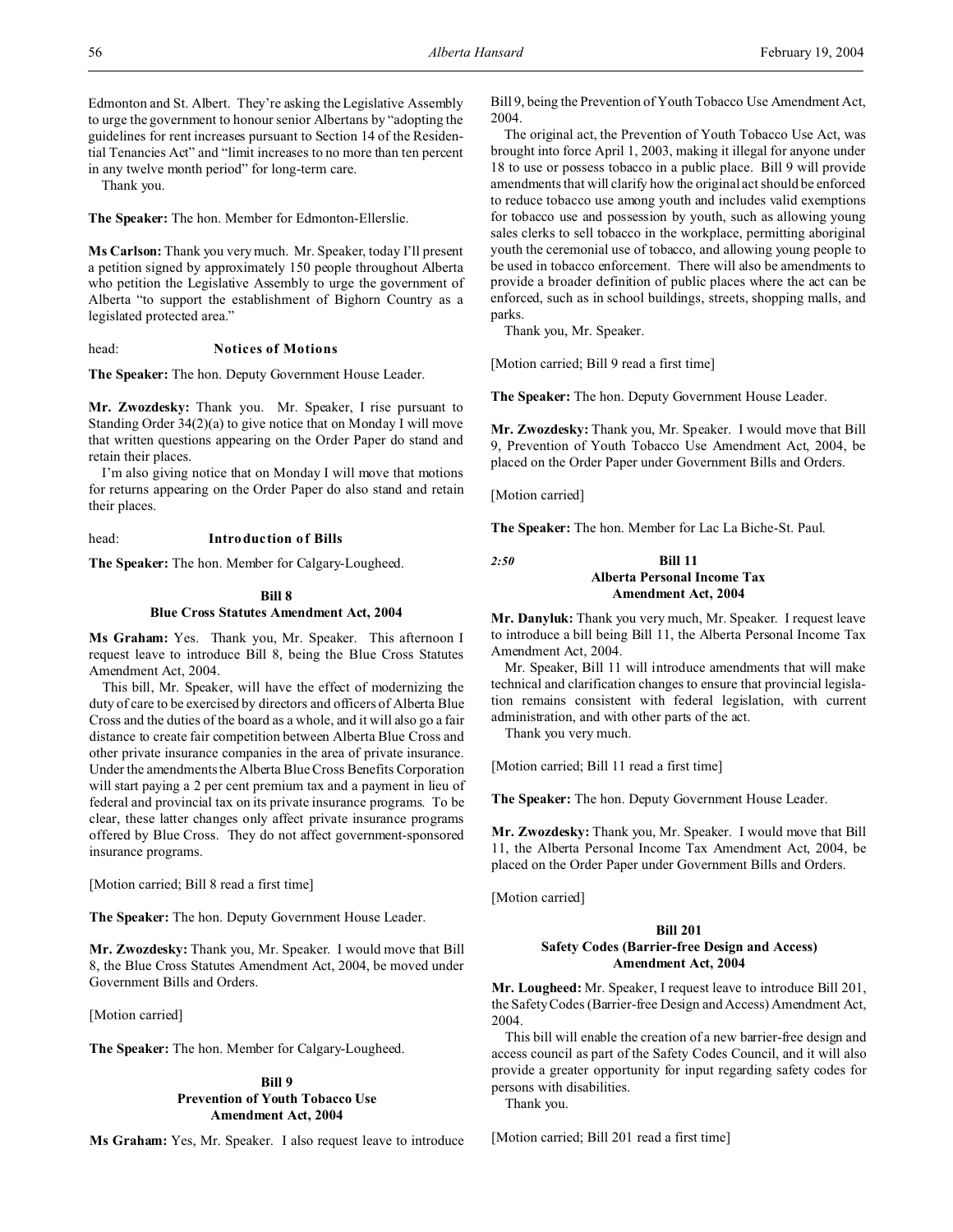**The Speaker:** The hon. Member for Edmonton-Norwood.

### **Bill 202**

# **Environmental Protection and Enhancement (Vapour Control Equipment) Amendment Act, 2004**

**Mr. Masyk:** Thanks, Mr. Speaker. I rise and request leave to introduce a bill being Bill 202, the Environmental Protection and Enhancement (Vapour Control Equipment) Amendment Act, 2004.

The purpose of Bill 202 is to reduce emissions of VOCs, or volatile organic compounds, during fuel storage and distribution by requiring all service stations, gasoline fuel cargo trucks, terminals to install stage 1 vapour recovery by the year of our Lord 2014.

Thank you.

[Motion carried; Bill 202 read a first time]

### head: **Tabling Returns and Reports**

**The Speaker:** The hon. Member for Edmonton-Strathcona.

**Dr. Pannu:** Thank you, Mr. Speaker. I've got one document to table today. It's appropriate copies of the news release issued by the Minister of Health and Wellness dated January 22, 2004, in which the minister rejects the findings of the MLA Task Force on Health Care Funding and Revenue Generation because "most Albertans would not accept [the] recommendations."

Thank you, Mr. Speaker.

**The Speaker:** The hon. Member for Edmonton-Highlands.

**Mr. Mason:** Thank you very much, Mr. Speaker. I have one document as well to table, and it is the appropriate number of copies of the Weekly Livestock Market Review dated February 13, 2004. The review shows the distressing plummet of cattle prices in Alberta, with sales of livestock such as feeder heifers bringing in as little as 50 per cent of what they did a year ago.

#### head: **Projected Government Business**

**The Speaker:** The hon. Official Opposition House Leader.

**Ms Blakeman:** Thank you, Mr. Speaker. Under Standing Order 7(5) I would ask the Government House Leader to please share the projected government business for the week of February 23 to 26.

**The Speaker:** The hon. Deputy Government House Leader.

**Mr. Zwozdesky:** Thank you, Mr. Speaker. It's my privilege to respond. On Monday, February 23, in the afternoon we will have private members' business, Written Questions, and Motions for Returns, followed by Public Bills and Orders Other than Government Bills and Orders including Bill 201, Safety Codes (Barrier-free Design and Access) Amendment Act, 2004, and Bill 202, Environmental Protection and Enhancement (Vapour Control Equipment) Amendment Act, 2004. In the evening under Motions Other than Government Motions we will deal with motions 501 and 502, thereafter under Government Bills and Orders addresses in reply to the Speech from the Throne and then second reading, perhaps Committee of the Whole as well depending on progress, on Bill 1, Alberta Centennial Education Savings Plan Act; Bill 2, Black Creek Heritage Rangeland Trails Act; and Bill 4, Blind Persons' Rights Amendment Act, 2004; and otherwise as per the Order Paper.

On Tuesday in the afternoon under Government Bills and Orders

we will continue with addresses in reply to the Speech from the Throne, followed by second reading of Bill 5, the Family Support for Children With Disabilities Amendment Act, 2004, and Bill 11, the Alberta Personal Income Tax Amendment Act, 2004, then Committee of the Whole for bills 5 and 11 and otherwise as per the Order Paper. On Tuesday evening under Government Bills and Orders we will begin with second reading of Bill 6, the Income and Employment Supports Amendment Act, 2004, followed by Committee of the Whole for bills 5, 11, and 6 and otherwise as per the Order Paper.

On Wednesday afternoon under Government Bills and Orders supplementary supply messages may be presented. Government motions may also be presented referring to Committee of Supply and the number of days required for Committee of Supply, followed by second reading of Bill 7, Senatorial Selection Amendment Act, 2004; Bill 8, Blue Cross Statutes Amendment Act, 2004; Bill 9, Prevention of Youth Tobacco Use Amendment Act, 2004. Then Committee of the Whole will deal with bills 7, 8, and 9 and otherwise as per the Order Paper. On Wednesday evening under Government Bills and Orders, Committee of Supply, supplementary supply, day 1 of 1 is expected to occur, followed by second reading and possibly also Committee of the Whole for bills 7, 8, and 9 and otherwise as per the Order Paper.

On Thursday, February 26, in the afternoon we will deal with Government Bills and Orders, Introduction of Bills, Supplementary Supply Appropriation Act, second reading of bills 12 and 13, and third readings and otherwise as per the Order Paper. I should comment that we anticipate that bills 12 and 13, that I just alluded to for Thursday, will be introduced on February 24, two days earlier.

Thank you, Mr. Speaker.

**The Speaker:** Hon. members, you have received in the last several days the biographies of all the new pages, and I think they're quite energetic and quite enthusiastic, and they definitely will enforce the rule of no foreign objects in the Assembly until Orders of the Day is called.

head: **Orders of the Day**

head: **Government Bills and Orders**

**Second Reading**

**Bill 4**

#### **Blind Persons' Rights Amendment Act, 2004**

**The Speaker:** The hon. Minister of Community Development.

**Mr. Zwozdesky:** Thank you, Mr. Speaker. It is indeed a privilege to rise today to officially move this particular bill, Bill 4, the Blind Persons' Rights Amendment Act, 2004, at second reading.

I say that because it has been a long time coming, and I'm delighted that today we are joined by the guests I introduced earlier to you.

Mr. Speaker, in May of 2000 responsibility for the Blind Persons' Rights Act and its regulation, the guide dogs' qualification regulation, was transferred from Alberta Health and Wellness to my Ministry of Community Development. We are continuing on a journey of change with this Bill 4 that puts into place very important and much-needed changes to the Blind Persons' Rights Act. It closes the gap in our legislation and provides better protection for individual Albertans who are blind and require the use of a guide dog or a white cane.

One of these individuals is present here today with her dog. That is Diane Bergeron. Diane, as I indicated to the House earlier, is a special co-ordinator of the Advisory Board on Services for Persons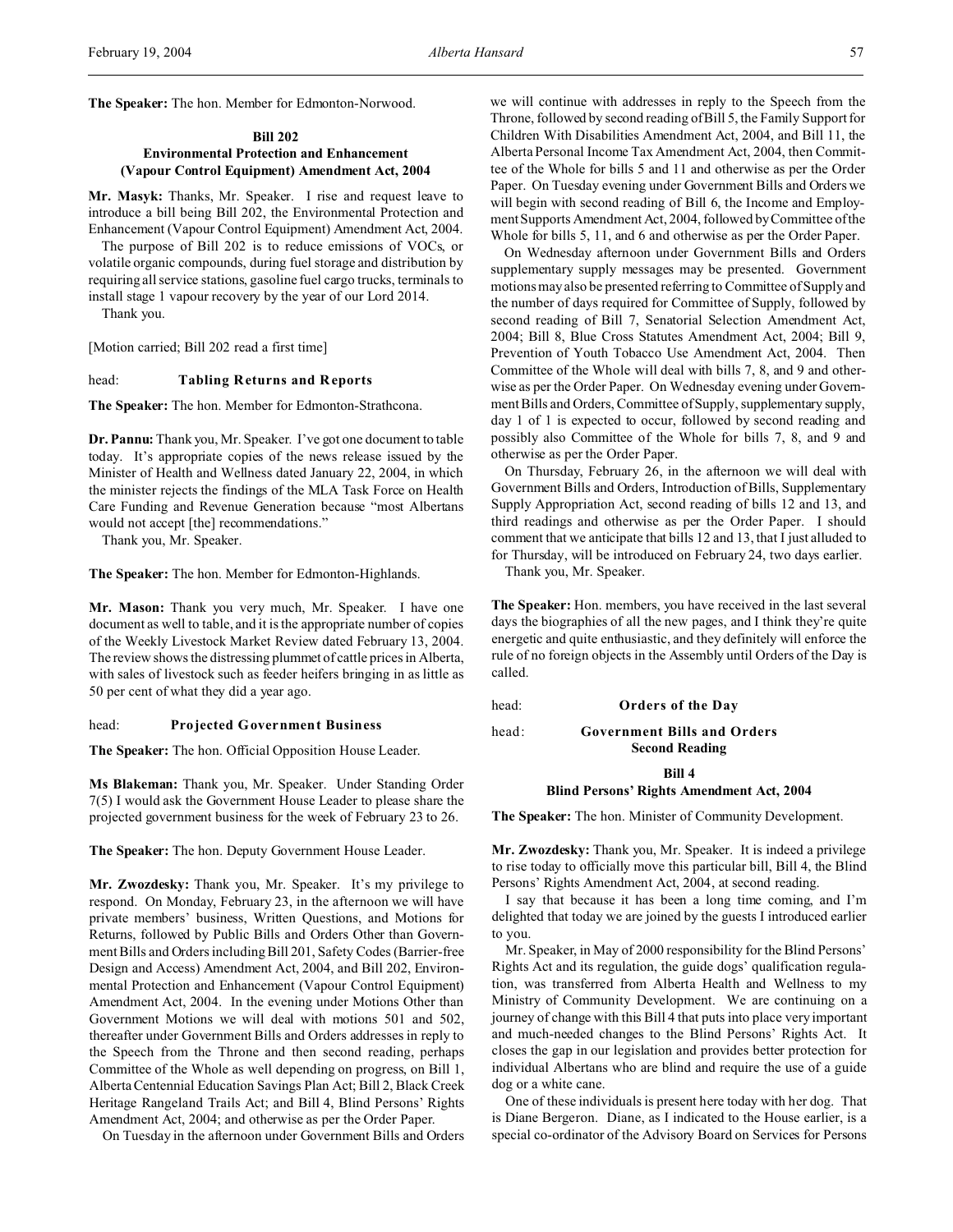with Disabilities and the City of Edmonton Youth Council. She also serves as a volunteer member of the Canadian National Institute for the Blind, or CNIB, board. She has two children, and I'm so pleased that Summer, one of her children, was here today to be with her. She has a special two-year-old guide dog named Polar.

#### *3:00*

About two and a half years ago Diane and her children, accompanied by her guide dog of the day, were out buying groceries, Mr. Speaker. She called a taxi to take them home. Somewhere about 20 minutes later a cab pulled up in front of the doors, and as soon as the driver saw the dog beside Diane, the cab pulled away and left them standing there. Diane called the cab company, told the dispatcher what had happened. She was advised that the drivers could not be forced to pick them up even though there were three cabs from that company already sitting in that same parking lot. Obviously, she was upset that this would happen while she had her children with her particularly. I think her daughter still remembers seeing her crying in the store.

Diane is not alone in this particular situation, because we know that other Albertans are also telling us how they have been denied services in restaurants, denied access to shopping in local grocery stores, perhaps denied apartment accommodations and so on because of a no dog policy in those premises. Proposed amendments to the bill before us, the Blind Persons' Rights Amendment Act, 2004, are a step forward in creating an environment for Albertans that promotes a better understanding, promotes positive attitudes, attitudes that can contribute to the well-being of those who are blind.

I want to comment also on the stakeholder consultation that led up to the creation of these amendments. Changes and recommendations for change came from our stakeholders, the persons who will be served most by this particular set of amendments, and they also came from members of the general public. Many, many Albertans were consulted including a very public and open review process that strove to strike a balance in clarifying and strengthening the act as it pertains to the rights of blind persons.

The public review process that commenced in October of 2001 was in fact chaired by former Alberta Ombudsman Harley Johnson to address not only guide dogs but also assistive dogs that are trained for other purposes. These are dogs that are used by other disability groups such as persons who are deaf, hard of hearing, or suffer from seizures.

The final report from that chair was submitted in late 2001. Public feedback on the report through a standardized questionnaire was then initiated. It has always been my practice, Mr. Speaker, as you know, to release these reports to the public for another look, if you will, at what the actual recommendations look like.

We had many active discussions in that respect with Albertans who fed into the process and, quite obviously, with the persons with the CNIB. Included in that feedback from Albertans was the fact that guide dogs and other assistive dogs are very different in terms of need, in terms of requirement, certification, and scope and that these matters should be addressed separately. The feedback also identified that legislation concerning blind persons' rights should concentrate on the rights of those who are determined to be blind as well as the need to develop a better definition of blindness, a more medical and legal definition, if you like.

So we began looking at how we can bring into effect those important and necessary changes. Bill 4 is in response to what we heard, and it addresses the concerns raised by stakeholders, including changes to legislation affecting those individuals who rely upon the use of guide dogs. Individuals who rely upon assistive dogs for other purposes will continue to be protected as they already are by the Alberta Human Rights, Citizenship and Multiculturalism Act.

Now, the amendments before us today clarify the existing Blind Persons' Rights Act, and they strengthen those areas that pertain to the rights of blind individuals. Quite specifically, Mr. Speaker, these amendments will do at least the following things. They will provide a more acceptable definition of blindness as determined by the medical profession. They will provide protection for certified dog trainers and for the dogs being trained. They will allow an identification card for the blind person guide dog team to be issued. They will provide ministerial authority for developing further regulations respecting qualifications for guide dogs. As well, they will establish higher maximum fines for violations of the act such as discrimination against a blind person accompanied by a guide dog or an individual purporting to be blind who is trying to garner benefits under the act.

For example, these fines will increase as follows. Discrimination against a blind person accompanied by a guide dog will increase threefold, from \$1,000 to \$3,000. An individual purporting to be blind to garner benefits under the act will see fines increased from \$100 to \$300, and with respect to abuse of white canes, individuals other than a blind person carrying a white cane in public places will see a penalty increasing from \$25 to \$250, a tenfold increase. These are very serious changes to a very serious issue within a very serious act.

Once the amending legislation is in place, we will also have mechanisms that will allow us to add other training facilities to the list of accredited facilities. You know, Mr. Speaker, as I was meeting with individuals from the blind community, I noted that there are about a dozen or so of these facilities across North America. There's only one in Canada, and it happens to be in Ottawa. I said to them, as I've said to others in the consultation process: why can't we have one of those facilities right here in Alberta? It would be another wonderful Alberta first, in this particular case specifically for the blind community. So we began looking at the possibility of doing that, and lo and behold I think we can and we will accomplish that. It will be a tremendously positive step forward in providing services to our blind community.

As I begin to wrap up, Mr. Speaker, I'll just add a few points. The amending legislation also will provide the minister of the day with the authority to make regulations respecting the qualifications for guide dogs, and this authority will expedite the process for making regulatory amendments such as adding additional training facilities to the accredited list, be they here in Alberta or elsewhere.

I recall one of my colleagues having said on several occasions that change is a journey, not a destination. Through the Blind Persons' Rights Amendment Act, 2004, we will continue to create an Alberta that builds on what we already have and ensures that all Albertans enjoy the highest possible quality of life with a particular focus on the most vulnerable members of our communities. By doing this, I'm confident that we will be creating a place with a very level playing field for Diane, for her family, and for all Albertans, a place that encourages a more effective delivery of programs for those who are disabled and that promotes positive attitudes while raising awareness of these important issues.

In this respect, I want to sincerely thank the CNIB and their representatives who are here with us today – Mr. O'Donnell, Mr. McKeown, Ms Shuster, and, of course, Diane – and also my own staff members who have been working so diligently on this. Andrew Turzansky, whom I introduced to you earlier, has been extremely helpful, and he's become a closer friend probably to the community and to the department for his leadership in this respect.

For their help, for their stewardship, and for the care and concern that the CNIB have shown and continue to show daily for blind,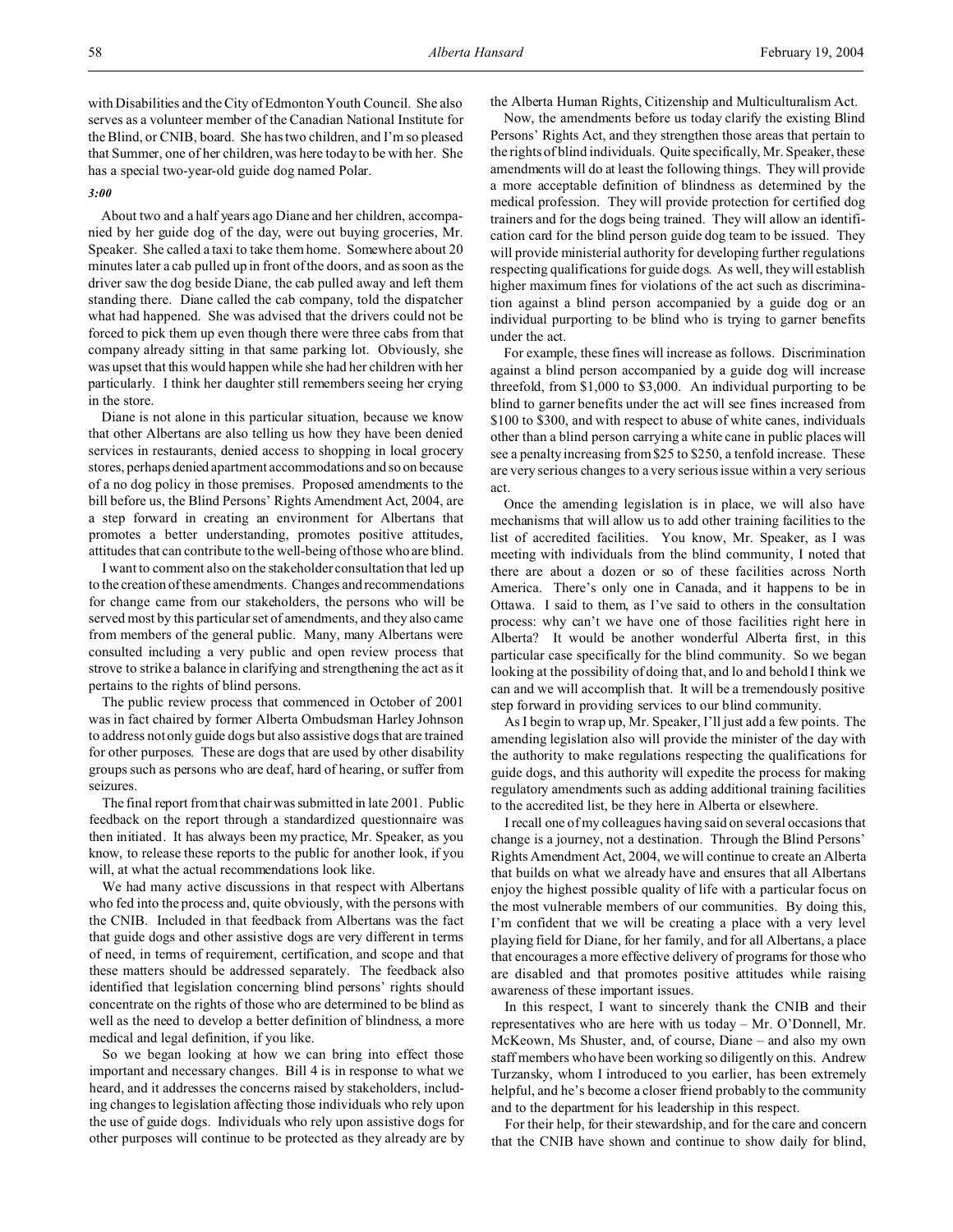deaf-blind, and for all vision impaired individuals, they were certainly warmly received at an inaugural event in our community last evening. I think we had just under 1,000 people who came out to show support and respect for the CNIB and the many individuals that they serve. It was a particularly special night not only for the CNIB but also for our government because yesterday was the day that we actually had this bill introduced at first reading, and I was so privileged to do that.

#### *3:10*

At the same time, it was also the inauguration of what I hope will become a long-standing tradition, a fundraiser, as it were, with a sharp focus on not only raising funds but also raising awareness for issues pertaining to the blind community. In that respect, they provided the first ever Vision award to our Premier. I know that the Premier's work in this area goes back to at least 1980, if that is correct – I think it is – when he was mayor of Calgary, and we saw that in some of the film footage, Mr. Speaker, that was shown yesterday.

We also were shown what some of the issues are that blind individuals face on a daily basis, and we saw how much hope was given to people who have suddenly become blind or to the young children who are born blind. It was a tremendous message, and I'm so glad that so many of our colleagues from the Legislature were able to be there with us.

We've met many times with the CNIB. I think we will continue to meet many more times as we move this bill along and as we address these very important needs that reflect the needs of the blind persons' community and their guide dogs and the facilities that are needed to help ensure that that infrastructure remains solid and continues to be the best that our province can provide.

Thank you very much. I look forward to your support for this important Blind Persons' Rights Amendment Act, 2004.

### **The Speaker:** The hon. Member for Edmonton-Centre.

**Ms Blakeman:** Thank you very much, Mr. Speaker. I, too, am very pleased to be able to rise today and add my comments to the record in second reading for Bill 4, the Blind Persons' Rights Amendment Act, 2004. This has been a long time coming. I can remember that it was some time ago, I think actually at the end of my first term, that this issue first came up legislatively with a bill introduced by the Member for Clover Bar-Fort Saskatchewan, if I remember correctly. I think we adjourned from the sitting before it got a full debate.

We've had a review, as the minister mentioned, launched in October, public reaction to the initial report, then a final report submitted to the minister by the end of December of 2001, and some additional questionnaires, the minister says. I wasn't aware of that particular consultation or go-round but certainly take his word for it.

I'm just going to go through the issues about why there's been a need for an update of this particular act. Essentially, what we've had is two acts that offered protection for people with a visual disability, and those are the Human Rights, Citizenship and Multiculturalism Act and then the Blind Persons' Rights Act. This was to make sure that people were not facing any kind of prohibition or discrimination around accommodation and facilities, tenancies, housing, employment, access to government programs and services. All of those are protections meant to be offered to various individuals.

The Blind Persons' Rights Act quite specifically was setting out to make sure that no one was impersonating a blind person, so there was mention of not using the white cane and quite a bit of detail around a white cane. I even noticed that the original wording talked about the white cane being painted over a certain percentage of its

surface, which certainly does date it as now I think many of them, in fact, have a plastic covering or are made of some material that doesn't require painting.

A number of other things were in that bill. There was a definition of blindness, referring to someone registered as blind at the CNIB or who is receiving a pension as a result of blindness or an eye specialist has certified them to be according to a particular chart. It also went further to define "guide dog." That act has been problematic for some time for a number of reasons. The duplication in itself in that the blind persons are protected by both pieces of legislation can create some confusion, I think.

The enforcement of it. I think there have been problems with the police and the prosecutors being reluctant to act on complaints made under the Blind Persons' Rights Act because there are comparable sections available under the Human Rights, Citizenship and Multiculturalism Act. That shouldn't have been a reason for no action to be taken at all, but enforcement seemed to be a problem.

The timeliness of resolving complaints. Some cases were resolved very quickly, but others took a lot longer, and it seemed that the ones that came forward under the Blind Persons' Rights Act hardly ever got resolved at all, which became problematic.

I in particular heard about the issues raised under accreditation and training. We need to know that the guide dogs have been trained and there's a standardized training, and that also offers reassurance to people who are working with the dogs. What we had was that the owner of a training school had to apply to the government to be included on the list of qualified institutions, but then there was no follow-up to make sure that that school or that individual trainer met any kind of ongoing standards or upgrading or anything else. There was no monitoring or evaluation to make sure that everybody stayed current and that acceptable standards were upheld.

Those regulations have not been updated since 1986, and the list of training institutions was not maintained, so there was a great deal of consternation over that. In fact, I can think of one individual with a dog that I'm sure was not trained at an accredited training institution, and yet they are out there with that dog. You know, that causes worry for the public, for the individual, and for everyone else that's trying to uphold the use of service dogs like blind dogs.

I wasn't aware of this until I started doing the research, but there was also a provision in the act that said that the CNIB would issue identification cards for the individual and for their dog, and in fact the CNIB has never done that and didn't really want to do it, and thus you see in the amending act that the ministry will take that over.

Aside from the currency of the accreditation and training the second-largest complaint or number of complaints that I heard about the Blind Persons' Rights Act was that it was not taking into consideration all of the other kinds of assistance animals that had come into fairly common usage. Essentially, there are service dogs, signal dogs, and assistance dogs. Right now we only have legislation that protects people that are using guide dogs for the blind.

There are hearing ear dogs. There are seizure dogs. There are special highly trained protection dogs for people who have been stalked or are under imminent threat of attack, and the dog is always with them and will protect them. That's a difficult one for many business owners and people to deal with. Nonetheless, it's a dog for a very specific reason to assist people. We've assistance dogs like the ones you see that work with children with autism, for example, or with people with mobility problems. They help, you know, turn on lights and appliances and pick things up that people that are in wheelchairs may drop. So that's an assistance dog, and there's nothing in the legislation that allows people to have those dogs and to have the same protection as is offered to the guide dogs. So there is no question that there was a need for an update in this bill.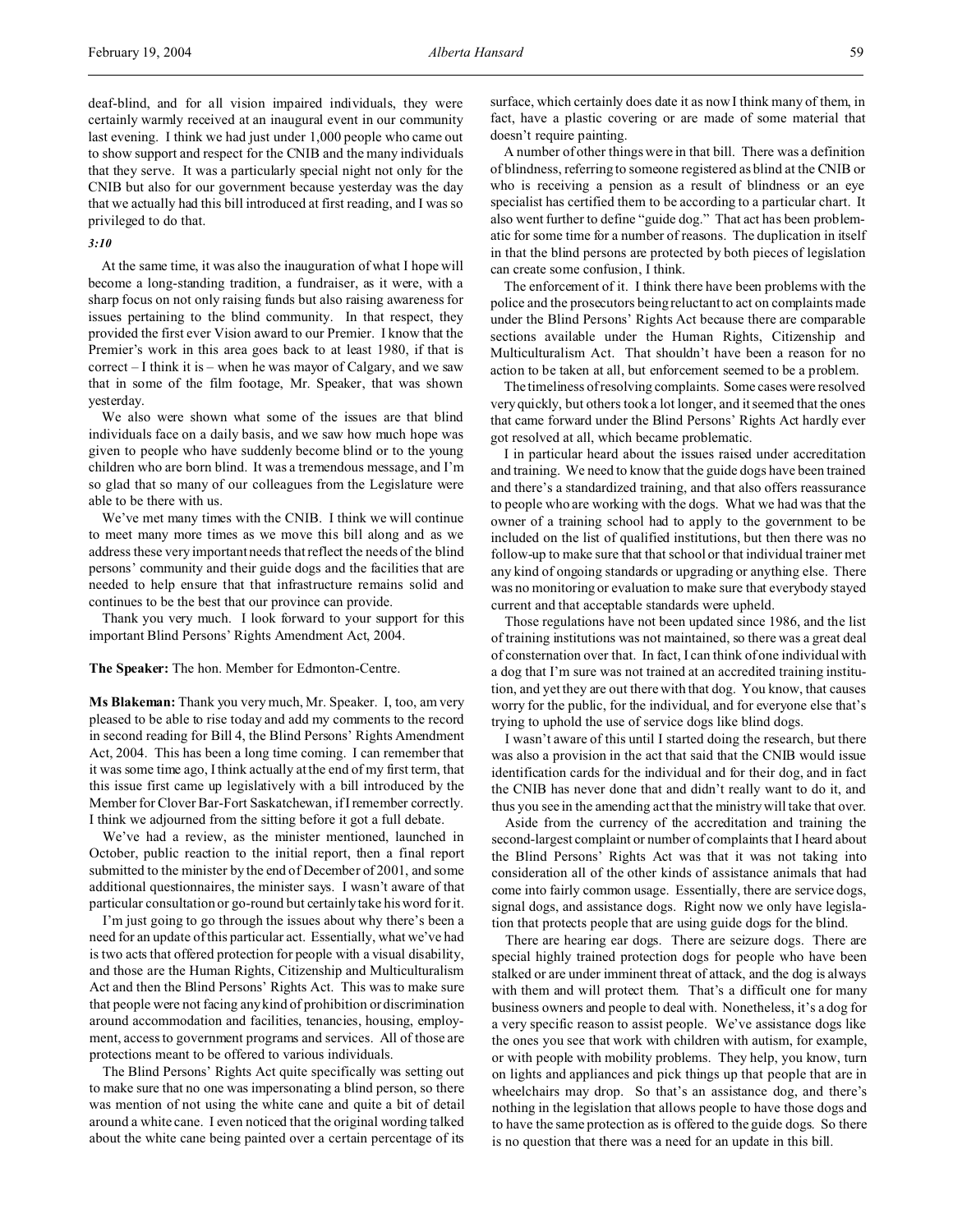*3:20*

Okay. So we had the need. We went through all of the consultations, and what came out of the focus groups and the resultant feedback loops was that there is still a problem with restaurants. We heard a story from the minister about taxicabs, a number of providers of services not understanding and not recognizing the guide dogs, and that lack of public awareness is still the biggest barrier.

I've already talked about the issue about the other kinds of assistance and service and signal animals, and although the minister said that they would be protected under the Human Rights, Citizenship and Multiculturalism Act, in fact they're not protected in the same way that guide dogs are. There was a great desire to have those animals brought in under the act, and there certainly was a lot of discussion in the focus groups of that.

There is a real need for very clear training guidelines and upholding monitoring and evaluation of the trainers and the training institutions. There's a need to balance the rights of the dog handler or the person who is using the dog and their ability to control the animal in public. We need people to feel confident when they're in public with a dog that's being used as an assistance animal that that animal is clearly under the control of the person that's working with them.

The CNIB, whose main office is, in fact, in my constituency, developed a very strong position, and they put it forward to me at one point that they wanted to see this act, the Blind Persons' Rights Act, remain pretty much as it was, to not include additional kinds of service animals and, further, that they felt – and they did a good job of lobbying for it – that there should be some expansion and strengthening of the act to, you know, provide some additional assistance to students around Braille materials and classroom education in Braille. They had a very effective lobbying strategy to get that point of view across, and that was sort of balanced on the other side with those people that wanted to see the legislation expanded. So that's kind of the background and history of this.

#### [Mr. Shariff in the chair]

I'm willing to support the act as brought forward by the Minister of Community Development, but I am disappointed that we are not looking at Bill 5 being, you know, the assistance animal act. Clearly, there's a need for that. There was a great deal of time and effort put in by people to say: we need this. If the choice by the government was not to include those animals under the Blind Persons' Rights Amendment Act, to leave that as it is pretty much, then I think we should have seen the second piece of legislation come forward at the same time because we've waited.

I mean, 1980 I think is the originating act for the Blind Persons' Rights Act. We're now in 2004, so it took us 24 years to get a good amending act in front of us. I'm assuming that this is going to pass now. I don't want to have to wait 24 years to get an assistive or service animal act in front of the Legislature, and I think that if the minister were really committed to that, he should have brought it forward as a companion piece.

So that's my concern with what's happened in this process. I have no problem with the act as it's in front of us, but the process was not completed. There's a need for some sort of legislated protection against discrimination for people that use other kinds of service animals. We needed the same kinds of rules around monitoring and evaluation and registration of training facilities and of trainers for those other kinds of service and assistance animals, and we just don't have it. So we've got half the equation here.

Now, as I said, I'm more than happy to support the first half of the

equation, but I really wanted to see the second half of the equation. All of the groundwork has been done, so I'm disappointed that the government didn't take the time when they had it to come forward with the rest of what we need here.

From all of that work – from the 24 years, from the consultation process that started in October of 2001, and here we are in February of 2004 so over two years – what we have are some fairly minor changes to the Blind Persons' Rights Amendment Act, essentially an update in the definition so that it's not quite so loosey-goosey and is looking for a medical definition. We've got fines for someone using a white cane who isn't visually impaired, fines and prohibitions for impersonating a blind person. It's including the protections and extending the protections and privileges to the trainers who are out on the street training or taking dogs that are being trained into cabs and places like that.

It includes, again, that standard clause, that the government always does and that I loathe and detest, about everything further is done by regulation behind closed doors with the minister with one exception, and that's the updating of the list of approved trainers. Finally, the minister is going to take over – well, I guess start, because there doesn't seem to have ever been anyone that actually issued the ID cards. So the minister would be responsible for issuing the ID cards. So all of that 24 years plus the consultation has resulted in five changes. As I say, I don't need to belabour the point. It's all there.

Oh, the one thing was that we've over the years, of course, heard from a number of individuals who felt very strongly about this. Just one that I'll highlight is Harry Lunscher, who's from Lethbridge. He was one of the ones that has written repeatedly to members of the Official Opposition caucus talking about his disappointment that this proposed act would only deal with sight assistance dogs and not with all service dogs, his point being that service dogs are used in support of lifestyles that go well beyond sight assistance. He and his wife use one. He's prone to falls and his wife is hearing impaired, so their dog T.J. helps them enjoy life to the fullest, and he doesn't get the same protection for T.J. that someone with a guide dog does.

He's been in touch with the Premier. He's been in touch with, I'm sure, many of my colleagues here in the House trying to lobby to have all service dogs included. Others went further and wanted it to be service animals because there are certain animals that are much more sensitive to be of assistance, like seizure animals. Certain ones are better at detecting the seizures coming. I've got a number of letters here from him. That's just one. He was writing at that point in June of 2001 in support of Bill 219, which was then the one brought forward by the Member for Clover Bar-Fort Saskatchewan in which he was hoping it would pass because that one was bringing forward an act that brought hearing ear dogs or assistance dogs for the deaf into the Blind Persons' Rights Act, and that was sort of the first go at this.

I just wanted to point out, you know, how important it is to a whole other section of people that we do address and offer protection to those that are using other kinds of service and assistance and signal animals, and I hope that before we leave this spring session we will see the government bring forward the companion act to this one. In the meantime I am happy to state my support in second reading in principle for Bill 4.

Thank you very much.

#### *3:30*

**The Acting Speaker:** The hon. Member for Clover Bar-Fort Saskatchewan.

**Mr. Lougheed:** Thank you, Mr. Speaker. As chair of the Premier's Council on the Status of Persons with Disabilities I'm pleased to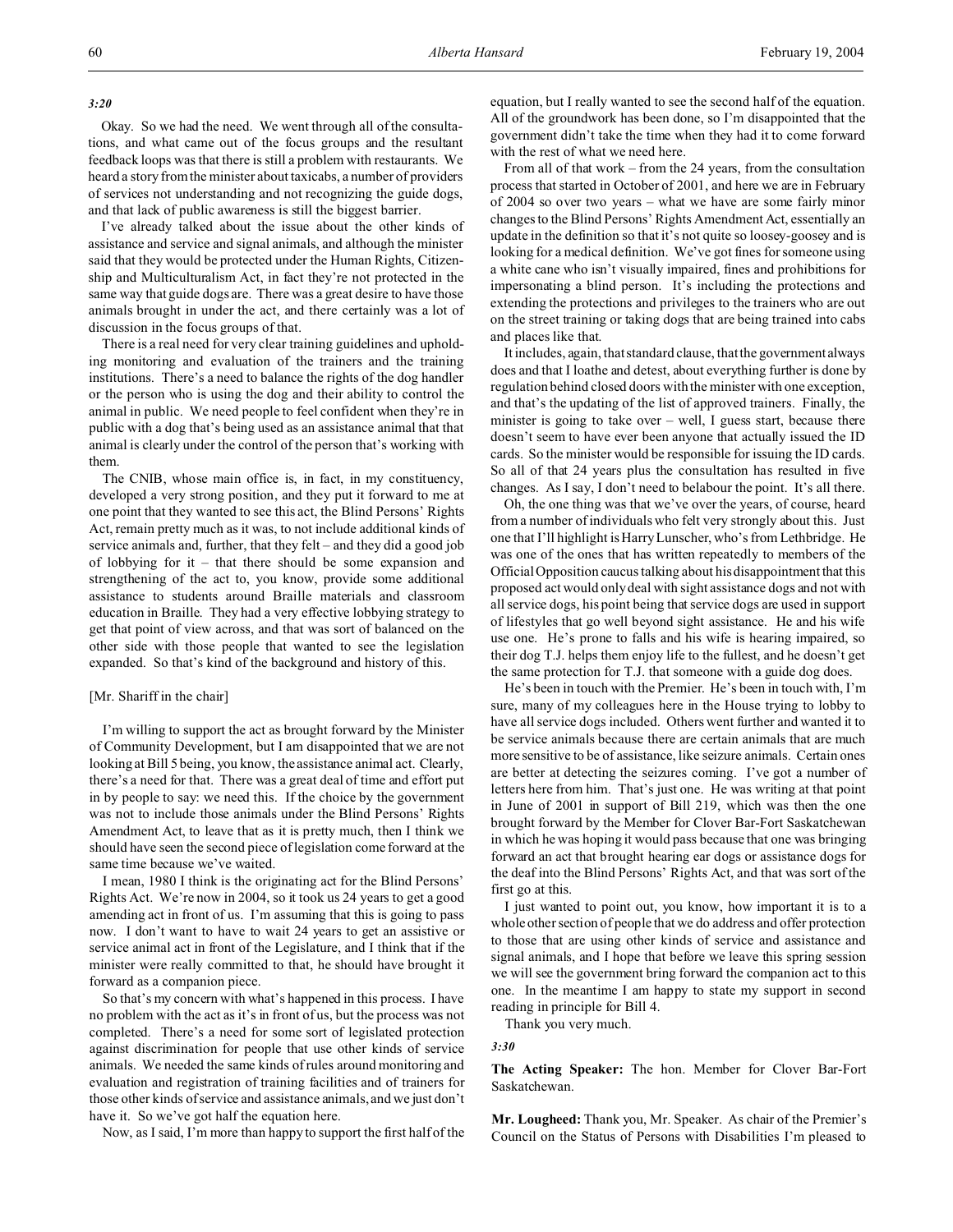speak in support of this bill. Bill 4 does a number of things. First of all, it clarifies guide dog certification and monitoring rules. It protects those who train these exceptional dogs. It strengthens the definition of blindness and helps prevent discrimination against those who use a guide dog.

I'm supportive of this bill also because it's one more step towards a barrier-free Alberta. It supports the spirit and the intent of the Alberta disability strategy that was developed by the Premier's Council on the Status of Persons with Disabilities. In it there's a call for full citizenship for persons with disabilities, and full citizenship means enabling persons with disabilities to be independent, to make choices, and to access opportunities to fully contribute to our society. The Premier's council believes that the lives of persons with disabilities can be improved if we break down those barriers, those barriers that prevent disabled individuals from contributing fully and participating. Bill 4 supports this belief in tangible ways, the way in which blind people and their guide dogs are perceived and treated.

Through my role as chair of the Premier's council I have the privilege to meet and know many people throughout the province with physical and mental disabilities. Almost to a person their frustrations in life are not connected to their disability but rather the limitations on their lifestyle that's imposed on them often by the opinions of others. These limitations are usually a result of preconceptions, assumptions, or just plain old lack of understanding and education.

I've been privileged in my time working with the council and being associated with the council members to learn a great deal about their issues. One example that stands out in my mind is the time I exited a building with one of our council members who was blind and accompanied by a Seeing Eye dog. We were coming up to a row of taxis waiting for customers and Shirley was a little bit ahead of me with her guide dog, Willie, and as she was walking along the first taxi driver sort of was there, and he indicated that he was waiting for somebody or he was in use. I don't remember exactly. I wasn't sure that he was actually waiting for a customer and had already committed to somebody.

Anyway, I ended up walking ahead and it appeared, I think, to the second driver in the second car that I was by myself. "Taxi, sir?" he says. I said, "Yeah. Great." So I gave him my little briefcase, or whatever it was, and he threw it in the trunk, and then I said, "Shirley, throw this in too." He nearly fell over because here was this other person accompanied by a dog, and I'm sure – I suspect, anyway – that Shirley would have been denied service if she had been alone and had been asking for cab service.

In another set of circumstances when Shirley and I took a cab to someplace else, the cab driver was not pleased in that circumstance either. Yet this dog, Willie, that Shirley has is one of the most obedient animals that I think anybody could ever see. It's an amazing dog. Shirley tells me that the many trips she's been on – for example, she goes across Canada to Newfoundland – Willie curls up under the seat on the plane. Shirley reports good service from the airlines. Willie will curl up under the seat and stay there for five or six hours without moving and then re-emerges from underneath, and people around are really surprised, you know, because Shirley would board first, that this dog was on the plane.

These are obedient dogs; they are well trained. These people face many challenges taking these dogs with them. Being in meetings with Shirley and seeing how she's always compelled to, you know, take Willie out during lunchtime so Willie can have a little break and get out there – she's got issues of dealing with dog droppings and disposing of those. Another big issue is pets. Whereas Willie is a well-behaved dog, if another dog comes along under poor control by its owner, runs up, starts barking and chasing Willie around, it's very

difficult. Here we have a lady, unable to see anything and trying to control her dog, not knowing what's going on, and the other person not controlling their pet. A difficult situation.

It was interesting for me last night at the CNIB Vision awards, and many of you were there. There were many dogs around. There was a bunch of noise at one time when people were doing something with different instruments just as a kind of entertainment time and lots of racket. I'm sure that there was not a single dog bark heard in that whole facility from all those Seeing Eye dogs that were there. They are under control, they are trained, and they are a credit to the people who are engaged in that industry to take care of them.

Something else that we've observed lately that is quite a change as well is the increase in the number of dogs in training that we see around. I don't know what agencies are doing that here in Alberta, but I do see quite a few of those dogs. Quite a few of those dogs have little signs on them saying: I'm in training. Some other dogs that are qualified, certified Seeing Eye dogs have: I'm a working dog; do not pet.

When I first became acquainted with Shirley and her Seeing Eye dog, Willie, you know, you tend to reach down and pat it, and if you like dogs, you scratch it behind the ears and so on. Everybody does that. It's a typical reaction. Those dogs are working animals, and they aren't pets. They aren't to be treated that way. It's encouraging to see those little signs that they do have on there. It's an education for the rest of us. We need to be educated in so many ways about the needs of people with disabilities that we just don't understand. So that's been an interesting observation over the past few years, to see how that's been happening with those dogs.

I'm appreciative, too, of this bill for the increase in the penalties that are mentioned. They're significant penalties, and they cut both ways. I'm aware of a situation in another jurisdiction. I have been in meetings in this circumstance. There was a person using a dog who didn't really seem to need this. It was an assistive dog. Just recently a fellow told me about how this wasn't really a trained dog; it wasn't necessary. The person wasn't utilizing it, as I kind of suspected. He was commenting on how that inappropriate use destroyed both his credibility as an individual and also jeopardized the work of people like the CNIB who are promoting the use of legitimate guide dogs, well-trained and useful to people with vision difficulties.

Mr. Speaker, a barrier-free Alberta is certainly possible if we have the will and the commitment to make it happen, and Bill 4 helps us get one step closer to that goal. I'd encourage all members to support me in supporting this Bill 4, and at this time I'd just like to adjourn debate on Bill 4.

[Motion to adjourn debate carried]

# head: **Consideration of Her Honour the Lieutenant Governor's Speech**

Mr. Griffiths moved that an humble address be presented to Her Honour the Honourable the Lieutenant Governor as follows.

To Her Honour the Honourable Lois E. Hole, CM, AOE, Lieutenant Governor of the province of Alberta:

We, Her Majesty's most dutiful and loyal subjects, the Legislative Assembly, now assembled, beg leave to thank you, Your Honour, for the gracious speech Your Honour has been pleased to address to us at the opening of the present session.

[Adjourned debate February 18: Mr. McClelland]

**The Acting Speaker:** The hon. Member for Airdrie-Rocky View.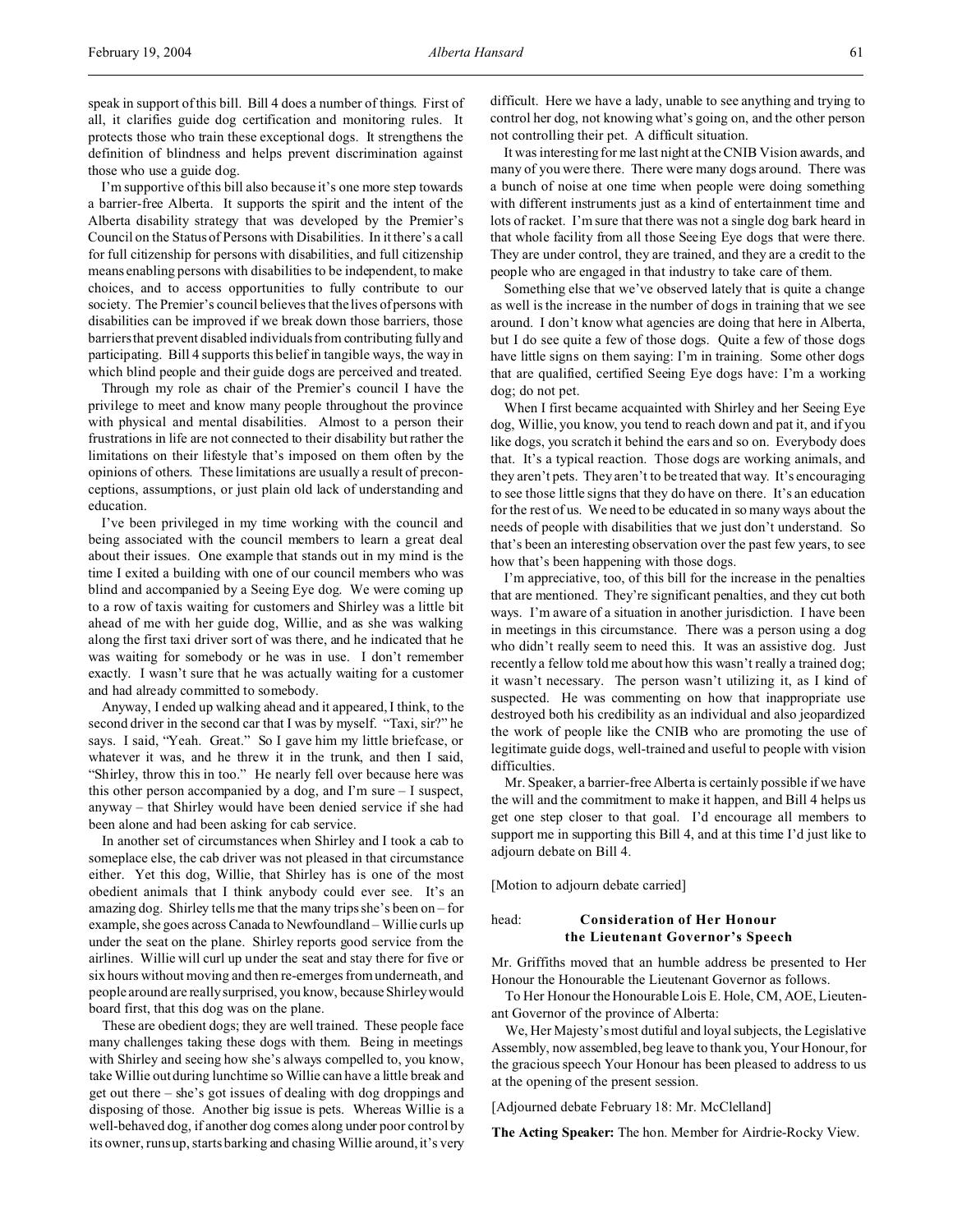# *3:40*

**Ms Haley:** Thank you so much, Mr. Speaker, for this opportunity to respond to the Speech from the Throne. The vision outlined within it comes at a truly momentous time as we approach our second century as a province. I would like to thank the Lieutenant Governor for so graciously beginning our session, and I am glad, as are all Albertans, that she is in good health in both body and spirit.

The Speech from the Throne covered many areas of great importance to Albertans. However, the area of greatest interest to me is the strategic plan. I appreciate that there are four distinct pillars to this plan; however, what I am most excited about in this speech is the part of the strategic plan that allows us to look forward on an economic basis. The plan is designed to set out a 20-year vision for Alberta, and that gives us a starting point to plan how we can continue to diversify our economy as we move further into the 21st century.

As a child growing up in the oil patch, I always knew how important the oil and gas industry was to our province's economic well-being. Moreover, I believe it will be of major importance for years to come. What I hope we can accomplish with the plan is to capitalize on the opportunities that allow us to further develop both our nonrenewable and our renewable resources as well as to pursue innovation- and knowledge-based sectors at a time that our economy is so strong. While our manufacturing sector is doing better and more jobs are being created in that area of our workforce, the real truth is that for too long now we have been shipping out our oil and gas, our live cattle, our grain and oilseed by the bushel, and our forest products with little or no value added to them, and value added is what I want to talk about today.

Almost a hundred years ago in Alberta no one could have imagined the massive changes that have occurred from cars and planes to electricity and running water, to plasma screen TVs, to towers that reach to the sky, let alone computers and the Internet. I mean, even 30 years ago people were lucky if they had a set of encyclopedias in their homes let alone the amazing information that we have access to today just by turning on a computer and surfing the web.

This second century that we are approaching will hold more changes than any of us can even begin to imagine. It is possible that a hundred years from now people could be living on other planets. Perhaps mundane issues like trying to build roads will no longer be quite so important. The sky is truly the limit, and Albertans with their go-to-it attitude will be major players in anything that is going to happen. But one thing is for sure: this is the time right now that we have to further develop our own unique industries in Alberta. We cannot sit back and say that things are just fine the way they are now. We do not have the luxury of taking anything for granted, particularly the surpluses that we have been so fortunate to achieve when oil and gas prices are high. This is precisely the time that we have to take advantage of our economic well-being to further diversify our economic base.

I would like to talk about the kinds of things that I think we can do even in the short term and where I think there are some issues that truly we need to deal with. We all know about and many of us have seen the petrochemical plants at Joffre and the magnitude of the multibillion dollar investments this industry created when they were able to strip certain gas components like ethane or butane, propane, and condensate from our own resources. It has allowed the private sector to make huge investments in our province, create great jobs, and further diversify our economy. The best part, Mr. Speaker, is that once these products were stripped out, we were still able to sell natural gas to heat homes in other parts of Canada or the United States.

However, several years ago the federal government's National

Energy Board decided against allowing Alberta corporations to strip out by-products when they approved the construction of the Alliance pipeline. This allows the petrochemical industry in Chicago to strip those same products out of our gas, allowing American industry to grow and flourish while our local producers struggle to secure an adequate supply for their production needs. It is clear to me that part of the strategic plan is to have the federal government be more willing to help all provinces in Canada achieve all that they can and not hamper progress or be at cross-purposes with the various regions of this country. In fact, it is time to adopt a policy all over this country of recognizing and encouraging strength and diversity. Whether it is the situation like the National Energy Board created or like the feds are creating now by trying to leave Alberta out of the negotiations with our industries on the Kyoto protocol, these types of situations have to be resolved.

Another sector that could benefit from a better-defined valueadded policy is the secondary manufacturers of forest products. At just one plant in Crossfield Palliser Lumber has created over 125 jobs and many value-added products that are sold not just here in Alberta but as far away as Texas. You have to admit, Mr. Speaker, that it beats just shipping logs out of our province.

We have a very young secondary manufacturing industry in Alberta, and we need to nurture it so that it can develop into a viable contributor to our economy. It makes so much sense that you have to wonder why these same companies are struggling to exist. Well, it turns out, Mr. Speaker, that in a province where 60 per cent of the land mass is covered with forest, these companies struggle to acquire the very fibre they need to run their businesses. Perhaps the first step in helping them to make this value-added sector viable is to indicate to the big forest product companies that it might be a good idea to leave some fibre inside the province so that the secondary manufacturers could utilize it. Possibly a way to encourage them would be to tie their contribution of fibre to their forest management agreements. You have to wonder, if there was just a little more processing going on here and less raw wood leaving our province, whether or not the softwood lumber issue would be a little less damaging than it is today.

Another obvious area that will benefit from a better value-added strategy is agriculture. In this area, I want to give credit where credit is due. Much has been done, but much more needs to be done. Many Albertans can understand the whole concept of value added much more easily when we look at some simple products. A loaf of bread in some specialty shops can sell for more than a whole bushel of wheat. A bottle of Canadian Club rye whisky sells for more than about 10 bushels of rye. And, of course, there is beer, everyone's favourite barley product, and for some strange reason it has a much higher value than a bushel of barley. Now, that, Mr. Speaker, is what value-added is all about.

Many consumers appreciate the ready-to-consume products that require little effort to prepare after a long day at work. The more of that that can be done in our own province, where the raw materials are, the more jobs can be created and the higher the value of those products being sold.

The government of Alberta has assisted value-added agriculture by funding organizations like AVAC. It is a research arm designed to assist in product research, development, and production possibilities. There are other groups and organizations throughout the province, but many of them face the same obstacles.

Once again, we have to look at the federal government together with the Canadian Wheat Board, as they seem to be at crosspurposes to our value-added strategy. The anomaly of the shipping and elevation charges on board-controlled wheat and grain means that you would be hard-pressed to find a pasta manufacturer inside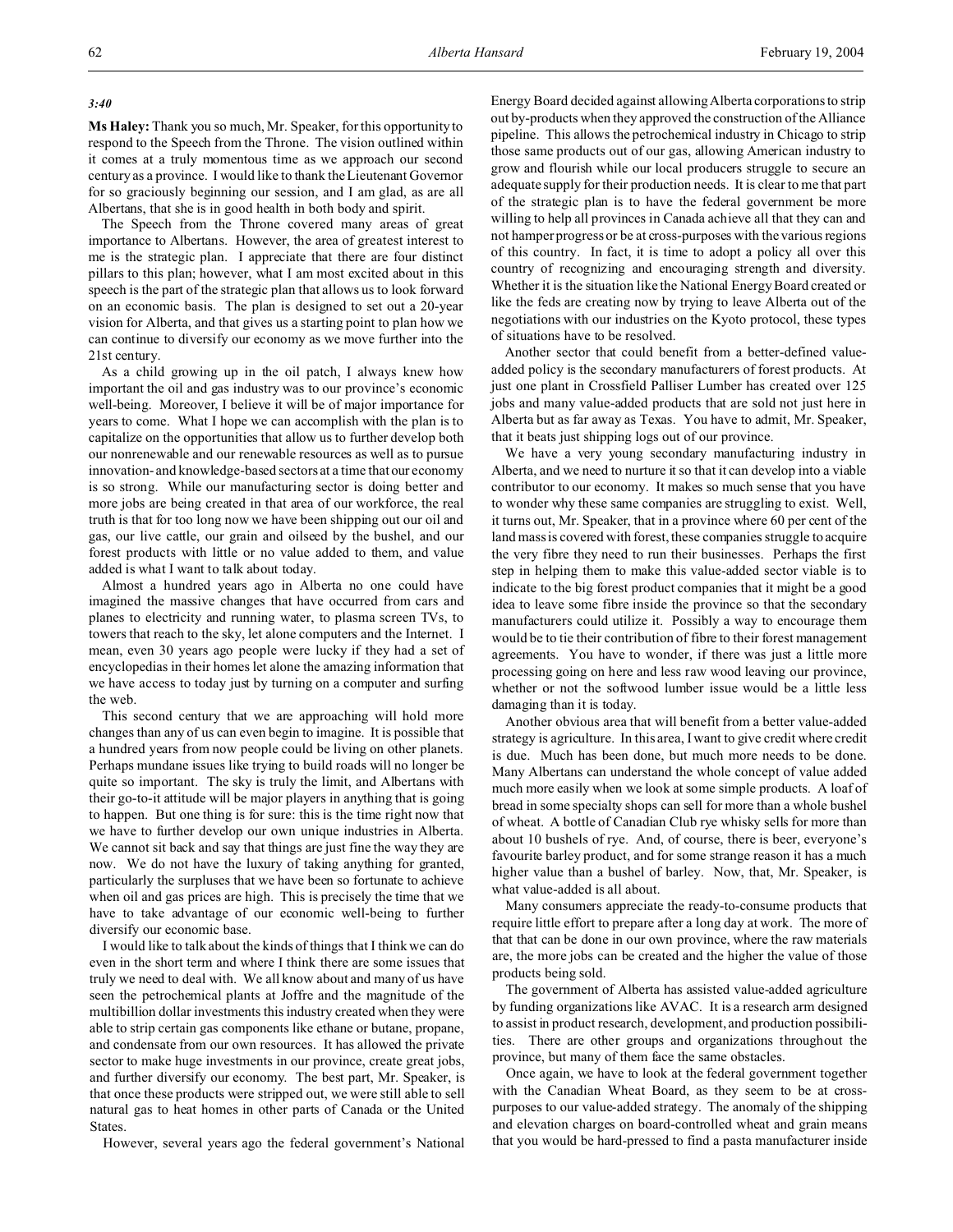It is not rocket science; it is just common sense but an important area that must be dealt with so that our province can benefit from the spinoff value of our own products. Many of our producers have discovered the importance of growing niche crops like mustard seed, canary seed, lentils, peas, flax, or oats. All of these crops allow us to look at further adding value to our products. Being able to ship Alberta beef in boxes or to make pet food and suede coats creates jobs here at home rather than outside our province.

I can only hope and pray that our beef industry can survive this crazy situation that we find ourselves in because of one case of mad cow disease. Perhaps the challenge we will face when it does finally end will be to consider whether we really want to continue being reliant on shipping live cattle out of our province. Or do we want to further add value to that product as we redevelop our markets in what will no doubt be a very different cattle business than it is today?

As someone that farmed and ranched in Alberta, I have to say that one day our producers are going to have to look carefully at the wisdom of growing crops and raising cattle for an export market. We are all learning the hard way that commodity market trends are down, that it is getting more and more difficult all the time to even get close to breaking even on import costs let alone make enough money to keep a farm viable.

We must use all of our ingenuity to find ways to add value to our agriculture products if we want farming to even continue in Alberta. I know that many people in this industry are looking at the situation, and I am confident in them and in their ability to find the silver lining in this incredibly dark cloud. The people who stay in this industry are some of Alberta's finest residents, and I wish them all the very best as they go through these difficult days filled with even more difficult decisions.

Another element of the value-added strategy that I want to talk about is knowledge-based industries. The big question is: what can we do to encourage such companies to come here? It appears that the strategy most commonly utilized by other provinces and the United States was to come up with incentive programs for these industries. Alberta is not competitive in this sector. The result is that most of the research and development funding in Alberta comes from government sources. Further, Alberta, with the third-largest economy in Canada, has only 1.5 per cent of the venture capital. These are things that need to change drastically if we are to become not just competitive but a leader in this field.

When I look at value-added, I see that government has to assess very carefully where it is important to level the playing field and make Alberta a strong competitor, one that is capable of attracting corporate research and development and venture capital as well as technology commercialization. For too long now research that is finally at the point where one can commercialize it has been leaving our province. This needs to change so that as taxpayers we can see the world's best research culminate in innovative products and technologies developed and marketed right here at home.

Our ingenuity fund is helping to make it possible for Alberta to have some of the finest researchers anywhere in the world locate right here. However, our inability to capitalize on what they develop is leaving the glass half full. As we get deeper into things like nanotechnology, I hope that we will have found a way to keep the spinoff industries here, that that, in fact, Mr. Speaker, may well be the next oil and gas business for our province.

# *3:50*

Film is an example of an industry that receives tax credits both federally and provincially in all parts of Canada, the United States, as well as Europe, New Zealand, and Australia. In order to have any film production done in Alberta at all, we had to come up with a program to assist this industry. The Alberta film development program has helped, and in fact many Alberta producers and crew members have moved back from other provinces to help re-establish our industry. Unfortunately, our program, the way it sits now, does not attract big productions over \$10 million, nor do we have the ability to work with offshore and guest production on a direct basis. We do, however, work with our own Alberta-based producers, who are able to enter into co-production work and still access our program.

This past year in Alberta close to \$100 million in production has been done, but that is a far cry from the \$400 million or \$500 million that should be done here if we were to achieve even 10 per cent of what is being done in Canada. Also, with a cap in place on our fund at \$10 million in this past fiscal year, we find ourselves hemorrhaging production into other provinces, and there is not enough money in our fund to do all of the business that should be done here, so they go where the tax credits are.

As well, this winter we have lost Great North Productions out of Alberta, and the reason was simple: they could not assure their owners, Alliance Atlantis, that when they were ready to move into production, they would in fact be able to access our fund. This company was doing over \$30 million worth of production in Alberta, and it is a real loss for Edmonton.

So once again I find myself looking forward to the budget because I hope that Treasury Board will recognize the importance of this industry to Alberta, to our communities, and particularly to our tourism sector. If you wonder at all about the logic of that, I leave you with this thought on film. The country of New Zealand has seen a \$3.8 billion economic benefit thanks to a \$200 million tax credit given to the producers of *The Lord of the Rings*.

Mr. Speaker, I'm absolutely delighted that my government has set out a 20-year strategic plan, and I know that as we move further down this road, there will be things that will need to be looked at including using our fiscal policy to ensure that we're competitive with other jurisdictions. We're a very young province – we're only 99 years old – competing with cultures that are thousands of years old. Even just in Canada alone we have had to do in less than a hundred years that which our eastern cousins have had over 300 years to accomplish. I do not see it as a disadvantage, but what I do see is that we have to take the time to look at the whole picture. We would not have the economic benefit of the tar sands and billions of dollars in investment they have created had we not had a government willing to find ways to assist that industry in the beginning.

As we take steps into the second century of our province's history, we must be bold. We must find ways to convince the federal government to work with us and not against us so that we may find ways to achieve our full potential. It is time to unleash innovation that focuses on becoming a world leader in research, development, and commercialization of new ideas. This applies to both our existing strengths in energy, agriculture, forestry as well as new businesses that create wealth by commercializing new technologies, creating new products, and adding value at home and for export abroad.

We must find the strength of will to look at our fiscal policies for ways to help our economy move past the hewers of wood and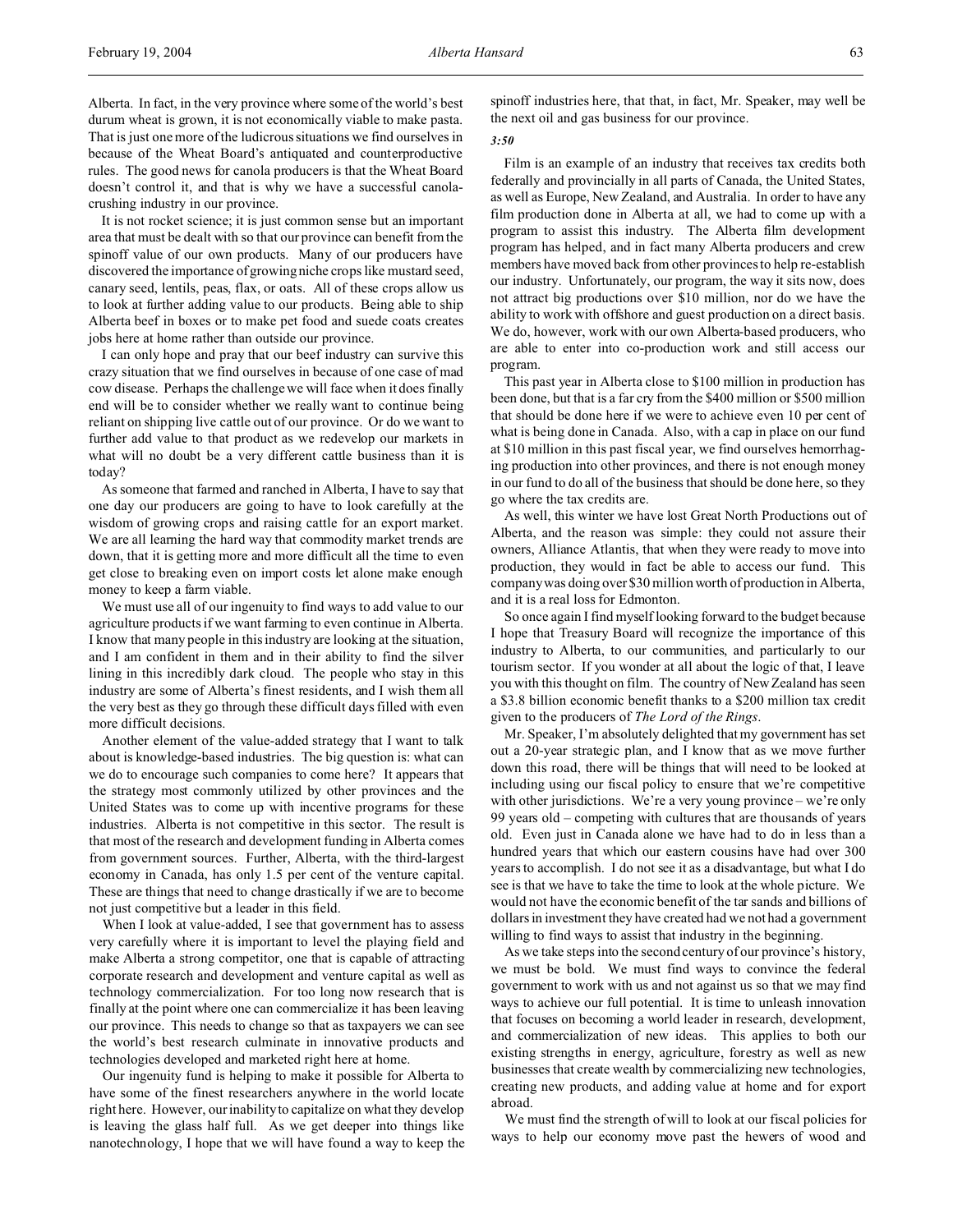drawers of water attitudes that have plagued us for decades and instead allow us to fully capture our own economic diversity. I am excited about our future, Mr. Speaker. I think the 21st century truly belongs to us.

**The Acting Speaker:** Standing Order 29? The hon. Member for Edmonton-Highlands.

**Mr. Mason:** Thank you very much, Mr. Speaker. It was indeed a pleasure to hear Her Honour the Lieutenant Governor deliver the throne speech. As always Her Honour brought renewed warmth and grace to this Chamber. I would also like to add my voice to those of my colleagues in expressing my hope that Her Honour will remain in office for at least the duration of next year's centennial celebrations. She does tremendous credit to her office, and I very much appreciate her contribution to the entire province.

The content of the speech of course, Mr. Speaker, as we know, is determined by the government, and Tuesday's throne speech certainly lacked the vision that I had hoped to see for this province. It lacked commitment, and it lacked any sense that this government has a plan for Alberta beyond the next election. Indeed, this government's insistence on setting policy according to the election cycle clearly demonstrates that their priority is on their own political survival rather than the long-term quality of Albertans' lives.

Mr. Speaker, the 20-year plan that has been spoken of by the Premier among others is in my view the height of arrogance. To suggest that this government with its record can make a plan for 20 years into the future is a joke. As one commentator put it: "Who are they trying to kid? They can't even stick to a plan for one year."

Mr. Speaker, I could list file after file that this government has bungled. I could bemoan the damaged relations between this government and Alberta's teachers. I could scold the government for abandoning seniors and condemning postsecondary students to massive debt loads. I could speak at some length about why I believe that this is perhaps the worst government in this country. But last year the government caucus felt it necessary to reduce the time that members are allowed to speak on matters such as this, limiting thereby the amount of debate time in this Assembly. Of course, such restrictions are to be expected from a government that has used closure to choke off debate more than any other jurisdiction in Canada and which boasts the fewest sitting days of any Assembly in Canada other than Prince Edward Island.

Alberta is suffering under a democratic deficit that is becoming wider and wider. A recent study by the Parkland Institute entitled Trouble in Paradise? found that 60 per cent of Albertans believe that our democracy is unhealthy and that 79 per cent feel that big business has too much influence on government policy. This growing skepticism about democracy in Alberta is symptomatic of a core problem: we've had a single party in power for far too long.

This longevity has led in the worst cases to outright arrogance – and we've seen that just in the last couple of days, hon. members – and to a closed-door approach to policy-making. No wonder, then, that there's a growing disconnect between the priorities of Albertans and the priorities of this government. There is, of course, the old saw that practice makes perfect, but in this case the exception seems to prove the rule. In fact, for this government the longer they have to play at politics, the more their mistakes and the accumulated effects of years of mismanagement begin to catch up.

For example, Mr. Speaker, as I travel through Alberta, I hear from both rural and urban Albertans that something doesn't quite sit right about how the government has handled and is handling the whole question of BSE. We found one cow, and the answer of the government was: well, it's just one cow. Well, then they found a

second cow, and that, I think, underlined the ineffectiveness of the government's response to that point. On one hand, the government claims that consumers can feel secure in the safety of their food supply, yet on the other hand they have done nothing to ramp up testing to meet even the standards in Europe.

Again the government claims to be fighting for our farmers, but it was this government that closed labs in Fairview, Airdrie, and Lethbridge, forcing farmers to use private labs at their own expense, and established full cost recovery programs for livestock inspection and branding services. It was this government that in 2001 amended the Agricultural Operation Practices Act to eliminate local communities' ability to interfere with the siting of massive intensive livestock operations. It is this government that has allowed rural infrastructure to crumble and decay, only offering some relief now that the election is nearly upon us.

Rural Albertans can be forgiven for feeling a little confused about this government's attitudetowards our agricultural heritage. Judging by the lack of leadership that has been shown on this issue and the contradictory statements coming from the Premier, on the one hand, and the Minister of Agriculture, Food and Rural Development on the other, it seems that the government itself is confused about the future of rural Alberta.

Even worse, the longer this government is allowed to hold power the more devastating will be the cumulative effects of nearsighted privatization and lack of investment in our infrastructure.

#### *4:00*

Let me be clear, Mr. Speaker. This is a government that revels in nearsightedness and contradiction. Only a government that has overstayed its welcome could produce environment policies that indicate that the best way to reduce greenhouse gas emissions is to increase their production and in the water for life strategy indicate that the best way to conserve water is to allow more of it to be used. Perhaps someone should explain to the government that George Orwell's ominous predictions about doublespeak were meant as a warning, not as a business plan for Conservative cabinet members.

But if anything positive can be said about this government, it's this: they are clearly a united team. When the Learning minister forced the layoff of 1,000 teachers in Alberta while claiming school boards were receiving adequate funding, the team stood behind him. When a year later the Learning Commission noted that not only should those teachers not have been laid off but that funding should be provided for an additional 1,500 teaching positions, the team stood together and pretended that the minister had never claimed that funding was already inadequate.

As a team this government allowed insurance premiums to skyrocket way past the levels in other western provinces. Then as a team this government locked in rates that were 57 per cent higher than those a year before with no clear plan to bring those rates down.

Let's not forget, Mr. Speaker, about the highly specialized section of the government team, the so-called Edmonton caucus. The commitment and unity shown by the Edmonton caucus as they watched the Electoral Boundaries Commission eliminate an Edmonton riding, as they watched the Calgary school board receive funding that Edmonton school boards did not, and when they allowed discrimination in auto insurance rates for the misfortune of having registered your vehicle in Edmonton, it was breathtaking to be seen.

Now, when confronted by these messes of their own making, the government, led by the Premier, has a very simple strategy. It's called blame it on the feds. They have elevated the science of distraction and misdirection into an art form. We have a government that cries and complains about the \$1 billion spent by the federal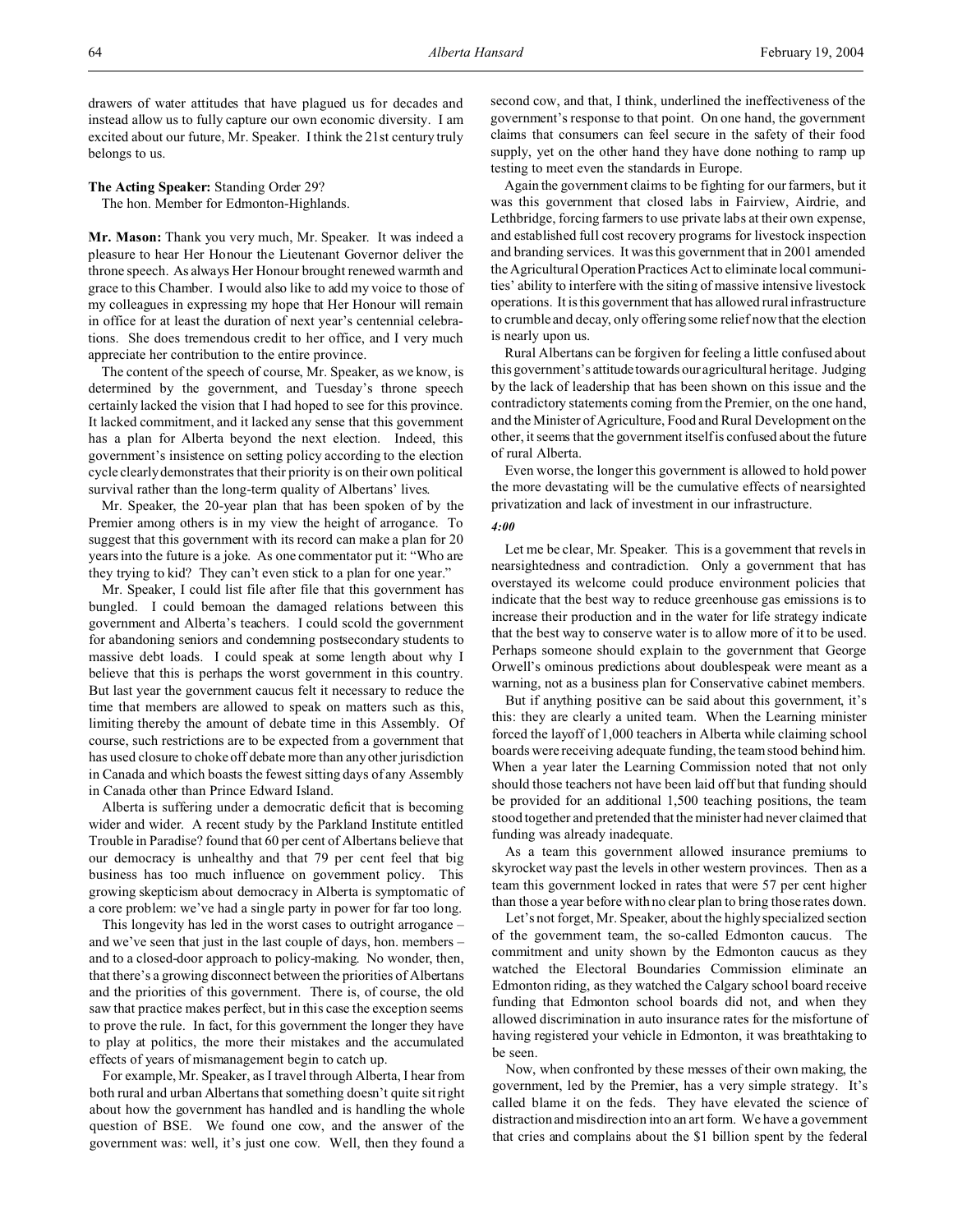This government likes to gnash its teeth and to wail about the delay in the \$2 billion promised to the provinces for health care funding while behind closed doors plans to privatize our medicare system are carefully put into place. The Premier and the Minister of Health and Wellness hope that if they focus enough attention on the federal government, then no one will notice as services are reduced, user fees are increased, and profit is slowly allowed to eat up more and more of our health care dollars.

Tuesday's throne speech did bless us with one bit of distraction not undertaken at the expense of the federal government: the government's promise to throw money at people who don't even exist yet. The Alberta centennial education savings plan is clearly an attempt to throw money at babies fortunate enough to be born during an election year. The plan does nothing to address the massive debt loads faced by today's postsecondary students. It does nothing to make higher education accessible to the thousands of Albertans who would like to continue their learning but simply cannot afford to do so. Rather than simply freezing tuition fees now, a move that could be paid for by ending the unnecessary subsidy to the horse racing industry, this government is planning to make education so expensive that families will have to spend 20 years in preparing for one child to attend university. Mr. Speaker, I said at the beginning of my comments that this is arguably the worst government in Canada.

To conclude I would like to tell this Assembly that I'm proud that New Democrats are not only a part of a growing tide of people who are ready to challenge this government and work hard to replace it but that we are leading the battle charge, Mr. Speaker, and we will continue to do so into and through the next provincial election.

Thank you, Mr. Speaker.

**The Acting Speaker:** Standing Order 29. The hon. Member for Edmonton-Gold Bar?

**Mr. MacDonald:** Yes. I have a question for the hon. Member for Edmonton-Highlands, please. Now, would the hon. Member for Edmonton-Highlands in his speech elaborate on what was missing in the Speech from the Throne in regard to auto insurance? What would the hon. member like to see this government do to reduce auto insurance premiums?

**Mr. Mason:** Thank you, hon. member, for that question. I would like them to do what the Liberal caucus has done, and that is to adopt the New Democrat plan for public auto insurance. I might say that it shows great wisdom on the part of the Alberta Liberal caucus because across western Canada Alberta is the only province that doesn't have public auto insurance, and as a result we pay the highest rates.

Even under the government plan, such as it is, we will continue to pay higher rates for automobile insurance than under a public plan, and there are a number of important reasons for that. One is the efficiencies of combining the organization with the licensing, the licence plates, and the registration. There are great economies to be found there. Of course, any profits that are made are plowed right back into lower rates, and that's something that is impossible to achieve under the Conservative approach of letting private auto insurance companies charge to provide the service.

Thank you, Mr. Speaker.

**The Acting Speaker:** Hon. Minister of Learning, a question?

**Dr. Oberg:** Thank you very much, Mr. Speaker. Just a very quick question, and that is quite simply: would the hon. member consider a 15 to 28 per cent return after taxes, after inflation a good deal?

**The Acting Speaker:** The hon. Member for Edmonton-Highlands.

**Mr. Mason:** I'm sorry, Mr. Speaker. The hon. minister has not given me enough information to answer the question.

**The Acting Speaker:** The hon. minister.

**Dr. Oberg:** Thank you, Mr. Speaker. Seeing that the hon. member would not bite on that one, I'll just say quite simply that the TD financial group this week came out with a report that said that college students received an after-tax, after-inflation return on their dollar spent of 15 to 28 per cent and university degrees were 12 to 20 per cent after taxes, after inflation, which on this side of the floor is an excellent return on the dollar.

**The Acting Speaker:** The hon. Member for Edmonton-Highlands.

**Mr. Mason:** Thank you, Mr. Speaker. I might just point out that that's the problem with having a Learning minister that thinks like a banker.

**The Acting Speaker:** The hon. Member for Edmonton-Glenora.

**Mr. Hutton:** Thank you, Mr. Speaker. It is a great honour for me to rise today and respond to the Speech from the Throne. The speech that was presented by Her Honour the Honourable the Lieutenant Governor served to do more than just open the Fourth Session of the 25th Legislature. It was also a bold statement on the course of this province and the future of Alberta. I would like to say that after 34 and a half months of being an MLA in this Assembly, it is a great day to stand here and know that the government of Alberta is saying that education is the number one priority in this province. I'd also like to take this opportunity to thank Her Honour for her grace, humility, and dedication. She has served our province and our sovereign with the utmost distinction.

I find it very fitting that the speech Her Honour delivered on Tuesday was entitled Heading toward Alberta's Second Century: A Proud History, A Promising Future. Next year our province will celebrate its hundredth birthday. As well, we look back at the past century. We as Albertans have many things to be proud of. Thanks to the hard work and perseverance of numerous generations of Albertans we have been able to transform our vast prairie grasslands into successful large farming operations, expand our small pioneer settlements and villages into thriving urban communities, and transform a small subsistence-based economy into the best performing economy in the world.

I want to look back for a minute to 10 years ago. We were sitting in a province that was in deficit and debt, and with the leadership that was taken at that time, we are able to enjoy the throne speech that we heard yesterday from Her Honour the Lieutenant Governor. If it wasn't for the leadership of our Premier and some of the members that are sitting on the front bench today and many of the other members that have left this Assembly, we would not be able to afford to move the portfolios of learning, advanced education, and health care. It is that vision from 10, 11 years ago that has allowed us this throne speech that we enjoy today.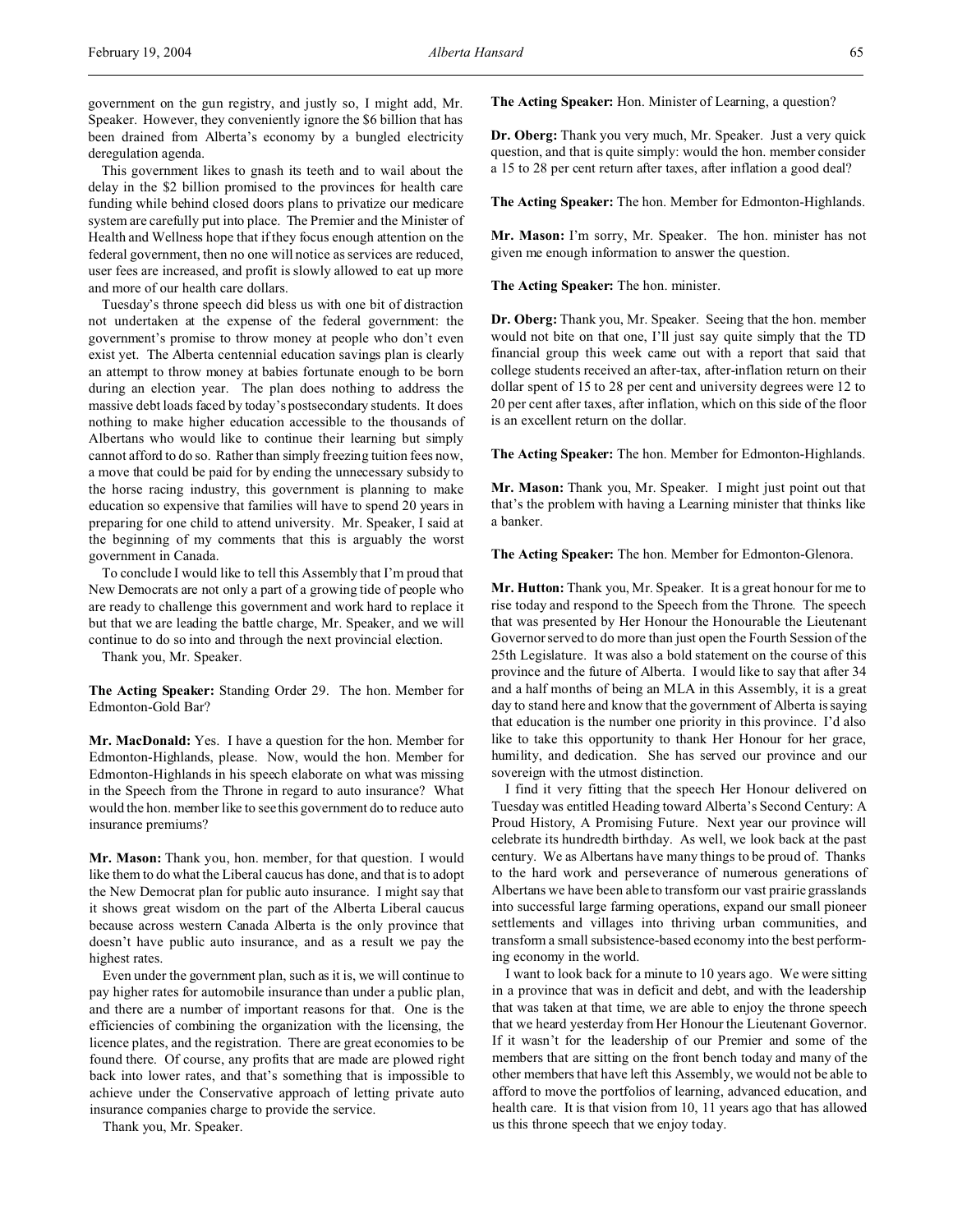#### *4:10*

Related to the throne speech  $-$  it is directly to do with learning  $-$ I'd also like to acknowledge and thank the hon. Member for Edmonton-Meadowlark for the work that he has done on the Learning Commission.

Over the last decade we have been able to further increase our productivity levels creating an atmosphere both business-friendly and environmentally responsible. By increasing employment rates, reducing income tax, and ensuring that Albertans retain more of their hard-earned money, our province has become one of the best places for people to live and work. As we look towards the next century, the health and welfare of Albertans will undoubtedly continue to be the top priority of our government. However, while we currently have an effective and well-funded health care system in place, it has become apparent Canada-wide that this system is not sustainable unless we are prepared to initiate appropriate reforms and improvements.

I applaud Albertans for having the courage to seize the initiative in addressing these problems through new and innovative solutions. I am fully convinced that through continued health care reform we'll not only enhance the sustainability of the system, but we will also guarantee that every Albertan continues to enjoy access to affordable and quality care.

During her address on Tuesday, Mr. Speaker, Her Honour referred to the 20-year plan this government has developed to ensure that the next centennial is as successful and prosperous for Albertans as was the last one. The main components of this plan are made up of four key pillars that over the next 20 years will strengthen and expand as they will be crucial to the continued success of our urban and rural communities. The four pillars I am referring to include unleashing innovation, leading in learning, competing in a global marketplace, and making Alberta the best place to work, live, and visit.

Of those four pillars, the one that has been of particular interest to me and my constituents in Edmonton-Glenora is, of course, learning and the future improvement and enhancement of our primary, secondary, and postsecondary education. I look forward to the jobs that the hon. ministers will be involved in moving forward: the Minister of Learning, the Minister of Infrastructure, the Minister of Human Resources and Employment, and the minister of aboriginal affairs.

Our present and future realities, Mr. Speaker, demand that we maintain a world-class education system in order for our economy and society to grow and prosper. We need to train and attract a skilled and educated labour force that will be able to meet the needs and demands of the future. By investing in Alberta's learning system and placing it as one of the four key pillars of our development strategy, we're not only ensuring that future generations of Albertans are provided with the tools and knowledge they require to realize the goals and aspirations, but we are making certain that Alberta in 2025 will be a well-educated workforce with a strong and vibrant economy.

In support of this vision I was heartened to hear that the government will be marking our centennial year by investing in Alberta's children in the form of the Alberta centennial education savings plan. I feel that the announced \$500 contribution per child will not only help to encourage children to pursue higher learning but also create an incentive for parents to start planning and saving for their child's education as early as possible. Furthermore, by encouraging parents to start planning early, the centennial savings plan will help future students meet some of the costs associated with pursuing postsecondary education.

Another topic that I would quickly like to touch on, Mr. Speaker,

relates to the issue of class sizes. Over the past year I've had the opportunity to speak to many of my constituents who approached me with genuine concerns regarding the sizes of children's classrooms at their local schools. This issue was raised in the Alberta Learning Commission report, and I am indeed thrilled that this government has taken steps to increase funding to those schools that exceed the average class size guidelines as recommended by the commission.

Furthermore, Mr. Speaker, I am pleased to see that the government has chosen to deal with this issue by working with individual school boards as opposed to dictating to them what specific steps they need to take. I understand that school boards are reluctant to have the province mandate class sizes to them as this would not only infringe upon their autonomy and self-sufficiency but also severely limit their flexibility to respond to local needs.

Overall, Mr. Speaker, I am extremely encouraged by the fact that our schools and our learning institutions are continuously staffed by extremely committed teachers and instructors who provide our young ones with the superior curriculum and also promote parent involvement. All these factors combined give Alberta one of the best education systems in the world.

Finally, Mr. Speaker, I would like to conclude by reiterating that we as Albertans have accomplished much in a relatively short period of time. We have developed a booming economy, established firstrate social services, and we have created a learning system that will steer our province towards a bright and prosperous future.

Thank you, Mr. Speaker. It was a privilege today to stand before you and respond to the Speech from the Throne.

### **The Acting Speaker:** Standing Order 29.

Hon. Member for Edmonton-Norwood.

**Mr. Masyk:** Thank you very much, Mr. Speaker. I'd like to take this opportunity also to reply to the Speech from the Throne, and I also would like to lift up the MLA for Edmonton-Meadowlark as an outstanding young man.

Mr. Speaker, Her Honour the Lieutenant Governor, Lois Hole, delivered her speech the other day with dignity and grace that embodies the office she holds. The content of her speech outlined a path for the government of this province that I'm proud to walk down. The speech sketched in our plan that would not only address the current concerns of Albertans but also prepare Alberta's continuing success long into the future. This plan includes all of the cornerstones upon which our province's current prosperity is built. We see elements that will ensure that our children will be privy to a fantastic education system both in grade school and beyond. Other elements discussed will ensure that Alberta will remain strong in the international trade community while nurturing research and innovation at home.

Mr. Speaker, I had the liberty to visit our Research Council on a couple of different occasions, and each and every time I'm absolutely surprised at the distances they reach and what they're doing with biogas and biomass and other concerns of our environment.

On the international scene, Mr. Speaker, Alberta is not only known for its natural resources that reside underground but the wealth and beauty that lies above-ground as well. Alberta is home to an astonishing diversity of terrain from the Rockies to the west and the hoodoos down south. We're privileged to enjoy this natural splendour. However, this natural beauty will not remain if both government and society do not act decisively to implement conservation measures that will protect our environment. It is the duty and privilege of every Albertan to do their part to ensure that their environment will be protected.

The government has recognized the need to take the initiative in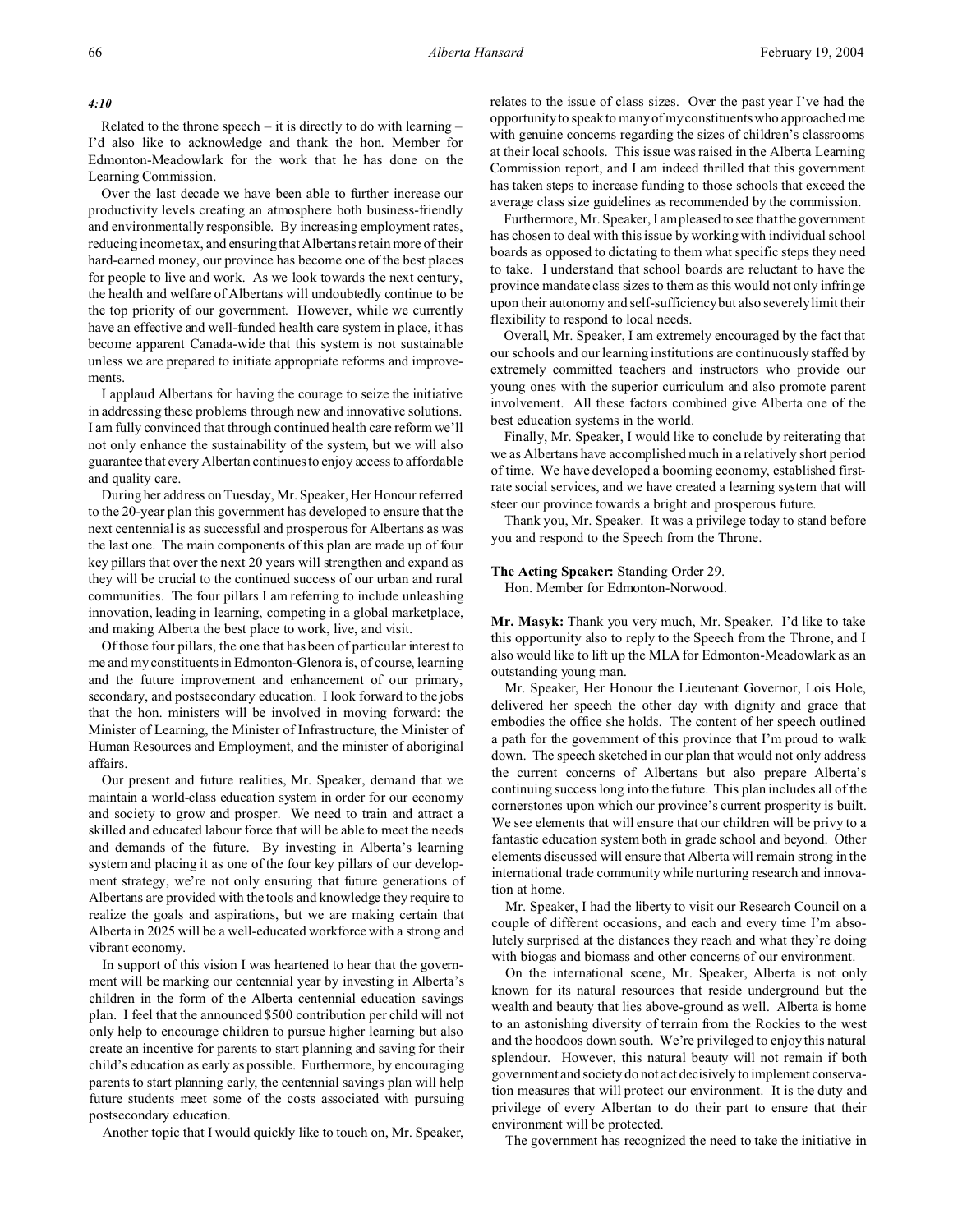environmental issues and to this end are developing a provincial water council. The council will work to ensure that Alberta's water supply remains fresh, clear, and readily available for generations to come, and from what I know of our minister in this department, it will be achieved.

This commitment to our environment will not stop at protecting Alberta waterways. In her speech the hon. Lieutenant Governor mentioned that some of our energies would be devoted to developing new technology that would help reduce greenhouse gas emissions and to investigating alternative sources further. We have to go farther to go further.

It is a stark reality that a good portion of our environmental contamination is a result of automobiles. Manufacturers have made great strides developing automobiles that are more fuel efficient, burn more cleanly, but there are still negative environmental impacts when dealing with vehicles fuelled by petroleum products.

These impacts result not only from burning fossil fuels but also from the transfer of the same fuels. In response to this alternative source of pollution I, myself, Mr. Speaker, with great wisdom am sponsoring a bill, Bill 202, the Environmental Protection and Enhancement (Vapour Control Equipment) Amendment Act, 2004, that would help reduce the amount of pollution that results from transfer of both fuels from storage tanks into tankers and from these same trucks to service stations. My colleagues and myself, we don't only talk the talk, but we walk the walk, and that can be measured by supporting this bill and passing it. The installation of stage 1 vapour recovery systems into every storage facility, tanker truck, and service station storage tank would benefit our environment. This technology reduces the amount of gasoline vapours that are lost during fuel transfer.

# *4:20*

Mr. Speaker, there are a variety of contaminants that are released into the environment during the transfer of fuel. Those include the formation of ground level ozones. While I'm talking about ground level ozones, I'd like to mention one of the ministries, Children's Services. As it's going into the ground level, these young future children of ours – mine, yours, everybody in this room, and all Albertans: why do they have to breathe that? They don't. By having healthy individuals, not only does it take in the Ministry of Learning to stretch their GPA to a higher level, it also takes in the Ministry of Environment, the ministry of health. The reason these costs are rising is because people are not healthier. I'd like to compliment the Minister of Learning for introducing physical education into the school, and coupled with that would be the air you breathe and dispensing these ground level ozones.

Mr. Speaker, benzene is another well-known carcinogen. The ground level ozone has a negative impact on health as well, and we know that it's linked to leukemia and various other diseases. That's not acceptable to this government, and there again, we can measure that by voting for this bill and passing it. By reducing the amount of emissions, we will not only be caring for the health of our environment, but by implementing such technology, we will be acting to prevent an environmental and personal health threat before the problem becomes insurmountable. I can honestly say that with my colleagues, as we talk in public or we talk in private, that is the number one foundation that we have built this government upon, and the encouragement of my colleagues is why I've taken the liberty to step forward.

Mr. Speaker, I'd like to take this opportunity to reply again and to give my utmost thanks to everybody for doing their part to form a good government and to look at the underlying factors causing our population and our citizenry to live healthier. At the same time, the policy of our government is to make sure that when we bring something forward, it covers all ministries one way or another. For example, Bill 202. It's not what's said in the written word by Her Majesty's English, but it's what's not said as we look for the finite details and we bring forward our laws and our acts and our amending acts to make everything better.

On that note, Mr. Speaker, I would like to thank you for this opportunity.

### **The Acting Speaker:** Standing Order 29.

Hon. Member for Calgary-Fort, did you want to rise to speak on this? Hon. Member for Calgary-Fort.

**Mr. Cao:** Thank you, Mr. Speaker. It is my great pleasure to rise today and respond to the Speech from the Throne delivered yesterday by our Lieutenant Governor, Her Honour the Honourable Lois Hole. With much grace and poise the Lieutenant Governor outlined the Alberta government's plan for the future to Albertans of all walks of life.

Before I address the important issues covered in the Speech from the Throne, I would like to express appreciation on behalf of my constituents for the dedication the Lieutenant Governor has shown in her position. She has captured the hearts of all Albertans through her passionate words and personal touches. This past year has not been an easy one for her, but her determination has been inspiring to all of us. It does not surprise me that Albertans have embraced this lady as their own and are very proud of her commitment to this province, its people, and the Queen.

Mr. Speaker, I'm proud to address the Assembly today on behalf of my constituents of Calgary-Fort. While there is much diversity among the people I represent in terms of age, ethnic ancestry, religion, and economic background, these Albertans have common traits and common goals. They are all proud to be living in the finest province in the world. They recognize the importance of family values, of helping their fellow man and making a difference in their communities. These are Albertans who want to contribute to the province's future and are ready for any challenge that may come their way. I am extremely proud to have the opportunity to represent such a proud, honest, and hard-working group of Albertans.

They are also very happy to hear about the Alberta government's vision for the future. As we reach the centennial year, it is important to look back and recognize the important people, initiatives, and events which have led us to this point in time. Our past deserves to be celebrated, and Albertans will have that opportunity over the next couple of years. We should be proud that we have led the country in debt reduction and are on the verge of becoming a debt-free province. We should be proud that our education system is among the best in the world and that other jurisdictions flock to Alberta to learn about our approach. We should be proud of the fact that we pay less tax than anywhere in the country.

From the beauty of our mountains and landscape to the cleanliness of our cities to the approach of our people, we can all be proud to say, "I'm from Alberta." We can even sing the Alberta song later next year. But as pointed out in the Speech from the Throne, it is also important to look towards Alberta's short- and long-term future. We need to set our goals and chase them with vigour, we need to continue to set standards as a province and exceed them, and we need to chart a course for the future by carefully outlining what is important to us as Albertans and instigating a plan that will allow us to reach our destination.

Albertans were very, very happy to hear about the province's 20 year plan for the future. Our four pillars – unleashing innovation, leading in learning, competing in a global market, and making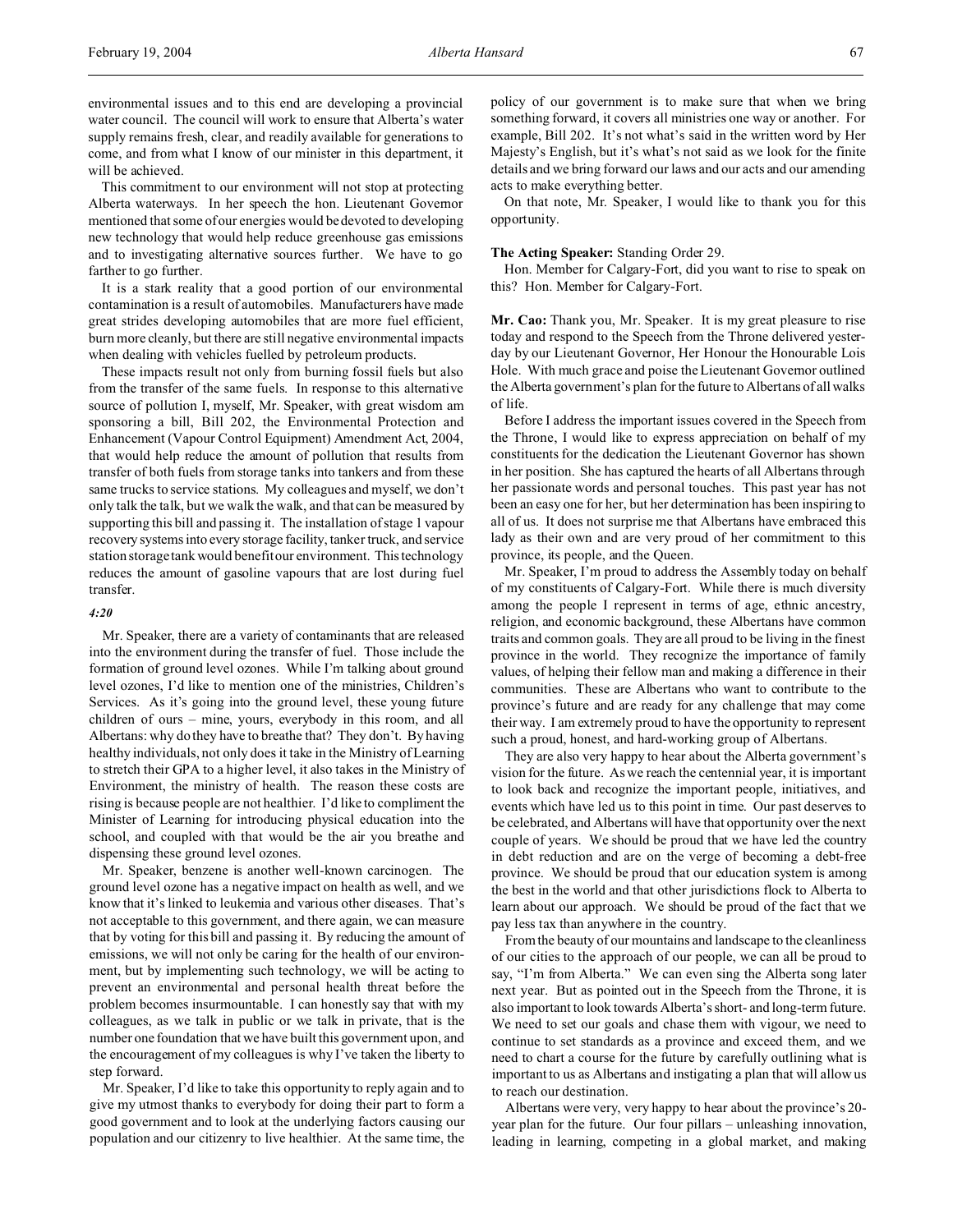Today I would like to speak to some of the topics outlined in the Speech from the Throne and address the importance of each approach. I think we can all agree that we are extremely fortunate to live in a province that has such an abundance of natural resources. Oil and gas revenues have provided us with opportunities that other provinces could only dream of having. The advantage of having these resources gives us the opportunity to diversify our economy and make other sectors, like tourism, manufacturing, and the various service-oriented businesses in Alberta, stronger and more prosperous.

Unleashing innovation means researching our approaches and implementing action plans to benefit our energy industry, our communication and life sciences sectors, and areas like agriculture, environment, forestry, and water research. We have an opportunity to strengthen many different sectors across the province, and through this approach families will benefit through new jobs and business opportunities.

Mr. Speaker, with my global perspective I believe that we need to internationalize Alberta. Yes, just like any other free, successful, and lasting enterprises or jurisdictions, to grow we need to go beyond our borders. To me, we need to think global and act local, and we need to join the international exchange and trade.

Mr. Speaker, when we talk about our future as a province, we must talk about our youth. I am very encouraged by the direction that the Alberta government is taking in regard to education and the importance of giving our children every opportunity to succeed. This government has been a proponent of lifelong learning for years, but with some learning opportunities come future costs for families like university tuition and apprenticeship training.

In the spirit of Alberta's hundredth birthday the government's commitment to learning, the Alberta centennial education savings plan, has been announced. The initiative will help young families plan for their children's future. Beginning in 2005, every child born in Alberta will receive a \$500 contribution to a registered education savings plan. Not only will this head start help to alleviate the anxiety a new parent may face when he or she ponders their child's educational future, but the program will maintain choice for the future students.

#### *4:30*

In addition to this important program, the Alberta government, as outlined in the throne speech, will maintain its commitment to Alberta's public schools and postsecondary system. By allocating substantial new funding to these areas, the goal of creating 2,000 new spots in Alberta universities and colleges is an admirable one. These funds will help shape our future, our children, into respectable, dynamic, well-rounded leaders of tomorrow.

As outlined in the throne speech, it is important that Alberta finds its place in the global market. Decisions made in other jurisdictions can have a profound effect on the health of Alberta's economy and people. We have seen the effect of the closure of the United States' border to Alberta cattle, tariffs slapped on Alberta exports like softwood lumber.

Alberta has worked and will continue to work hard to protect the province's interest when it comes to issues that affect its citizens. Alberta can be proud of the fact that their Premier wasted little time in travelling to the United States after a single case of BSE was discovered in the province and proud of the fact that consumers helped out the farmers by continuing to support the beef industry. It was an example of this government's commitment to maintaining an important seat at the international table.

It is very important to have healthy ties to our most important trading partner, the U.S.A. As outlined in the throne speech, setting up an Alberta office in Washington is an important step for fostering a good relationship with our neighbour to the south. Alberta cannot rely on entities like the federal government to convey important Alberta messages to a country like the United States. This is a responsibility the province must put on itself in order to create a healthy trading environment with countries all over the globe.

It is absolutely imperative for Alberta's economy to be strong internationally as the revenues generated help to pay for domestic service demands. Therefore, it is up to the Alberta government to continue its focus on economic development internationally. I believe we have the tools as a province to make this happen. As my riding certainly reflects, Mr. Speaker, Alberta has a diverse cultural heritage. It is an advantage in an international economy as it allows us to connect with other countries in a meaningful way and to capitalize on trading opportunities.

Now that I have addressed the first three pillars of the Alberta government's 20-year plan for the province, I would like to state the final pillar. Making Alberta the best place to live, work, and visit provides the most insight into what Alberta's future should and can look like. Our communities should be strong and protected. Our children deserve to be healthy and safe. Disabled Albertans should not be discriminated against. Seniors should be able to live independently and with dignity. Albertans should have employment, and an aboriginal Albertan should be able to access programs dealing with all sorts of social issues and community-based care.

Mr. Speaker, this is an extensive vision for the future indeed, and in most cases it would be easy to deem this list too idealistic. But the fact that Alberta's government is able to quite readily provide a list of programs, plans if you will, that squarely addresses each of these issues bodes well for our future. The Round-table on Family Violence and Bullying, the Alberta disabilities strategy, the Alberta Works program, the health quality council of Alberta, and the centennial capital plan are just some of the initiatives that will help keep Alberta a healthy place for all Albertans.

Alberta's government must continue to develop its caring social policies and programs that are based on a hand up and not handouts and to do what it can to provide a decent standard of living for Alberta's poor families. It is important to implement initiatives that allow the working poor hope and a sense of security. Measures like the Alberta Works program, which will help low-income Albertans find meaningful jobs and provide income support, health, and child support benefits, is an important step towards solving this problem. Providing financial assistance to people fleeing family violence to help themselves re-establish a new household and make a fresh start is another important initiative.

We need to pay more attention to the working poor, Mr. Speaker. This is a condition where some of Alberta's hard-working families need help. Affordable and low-cost housing needs more focus and implementation. We must continue to monitor the progress we have made in these areas and implement measures to help our children, our working poor, and our low-income seniors.

I would like to take time, Mr. Speaker, to elaborate on an issue that I believe especially important. Alberta's seniors are very important to this province, and this government must continue to improve its senior-oriented programs. I was very pleased to hear in the Speech from the Throne that a plan will be created to help the province's health system, workplaces, and other institutions prepare for Alberta's aging population. This is an issue that will only become more important as years pass by.

While we are on the subject of seniors, I would like to take this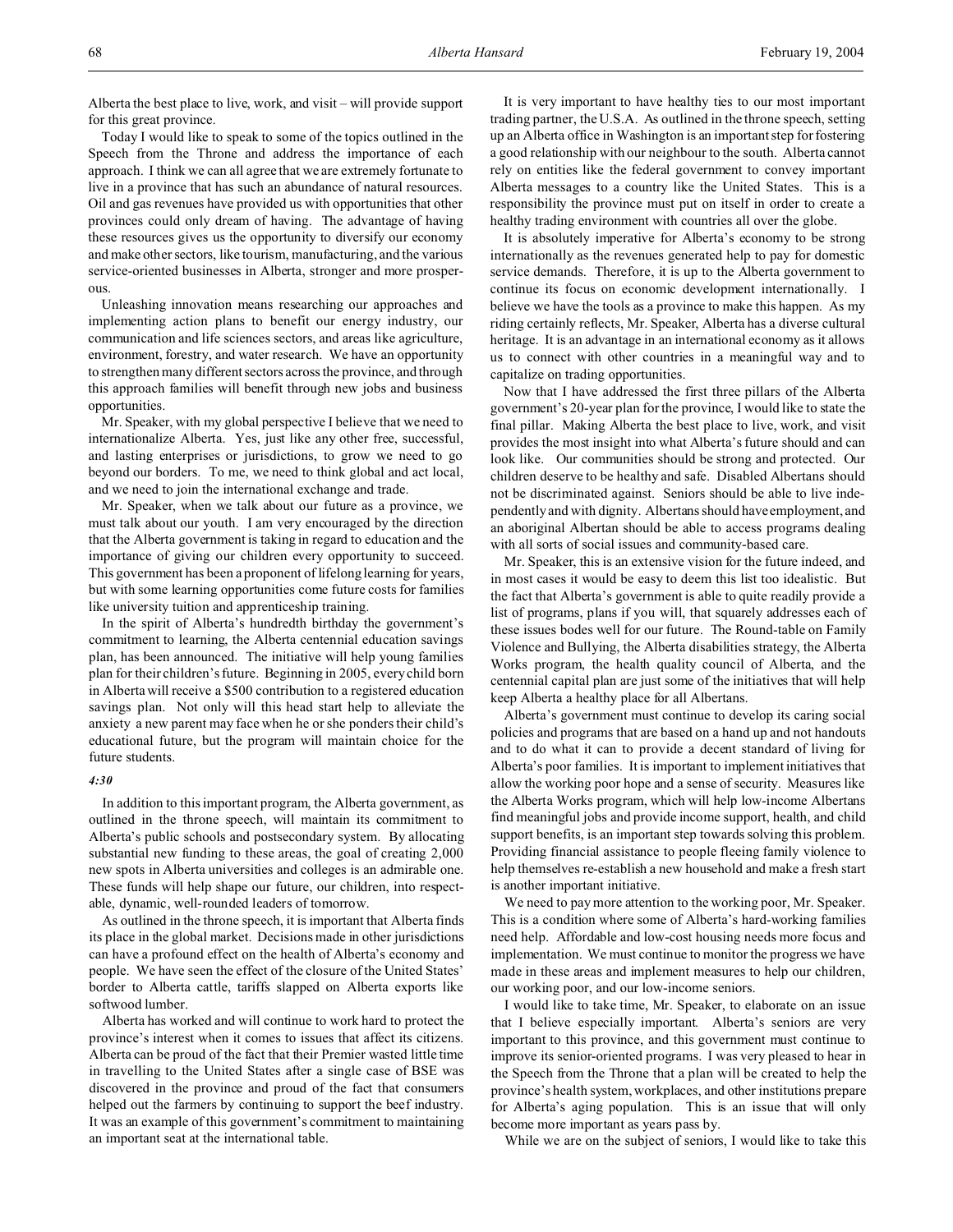opportunity to talk about a motion I will be putting forward this year. Motion 540 urges the government to

implement a consistent income qualification threshold for all seniors' benefits and subsidy programs that would be indexed to the annual inflation rate or the market basket measure and include a graduated scale of benefits and subsidy programs for seniors with incomes above the qualifying threshold.

I believe this approach would help low-income seniors receive the help they need to live independently and with dignity and would address funding needs for Albertans living in areas with a higher cost of living.

Also under the pillar of making Alberta the best place to live, work, and visit is a renewed commitment for Alberta's infrastructure. Extending the plan by an additional year will allow more projects to be completed. The growth of our province has put strains on our infrastructure, and we must be committed to maintaining it. My constituents have seen the pressure that has been put on Calgary's services, like transportation, schools, health services, affordable housing. This area must continue to be a priority of this government.

The throne speech has touched on the importance of all new government spending being carefully measured to ensure that programs and services don't jeopardize the financial security that Albertans have worked so hard to create for themselves. The events in Ottawa over the past two weeks dictate a need for government to be responsible for taxpayers' money.

Thank you, Mr. Speaker.

**The Acting Speaker:** Standing Order 29. Any questions? The hon. Minister of Learning.

**Dr. Oberg:** Thank you very much, Mr. Speaker. After that very good discourse on the Speech from the Throne I would move that we adjourn debate.

[Motion to adjourn debate carried]

# head: **Government Bills and Orders Second Reading** *(continued)*

# **Bill 2 Black Creek Heritage Rangeland Trails Act**

**The Acting Speaker:** The hon. Minister of Community Development.

**Mr. Zwozdesky:** Thank you, Mr. Speaker. It's indeed a pleasure to rise today and speak in favour of Bill 2. I am pleased at this time to officially move at second reading the Black Creek Heritage Rangeland Trails Act.

Mr. Speaker, I want to begin my comments by providing a little bit of background, perhaps some context to the importance of this bill as it relates to this history of this province and in particular Alberta's reputed rangelands. During the years immediately following 1905, when Alberta was just becoming a province, so to speak, agriculture was really the driving force behind the growth of our economy and our population, and I'm happy that it is still such an important driver. Grain and mixed farming tended to dominate in the central part of the province and also up in Peace River, where we just were last week, and grain farming and ranching tended to dominate the south. Looking back, however, the prairies of southern Alberta have seen major changes in a very short period of time.

#### *4:40*

That change is very well illustrated by a pioneer rancher named

Frederick Ings in his 1936 autobiography, *Before the Fences,* and I'd like to quote a brief passage.

On the trail, as far down as the cattle might have drifted, we passed through an absolutely unsettled land; no towns, no farms, no fences, just one big grass-covered range, such grass as we never see now. The buffalo had been gone for years, and what cattle there were wandered at will from Sheep River (just south of Calgary) almost to the border.

He further reflected:

Gradually, the range had been closed out. The great leases were cut up into farms and smaller ranches. The cattle were restricted in their wanderings by the home fence. Wheat took the place of cattle on the plains.

Ings was, of course, commenting on the passing of the open-range ranching era that was all but gone by the 1900s.

Now, today, despite droughts and concerns for BSE, agriculture remains a significant part of Alberta's economy, and ranchers still raise large herds in the foothills and in the south of our province. Today less than one-third of the natural prairie landscape remains, but some very large tracts of the continent's finest prairies anywhere are still found right here in southern Alberta. These natural prairie landscapes continue to support viable populations of many of the plants and animals native to southern Alberta. The ecological integrity of these remaining prairie landscapes is due in no small way to the excellent and outstanding stewardship of Alberta's ranching community.

There's great value to the heritage rangelands and to the protected areas that we are so privileged to enjoy in this province, and the ranching community and the environmental community share a common interest in preserving the environmental diversity of our prairie landscape. This common interest has evolved into the establishment of the heritage rangelands class of protected area in the Alberta parks and protected areas system within my ministry. Through our provincially protected areas we can ensure that our natural heritage remains vibrant and strong and protected not only for today but also for the second century and onward.

I was very pleased, Mr. Speaker, to note during some of the research that I was doing that the provincial government of Alberta many years ago decided to pass the Provincial Parks and Protected Areas Act. I believe that was back on March 21 of 1930. Now, a lot has obviously happened in the 74 or so years since that time including the enormous amount of work that went into and honouring our government's commitment in 1992 to the Alberta component of the World Wildlife Fund's endangered spaces program. So we have the Whaleback protected areas: Black Creek heritage rangeland and Bob Creek wild-land. These were designated under the special places program in May 1999. In fact, I believe it was our own Premier who made that announcement and indicated that these two new designations under the special places program were being established to create a nationally significant protected area in the Whaleback: Black Creek and Bob Creek.

Heritage rangelands, as we all know, contribute very significantly to the conservation of Alberta's natural grasslands while recognizing traditional land-use activities such as grazing. This classification will also allow limited opportunities for some outdoor recreation that is compatible with that preservation of natural values and grazing management.

So with the proclamation of Bill 24 last June, the Wilderness Areas, Ecological Reserves, and Natural Areas Amendment Act, 2000, the heritage rangeland designation formally became enshrined in legislation. Not only are the lands within heritage rangelands legislatively protected, but the cattle-ranching lifestyle, which is such a significant element of Alberta's history, is also legislatively protected.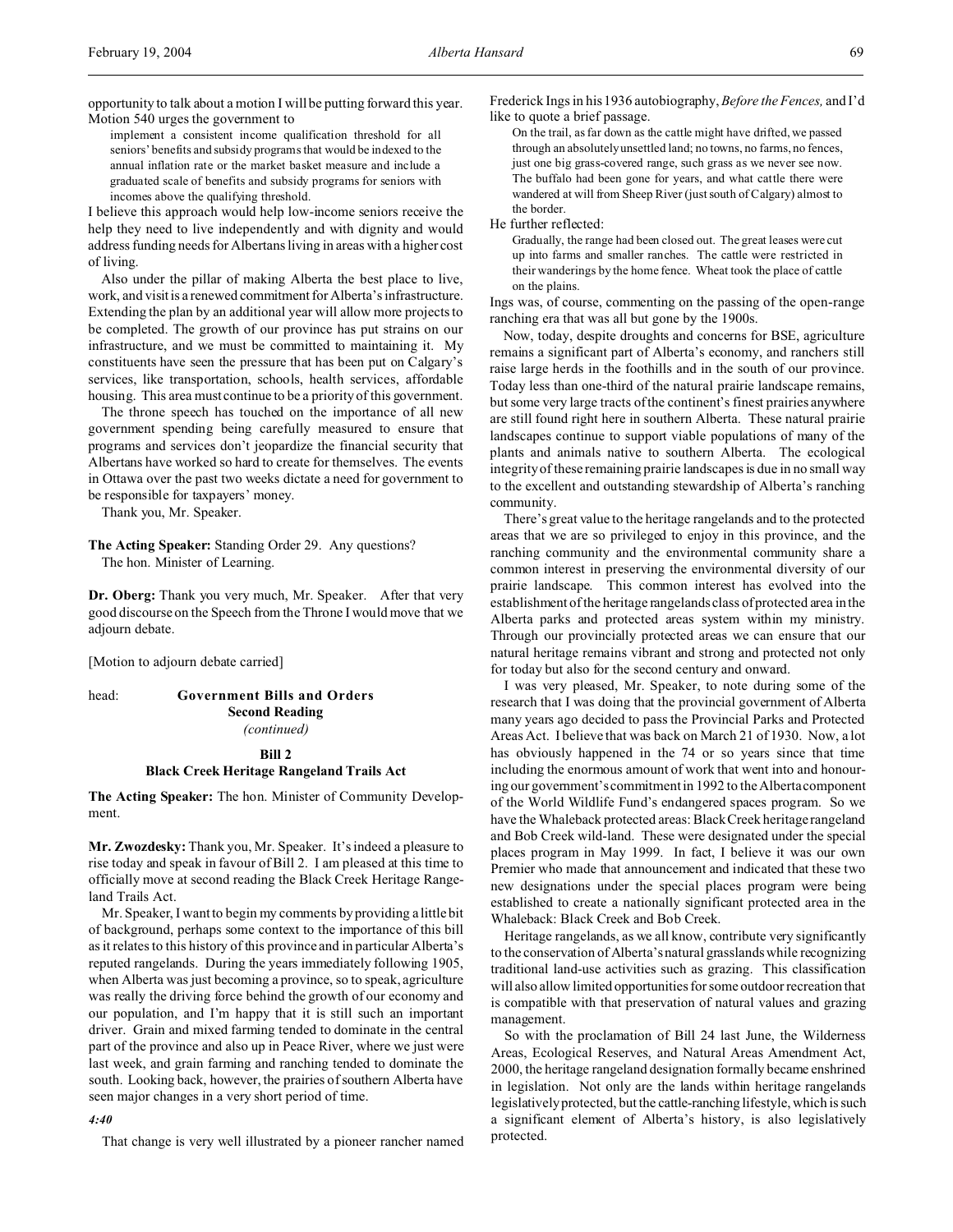At the same time, last June the Black Creek heritage rangeland in the Whaleback region of our province became Alberta's first heritage rangeland. The Alberta government has been working very hard with the municipal district of Ranchland, local ranchers, and other stakeholders to finalize requirements for the long-term management and protection of these unique areas, and we will be bringing that forward very soon. This goes back to at least 1999, Mr. Speaker, when local stakeholders, residents, and ranchers brought forward some concerns about this designation of the Whaleback because they felt that the designation of these protected areas would possibly significantly interfere with their livelihoods and with their way of life as well.

So out of all of this a number of commitments needed to be made to secure local support and comfort for the protected land designation process to proceed. One of these commitments was to maintain access into the recreational vehicle trails that exist in the Bob Creek wild-land, which the local community has been using for many, many years for their hunting and recreational and grazing purposes.

It is within this broader context, Mr. Speaker, that I outline the reasons that precipitated the bringing in of Bill 2, the Black Creek Heritage Rangeland Trails Act, because it is another step in fulfilling our government's commitment to local stakeholders. This particular act will allow limited – and I want to stress that word "limited" – recreational vehicle access to continue through the Black Creek heritage rangeland on two already existing trails that have been there for many, many years in order to maintain access to the few existing designated off-highway vehicle trails in the Bob Creek wild-land, which is the adjacent park to the Black Creek heritage rangeland.

I need to indicate for the comfort of everyone that these two trails, where we will be allowing off-highway vehicles to travel, are 3.5 kilometres in total, taken together, and they are approximately 15 feet wide, so they're very small trails. They're already existing trails, and we're going to allow off-highway vehicle usage on those trails only through the heritage rangeland to get to the Bob Creek wildland.

Alternative access was also explored, Mr. Speaker, around the entire rangeland, but the topography, the drainage patterns, the configuration of the rangeland, and so on virtually eliminated any other possible access points. So as you can see, there are no feasible alternatives for access into this area to the wild-land other than as provided for in this act. In fact, this act provides a specific exception without opening up the possibility of general recreational vehicle use in any of the heritage rangelands or in any other parts of this particular heritage rangeland.

So to be clear, we are not – and I want to stress that – opening up the entire heritage rangeland to OHV use. We are going to allow two existing trails that are very narrow and very short to carry the OHVs through the heritage rangeland into the Bob Creek wild-land. That is one reason why our legislation needs to come forward: because the people who were involved recognized how important it is to set aside areas for protection but at the same time to allow common sense to prevail. That's what's happening here so that that access can occur while protection can still also take place. So our legislation does not allow general recreational vehicle use in heritage rangelands, and I hope that has been made abundantly clear.

What Bill 2 does do is it provides a specific exception without opening up that possibility for general recreation that I mentioned, and more specifically it will also allow our parks staff access to manage recreational vehicle use on these trails through regulations. In fact, the Wilderness Areas, Ecological Reserves, Natural Areas and Heritage Rangelands Act also applies to these trails and governs any other matters respecting the trails.

#### *4:50*

Now, I want to just briefly reference the issue of other heritage rangelands. Mr. Speaker, there are six remaining heritage rangeland natural areas that will be re-established as heritage rangelands over a period of the next several years and as site-specific requirements at each location are addressed. They will include Beaverhill Lake heritage rangeland natural area near Tofield, which is just east of Edmonton; Killarney-Reflex Lakes near the Saskatchewan border by Chauvin; Onefour, which is close to the Montana border, halfway between Coutts and the Saskatchewan border; Ribstone Creek just southeast of Wainwright; Tolman Badlands just northwest of Drumheller; and, of course, Twin River, which is not far west of Milk River. As always, we will continue to work with the local stakeholders of these other heritage rangelands to finalize requirements for the long-term management and protection of these unique areas.

In closing, Mr. Speaker, I want to simply add that our parks and protected areas, which number over 500 in this province, are a tremendous and great source of pride for me, for my staff, and for all Albertans. They help us to deepen our understanding of that precious relationship between human beings and our natural environmental setting.

We all have a role to play in the stewardship of our land and for the continued prosperity of our province, which is dependent on striking a balance between economic growth and environmental protection. That successful balance, however, can only be reached with all partners working together: the private sector, the public sector, all three levels of government. All of us together have to make a long-term commitment to protecting our natural heritage and to understanding its value and importance to each and every one of us as well as understanding what the local needs are, in this particular case to the farming and ranching communities in the Whaleback area.

My final thanks goes to all the people who inputted through the public consultation that occurred down in the southern part of the province and in particular to the Minister of Government Services, who happens to be the MLA for Livingstone-Macleod, who took it upon himself to organize a meeting last year which I, our Deputy Premier and Minister of Agriculture, Food and Rural Development, and our Minister of Sustainable Resource Development attended. The four of us went to a meeting with the ranching representatives. We had a pleasant couple of hours with them, aired all the issues, explained what our positions were, listened to what their positions were, and came out with the best possible solution under these particular circumstances.

So I would appreciate the support of members of this House for taking this bill forward and for the very unique circumstances that precipitate its need. This is a highly unique situation, Mr. Speaker, and I hope I've explained to everyone's satisfaction the need for it and the importance of having it go through.

My final comment is simply to say again that we are not opening up the entire heritage rangeland to recreational OHV use. That would not be the case. We are simply allowing OHVs, recreational vehicles, to travel through the heritage rangeland on two small existing trails so they can get to the Bob Creek wild-land, where that particular recreational activity can in fact occur.

So, with that, I'll take my spot and look forward to other speakers joining in this debate on Bill 2. Thank you.

**The Acting Speaker:** The hon. Minister of Government Services.

**Mr. Coutts:** Thank you very much, Mr. Speaker. As MLA for that very special place known as the Whaleback, which contains the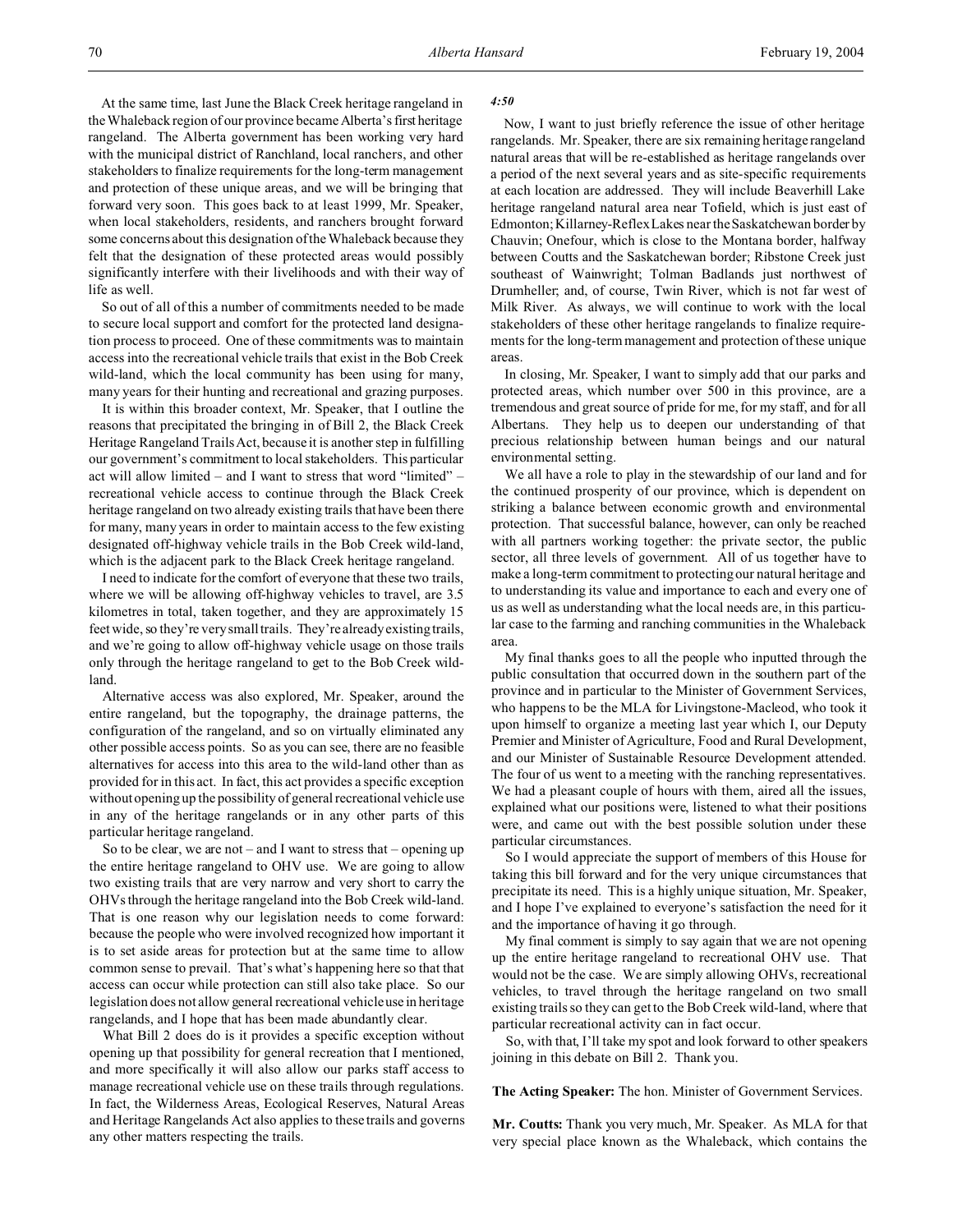Black Creek heritage rangeland and the Bob Creek wild-land, I am pleased this afternoon to take a few moments here, before we adjourn, to speak to Bill 2.

As the Minister of Community Development has so wonderfully outlined, it's the whole issue of access that is the need for this bill. This particular bill is very unique to a very unique place, the Whaleback, and as the minister pointed out, it doesn't apply to every heritage rangeland. It only applies to Bob Creek wild-land and Black Creek heritage rangeland.

Just a brief history. The minister did a very good job in explaining what's happened over the past seven or eight years. During the period from 1995 to 2001 Alberta did commit itself to the special places program, which was a made-in-Alberta solution to meeting our commitment to the World Wildlife Fund's endangered spaces program. During this period Alberta established 81 new and 13 expanded protected areas, and when we consider the national parks in Alberta as our own protected areas, over 12 per cent of Alberta land is now protected. About 8 per cent of that is through the national parks and the balance, 4 per cent, provincially.

I have to say that I was very proud to be the chair of the Special Places Provincial Co-ordinating Committee from 1997 to 2001. Under the special places program it was recognized that Alberta has many unique landscapes that contribute to our identity and that capture our western heritage, and that includes our prairie grassland. We needed to ensure that they are protected and appropriately managed, which gave rise to the whole concept of something new called heritage rangeland, where such landscapes can be protected while allowing their traditions to continue.

#### **An Hon. Member:** We can still drill?

#### **Mr. Coutts:** You can still drill.

In recognition of this, the Wilderness Areas, Ecological Reserves, Natural Areas and Heritage Rangelands Act defined the parameters for establishing and protecting heritage rangelands, including the general prohibition on off-highway vehicles used in such areas as a means of assisting with their ongoing protection. Now, there are many dispositions that are permitted for such uses as grazing and trapping and the like.

This prohibition, however, has not yet come into effect and has had a unique situation affecting the Black Creek heritage rangeland, Alberta's first formally designated heritage rangeland. The Black Creek heritage rangeland is adjacent to the Bob Creek wild-land, and OHV use can be permitted on a limited basis on designated trails in wild-lands or wild-land provincial parks. However, access to the Bob Creek wild-land has traditionally been through the lands now designated as the Black Creek heritage rangeland, and no other feasible access is possible given the vegetation and the drainage patterns of the area. Ensuring ongoing access is a commitment that this government made when establishing those protected areas, and that was made to the local committee as well as the traditional users of the area.

We recognized that this unique situation had to be addressed before we proclaimed a general prohibition on OHV use in heritage rangelands. Without addressing this situation, we would have barred Albertans and producers from accessing an area where OHV use is permitted and failed to fulfill our commitment to the local residents. In addressing this unique situation, we are not opening up the Black Creek heritage rangeland for random recreational vehicle access. The minister made that very clear, and I would just like to confirm that. Instead, this bill will only apply to the two existing trails in the heritage rangeland, as the minister said, that have a total length of 3.5 kilometres.

#### *5:00*

Limiting recreational vehicle access to these two existing trails will ensure that heritage rangeland continues to be protected and that Albertans will continue, also, to have access to the Bob Creek wildland, as they have traditionally done for years. Local ranchers and stakeholders are very supportive of this approach, which is responsive to this very unique situation.

Mr. Speaker, it's important that we continue to protect Alberta's special places and to consider the unique circumstances for which they provide. We've got ecological benefits which are done by maintaining essential ecological processes and by preserving diversity of species and the genetic variations that are within them. We have economic benefits by creating a climate of greater certainty for industry by establishing where they can and cannot operate and by balancing a healthy and sustainable environment with a vibrant and sustainable economy.

We have educational benefits by promoting a deeper understanding of the relationship between humanity and the ecosphere and by serving as outdoor classrooms for colleges, schools, universities, and organizations. We have recreational and health benefits by promoting recreation for the enjoyment of nature, physical fitness, and escape from the pressures of urban living and by providing opportunities for a distinctive range of outdoor recreation including hunting, fishing, equestrian, hiking, camping, boating, and other activities as well as the scientific benefits by providing natural research laboratories in which to gather and access information on how ecosystems function and how they respond to change.

It also gives us an opportunity for spiritual and cultural benefits by strengthening cultural identities and heritage values, by inspiring artists, poets, musicians, writers, and sculptors, and by ensuring the survival of species that symbolize our province such as bighorn sheep, the great horned owl, elk, and bull trout.

Mr. Speaker, this initiative will complete a very, very long process that was put in place under the special places program. Individuals from the community gave a lot of their time to making sure that it came to a successful conclusion, and I'm sure that there were times when I met with them that they had some doubts about the process, but all those doubts were taken away when the Deputy Premier, the minister of agriculture; the Minister of Community Development; the Minister of Sustainable Resource Development; and myself went down and met with them. They were satisfied with the consultation that we had with them that Saturday morning, and they agreed with this bill that was unique to their area.

This puts closure on it. It puts in place a management system that everyone can live with. So, Mr. Speaker, I am pleased to be able to speak in support of Bill 2, the Black Creek Heritage Rangeland Trails Act, for it's fulfilling our commitment to the stakeholders that was made at the time that these protected areas, both Bob Creek wild-land and the Black Creek heritage rangeland, were established, and this will make sure that they are viable and managed well for years to come.

I encourage all my colleagues to support this legislation, and I want to thank the Minister of Community Development for his indulgence in this initiative, bringing it forward to this very successful conclusion. Without him listening to our concerns and without him sitting down and listening to me about the concerns of the stakeholders, this wouldn't have happened. So, Mr. Minister, I want to express my congratulations and thank you on behalf of my constituents.

**The Acting Speaker:** The hon. Member for Edmonton-Highlands.